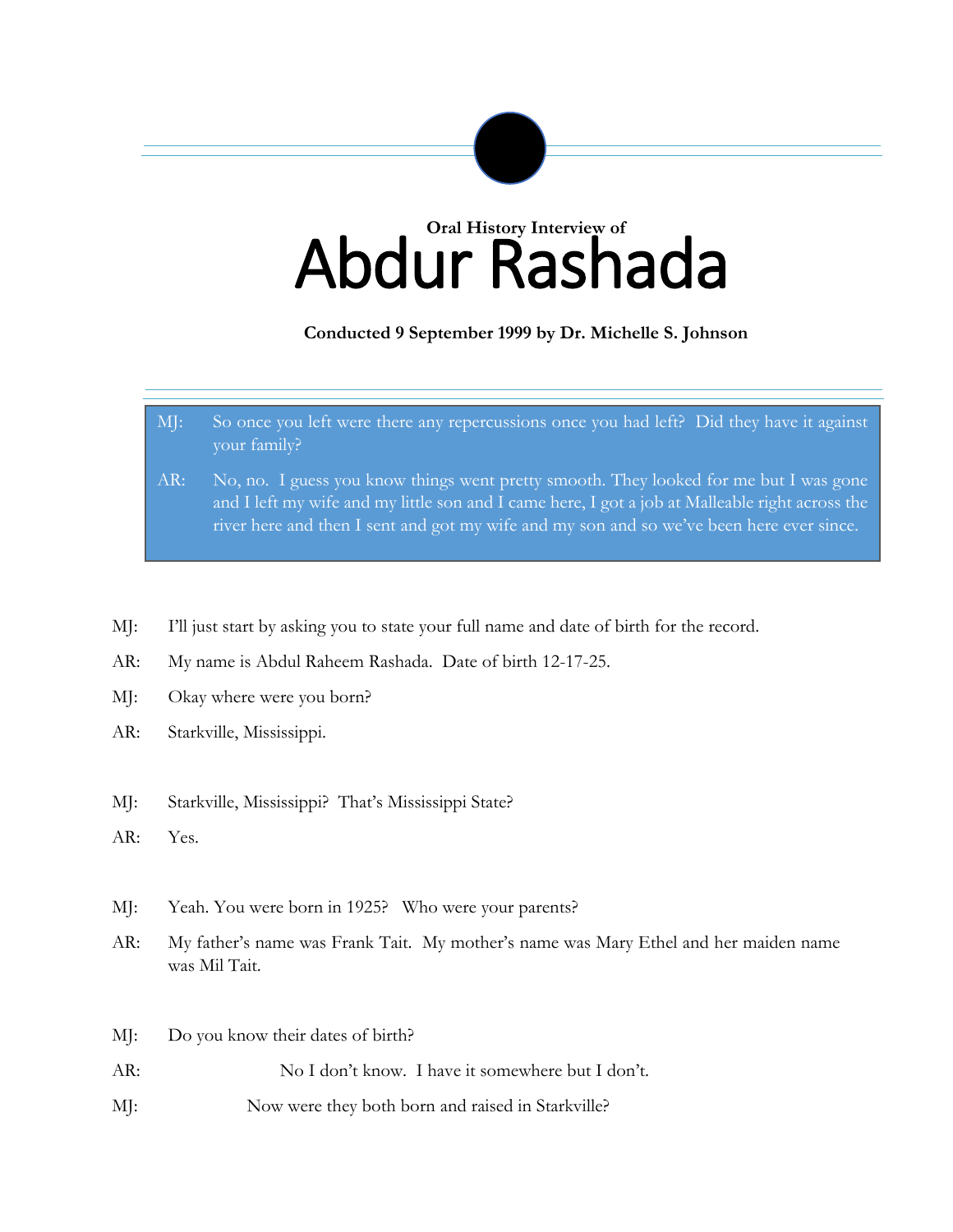| AR.<br>$\prime$ | CS. |
|-----------------|-----|
|                 |     |

- MJ: What kind of work were they doing in Starkville?
- AR: My father was a farmer. Just a private just for himself. He was not a big farmer just a farmer that did enough to support his family of nine children.
- MJ: So you had eight brothers and sisters?
- AR: Yes.
- MJ: Where did you fall? Oldest, youngest, middle?
- AR: Exactly.
- MJ: Middle.
- AR: It was, it was nine of us and I was the middle child. It was two boys older than me, two boys younger than me, two girls older than me and two girls younger than me.
- MJ: So when you said exactly ...
- AR: Yes.
- MJ: So what kind of farming? You said he did more small scale?
- AR: Just small scale just to support his family yes. And at the time when I was coming up the farm was something like cotton, corn and he had like he dealt with hay you know for the animals and he had . . . we raised a lot of little things like peanuts, sweet potatoes and things like that. Sugar cane that they would make or process into making molasses you know. And he raised hogs and my mother raised a lot of chickens and let's see. We had milk cows where they would milk the cows and sell the milk. You know that's how he would come by a little money by selling the milk. Milk the cows and we would just milk the cows and put the milk into a can and we lived maybe half a mile from the main road where a truck, well we would take the milk in a can to the road and just sit it on a stand there and a truck would come by and pick up the milk and take it to the city to the creaming or where ever they processed. And then the  $15<sup>th</sup>$ and  $1<sup>st</sup>$  of the month they would pay him for the milk so he would have a check coming twice a month.
- MJ: So would the cans be marked with his name or something so they would know? How would they keep track of how many cans he had?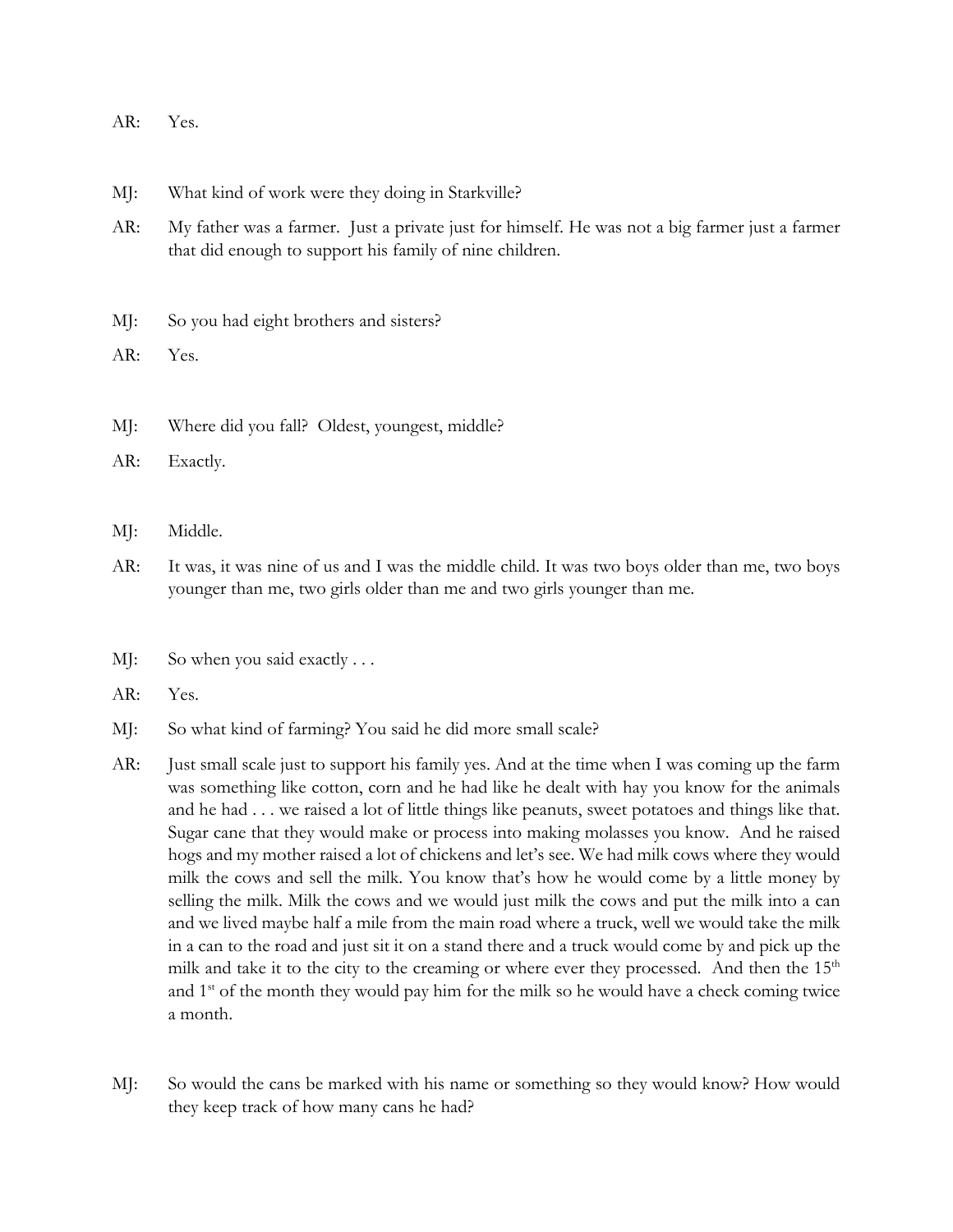- AR: Yeah. See the guy that picked up the milk he knew just like my dad when he take the milk out like in a 10 gallon can they had a little stand, nobody's milk would be there but his okay so they just know that this was his milk and yes, they had his name on the can too and then when they take it to the creamery they just take it off and the milk go in and they had the name on the can and then that way they would, when they would weight the milk or whatever they would put down the amount that we had.
- MJ: So would they bring the can back?
- AR: Yeah everyday he would bring a can back and pick up a can.
- MJ: So this was a daily thing?
- AR: A daily thing, every day. And there was a lot of people doing, people all along the road you know and it was a guy that just come along and pick up the milk you know. And he charged a fee for picking up the milk.
- MJ: Oh so he didn't work for the creamery?
- AR: No he got his pay from the people that he was picking up the milk from, see because if you wanted to sell the milk you could take it yourself if you wanted to. And it was a job for a person to say hey I'll pick up the milk for everybody and he would come along with his truck and pick up the milk for everybody and then they would pay him the first of the month, otherwise some how I think it was . . . somehow they pay, I'm thinking the creamery, whoever they paid these people that picked up the milk. They gave them to bring the milk in they had a way of calculating how much this you know milk get brought in some way and made a check out.
- MJ: So the guy that picked it up would get paid both by the creamery and by them?
- AR: No he would get paid by the creamery but they would take the money out of ...
- MJ: I see what they paid the people that put the milk out?
- AR: That's right. Yup so that would eliminate people, him trying to collect from everybody and some people paying him and some . . .
- MJ: Right so how many cows, dairy cows did you have?
- AR: My dad had about 15 cows.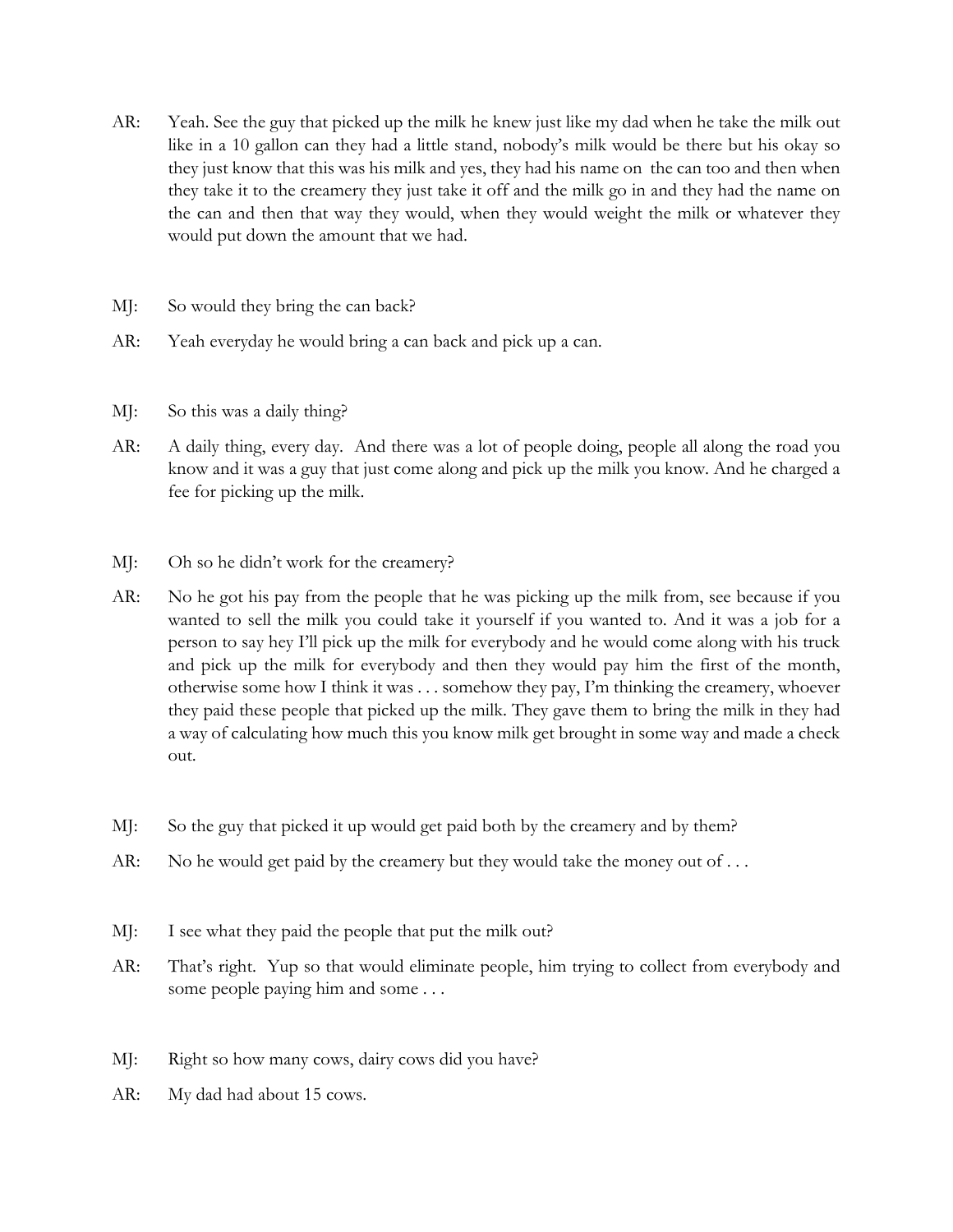- MJ: So 15 cows generated enough milk to give your family all the cash that you needed?
- AR: Um hum. And then the end of the year then my father, by him being a farmer on a small scale he would have maybe two or three bails of cotton where he would sell the cotton and that's where he would get a nice lump sum of money and he would buy all our warm clothes and things for school and everything when he got this money in the fall of the year.
- MJ: Did he own his land? How much land was he working?
- AR: Yes well my dad had about 100 acres of land. And some of it was in pasture for the cow and some of it was in like hay you know hay and then he farmed some and some was maybe wood or timber, people every once in a while where the trees grow in somebody with a saw mill or something you know to take or come in and buy the trees you know and cut them down and process lumber.
- MJ: Was there a local . . . do you remember a local saw mill in the area?
- AR: Yes it was some people in there that had a saw mill and they would come in and they . . . he has some timber or trees you know, come in and buy the trees and cut them down.
- MJ: How did your father acquire the 100 acres?
- AR: Okay that's a story too. During slavery time you know there was a slave master, some of them was kind enough to will property to the slaves like when they die that was on the plantation. Because some of the slaves were like children and they would will . . . Camile don't bother me please now okay . . .and so my fathers' grandfather was a child of the slave master.
- MJ: Do you remember his name?
- AR: My fathers' grandfather?
- MJ: Um hum.
- AR: Jerry Tait.
- MJ: Jerry Tait.
- AR: And he was a little boy, he was small when the slaves was freed or whatever. But anyway he received some land from the slave master he received 100 acres of land.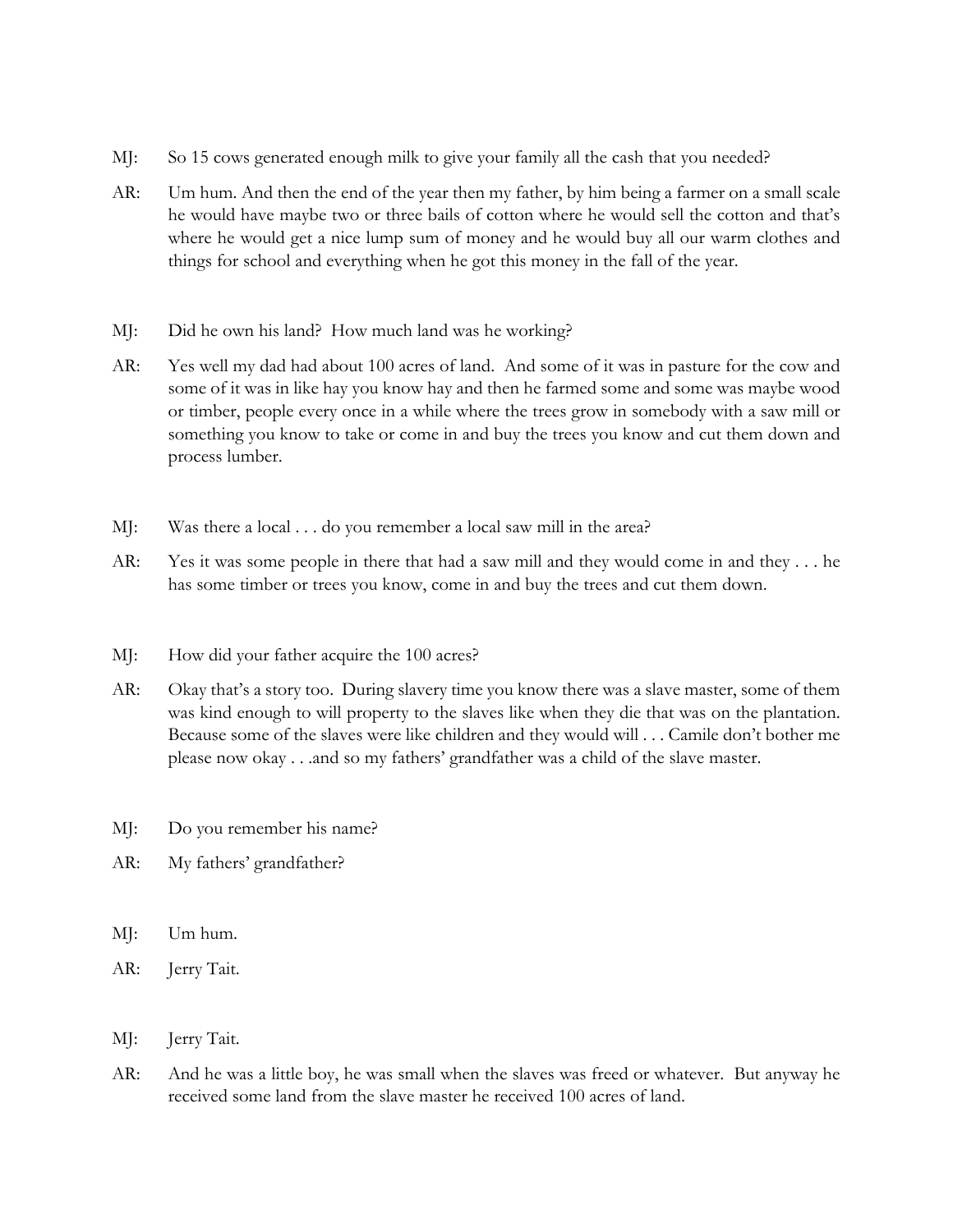- MJ: So it was a big plantation before that?
- AR: Yes it was but my fathers' grandfather was the one that you know got the 100 acres of land. Okay some of the other people did also. Now my father, his father and mother was not married okay and my father's mother died at childbirth so my father's grandfather did just like I'm doing these children, raise my father. And when he passed my father was an only child and he was the grandson but he raised him and he inherit this land you see. And today we still have some of the land because when my father and mother passed well then that land was divided between the children.
- MJ: Between the nine?
- AR: Between the nine children yes.
- MJ: So did you retain your portion of the land?
- AR: Yes it's down there you know. It's just some land that I have that I probably will never use but because it was . . .I just let it stay there and I didn't want to get rid of it and it's just staying in the family, they not doing anything with it either but it's just there. I pay taxes on it too.
- MJ: So why did you decide not to get rid of it?
- AR: I just . . . I never thought of it and it's been about . . . maybe my mother passed in 19
- $\frac{1}{2}$ : 1981.
- AR: '81 I think.
- \_\_: I remember on that one thing you have.
- AR: Okay I think it was '81 when she passed.
- MJ: I see you got a historian in the family?
- AR: Yes. And so and when she passed for some reason yes, but this was my mother and her birth date is here too. I did this myself.
- MJ: September 6th.
- AR: Yes.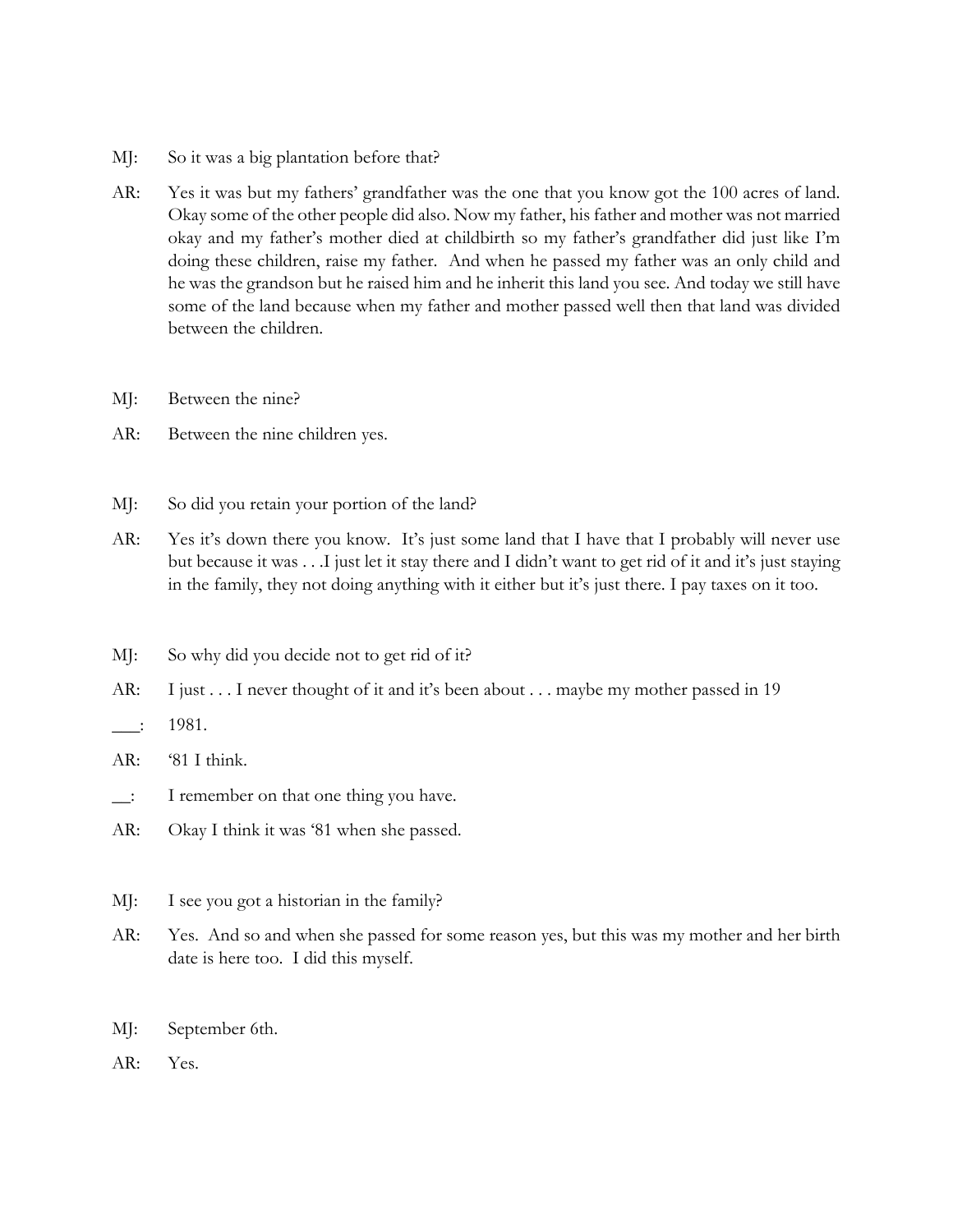- MJ: 1898. So was this an anniversary of her birth then, couple days ago? Few days ago.
- AR: Um hum.
- MJ: That's beautiful.
- AR: Yeah I did that.
- MJ: So you wrote this?
- AR: I bought this right here from ... I bought this from a person that had a ... from this guy here.
- MJ: (Cannot understand)
- AR: Uh hu and he have a lot to write on this but the picture and everything and all this information I put it in here.
- MJ: This is beautiful. So did she ever leave Mississippi?
- AR: No when she took sick in '79 I think it was I went and got her and I brought her here and I kept her and took care of her. And I took care of her until she passed then I had her shipped back home and buried. Put that back in there. Thank you.
- \_\_: Your welcome.
- MJ: So how old were you when you left Mississippi?
- AR: 23 years old I'm thinking.
- MJ: So what was it like in Starkville when you left?
- AR: Segregated bad, real bad. And I was . . . I don't know what you would call it but I had to leave because at that time the white people would just go crazy when you were man enough to say no to them you know. And so I had been in service, I was in World War II and with my experience and the way my dad brought me up I've never been one to buckle to nobody, I've never been that way because I didn't have to. I worked for my dad all the time I never worked for nobody because I didn't have to. But my brothers, all of my brothers when they got to a certain age and went to work for the dollar for their paycheck dad didn't care but if they wanted to work with him they could. And I was the one that chose to work with my father because we did like we wanted to do and I liked that. So I went in service at 18 years old and I was in the Navy, I served in the South Pacific and spent 17 months on the water on a transport ship.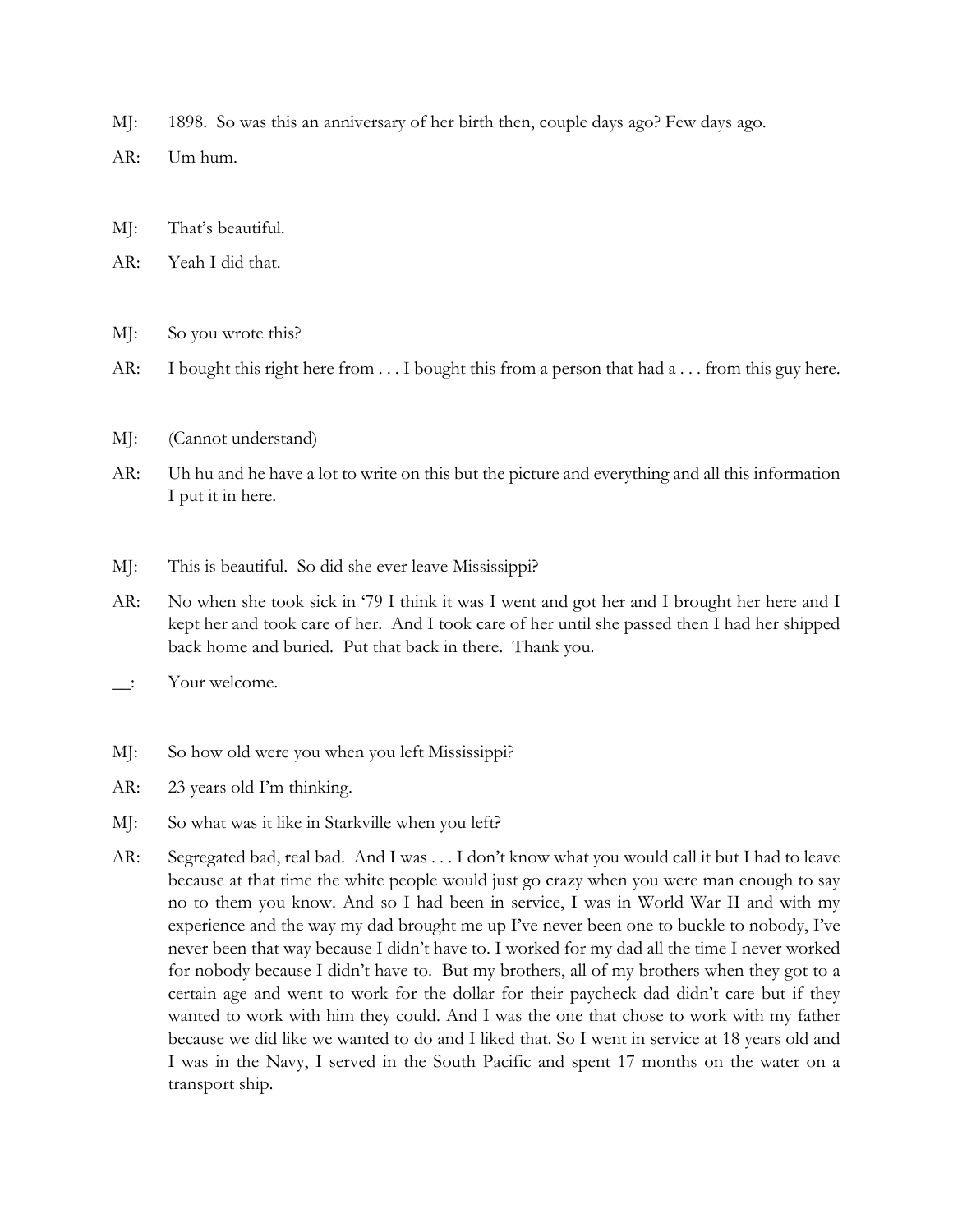#### MJ: Seventeen months straight?

AR: Yeah seventeen months. Well you see we have a station on this ship okay. We would go to and fro from places in the South Pacific and sometimes we would have a chance to get off you know for a little liberty but then come right back to the ship. But my home was on that ship for 17 months. And so when I was discharged I went back home and I got married and they had  $a \ldots I$  didn't get too much schoolin', I stopped school early at about  $9<sup>th</sup>$  grade or something like that so when I got out of the service they would pay you to go to school so I started back to high school and mostly for the pay you know, the pay check and I got married so I decided I wanted to . . . my wife got pregnant and she had a little boy and I wanted to supplement my little income then by getting a little job there at the state college. And I only worked there for two days I guess before one of the students wanted to whoop me.

## MJ: White student?

AR: Yes because he said it was some of us . . .all we was permitted to do at the dormitory at that time was to clean up. And he was in his room when he should have been in class and we was laughing and talking and we was going from room to room cleaning up and sweeping, etc. and so he said we woke him up and he came out you know and was talking and at that time they would say things to you that you didn't like. He said I wish you niggers would hush so much of this fuss so that's what he said. And so I asked him you know something to say who you talking to fella? I'm talking to you you know and he called me and he said he would kick my . . you know, and I said no sir you won't kick me mister you know. And so I guess he said I'll show you. And when he walked to me like they usually do them people then I had the push broom, the push broom was wooden and I just flipped it and I hit him right here and when he fell I tried to stomp his wits out and I had to leave because I knew they were going to kill me. And when he came to enough to go out and tell it then a mob of them got together and started looking for me to kill me and I had a brother here so my parents told me to leave. So I left and I came here. That was in '49.

## MJ: Did you ever go back?

- AR: Oh I've been back 100 times but I guess I was here for maybe 10 years before I went back. I was here for a long time before I went back so finally I went back and I've been doing back because you know I've been having death in the family and different things . . . go away now, I'm talking okay. Go now, get on out . . .
- MJ: So once you left were there any repercussions once you had left? Did they have it against your family?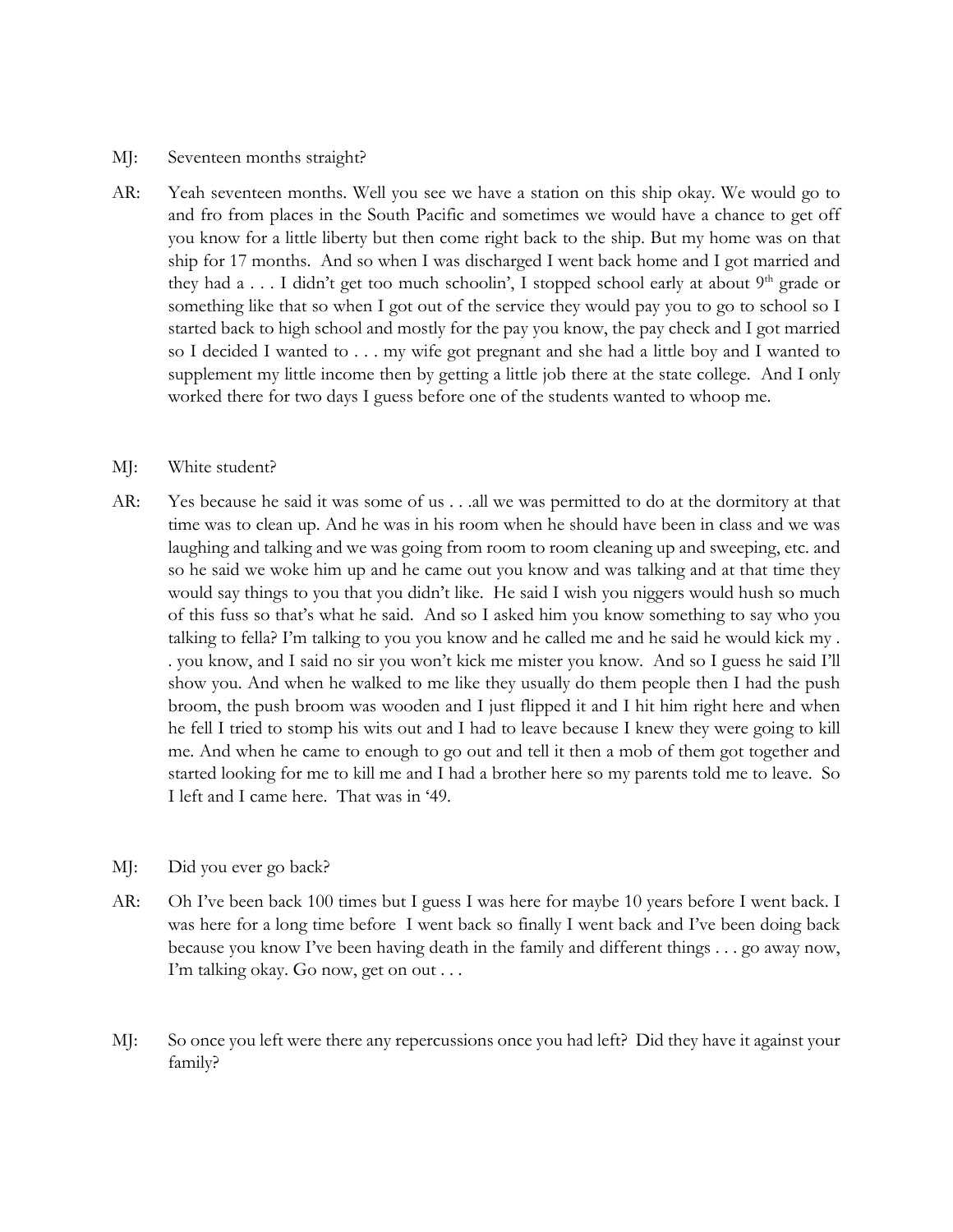- AR: No, no. I guess you know things went pretty smooth. They looked for me but I was gone and I left my wife and my little son and I came here, I got a job at Malleable right across the river here and then I sent and got my wife and my son and so we've been here ever since.
- MJ: So you got a job at Malleable in 1949?
- AR: Malleable yes.
- MJ: So what was it like at Malleable in 1949.
- AR: Real bad.
- MJ: What kind of work were you doing?
- AR: Real bad, real bad okay. I had a job that you call I was a hook out man so to speak.
- MJ: Hook out man?
- AR: Hook out man that's what they call it. On a job they call it the hot line okay. And it was like a big conveyor belt bringing iron and they brought iron out of the foundry, they had a big what you would call a long line with big heavy containers you know that they loaded iron in in the foundry.
- MJ: Was it hot iron?
- AR: Yes hot iron like when the pulled the iron and then that iron set up there and then they shook it out on what they call a shake out or whatever and then they loaded it in these big heavy containers and then they come around on a conveyor corner belt and then the dump it on this line and then we would have to  $\dots$  and then they had guys that would knock the off it and then they had this long line of all different kinds of iron and then the iron coming by you and they had a big place behind you where you hook off with these iron hooks, hook the iron off and put it over you know behind you in these bins okay. Now it was a bad job because they could change jobs when they got ready. It was not a job that if you did this job you know you got a job to do you do it and that's all you had to do. They was constantly changing patterns and the supervisor constantly coming around and telling you, you know, you taking off as much iron as you can take off now, you know you maybe taking off maybe two or three different kinds and then they got another place over here where they will change patterns and another job coming in, they would tell you another job be coming in and I'll say well I'll put it over here and you're already getting as much as you can get but they could add to you, you know, come in and if you don't do it they send you home, discipline you and send you home, mess with you. So it was a bad job and I was one that if I knew I had enough work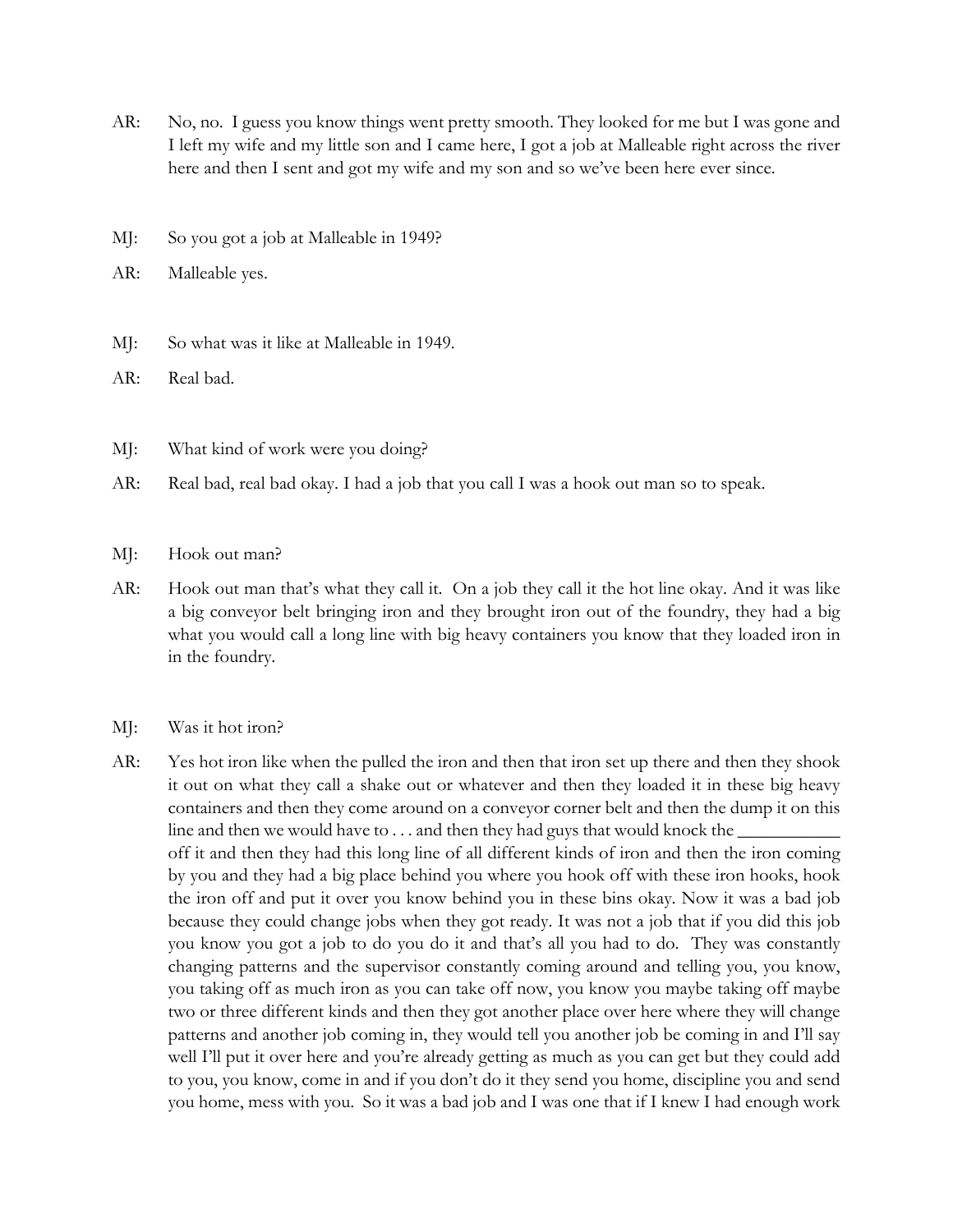already and it was hot and the foreman came along and told me, he says you know another job coming in and I ain't got a place so put it over here and I tell him I'm taking off all I can take off. Well you got to get it you know. And he be standing there waiting till the job come through you know so he can point to it and tell you to get it. If you don't get it he going to send you home. So I would just half get them you know. Get some and let some go. And they would send me home a lot of times. I never would do what they wanted me to do so I worked on different jobs. I worked on that particular job maybe 15 years.

- MJ: On the hook out?
- AR: Yeah on the hook out for maybe 15 years you know and I don't know how I live hardly because they were sending me home. They sent me home about as much as I worked because I never would do the job. But they had this committee man, they had the union and the committee man and you could get them and they would write out a grievance for you, you know, and they would send you home for two days and call you and tell you to come back to work you know. So sometimes they would send me home so much the foreman would be wondering how I live you know because I worked about half of the time because I never would do what they wanted me to do. I would do what I thought was right.
- MJ: So would that be like three, like different bins so there would be like and so you would be pulling off two and then they want to add a third one?
- AR: Another one that's right. You got the idea. You may be taking off three already, different kinds and you got three places that you putting these and now they got another job coming and then you got another place close by and so another job coming in and put it over here. And you already can't handle what you got see and so I had a lot of problem because of the way I was brought up not to just, you know, I was not afraid and I would buckle to everything they wanted me to do so you know they was always you know sending me home and whatever.
- MJ: Let me ask one more question, on this hot line was it mostly black folks and Latino's or?
- AR: Yes, yes, yes, It was mostly blacks and Mexicans you know. Just mostly blacks you see because they had jobs there naturally at that time that they didn't allow us on you see.
- MJ: And what was that kind of jobs?
- AR: And for us to like . . . this is the thing that used to happen to me. I would do this okay. Once every year they would take inventory. And they would have a big pile of iron maybe almost as big as this house you know, this great big pile of iron, outside, that they wanted to count you know and take inventory and they would put a lot of boxes all around this big pile of iron and put a group of us African Americans out there and tell us to put the iron in the box and count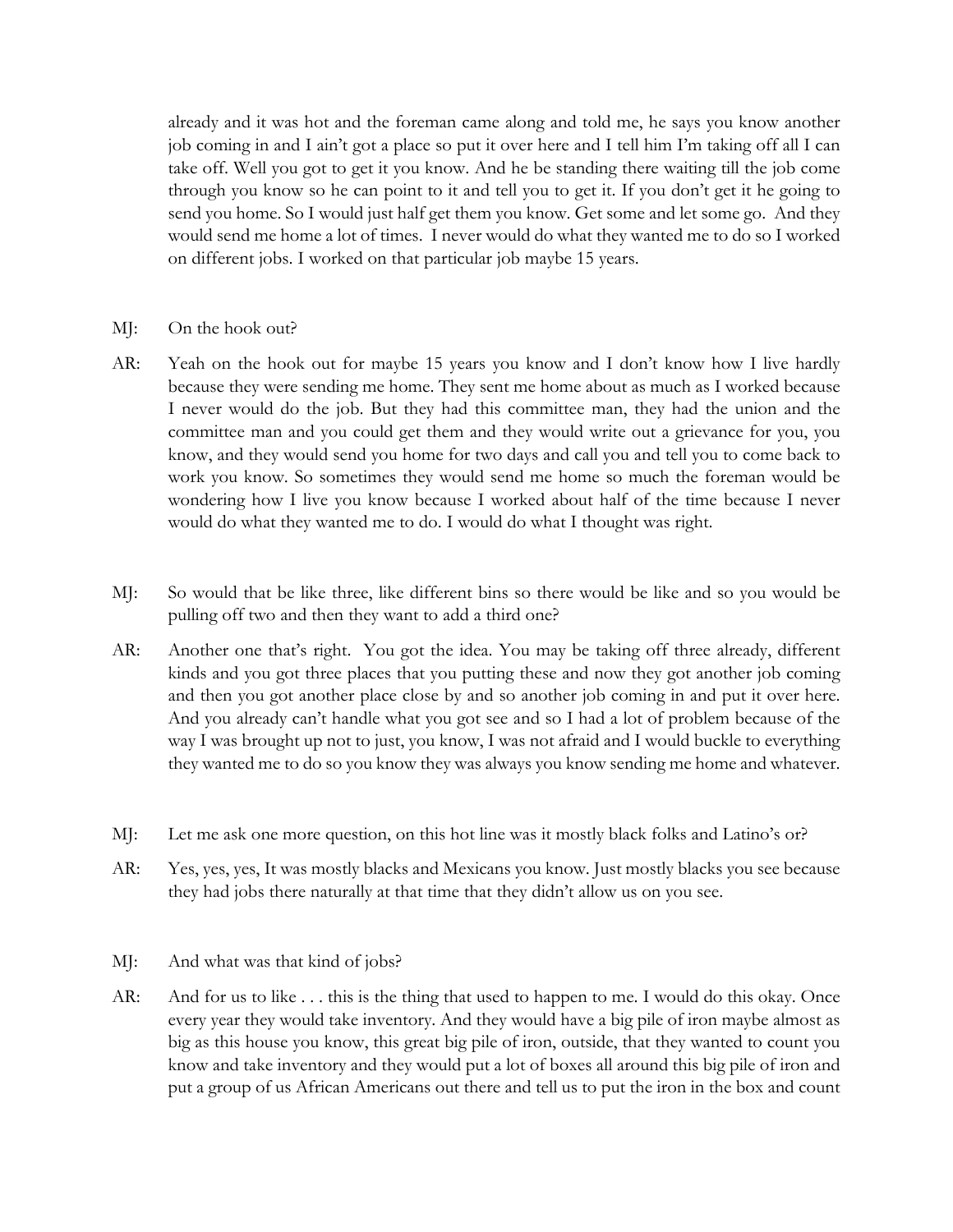the iron as you put it in the box and when you get 100 you have the white boy over there with the pad so when you get 100 tell him and he would write it down. So when they tell me you know to do that I would say I can't count. Oh yeah you can count. I say oh no, no, no you don't believe I can count. And he would say yeah you can count. I would say you really believe I can count? Yeah. I say well give me the pencil. He wouldn't give me the pencil so I wouldn't count. So what he always do with me he take me to a pile of mix iron and then he would say well put every kind in a pile you can do that can't you? And I would tell him oh yeah I can do that. But I never would count. No, no, you can't get give me the pencil, you don't believe I can count. If you believe I can count give me the pencil. So no, no he wouldn't give me the pencil. So I came up like that you see. And then they had like when the line break down or something, when you on the line and the line break down or something they always had some little dirty job that they wanted you to do while they were working on the line and then they would always . . . go away Carlille, go away now okay. Go away now and wait . . And do some little dirty detail and so whenever they would come get me for the detail, you know, some little nasty detail, then I would ask them how you choose me for the detail, how you come by me. Then I say are you getting me because I'm black. Oh no, no, no. You getting me because you don't like me? No, no, no. I say you getting me because I'm the youngest man? So he couldn't give me no justification for getting me so I would always tell him so get another man see because I'm not the youngest man, I know I'm not the youngest man, I'm older than the white boy over there, I'm older than these boys over here, I'm older than these over here, now how you choose me see. So that's the way I would fight them you know. So I would fight. I did that until I came out for 25 years. And I came out in 1975.

- MJ: So for the first 15 years you were on the hook out?
- AR: Yeah.
- MJ: And then what did you do from there?
- AR: Well I was a grinder for about five years and then I was a press operator for about 4 years and I was a mill operator, cleaning iron for about a year so that's about 25 years, about 25 ½ years.
- MJ: So were the jobs getting a little more easier as you went on?
- AR: Yeah there was a little more justice in those jobs because like on the grinding was production. If you . . . so many pieces per hour. And if you were good and you grind you know more than you quarter per hour that would make you get through early and you then you could get through maybe a ½ hour early or sometimes an hour early and you could do more or less like if you wanted to take your time and get your quota and if you worked fast you could get it quicker and then you didn't have anything else to do when you got, you know, that was good grinding you know. And then the press operator, being a press operator you had . . . it still was production like and but it was more justice you know. All you had to do was put the iron in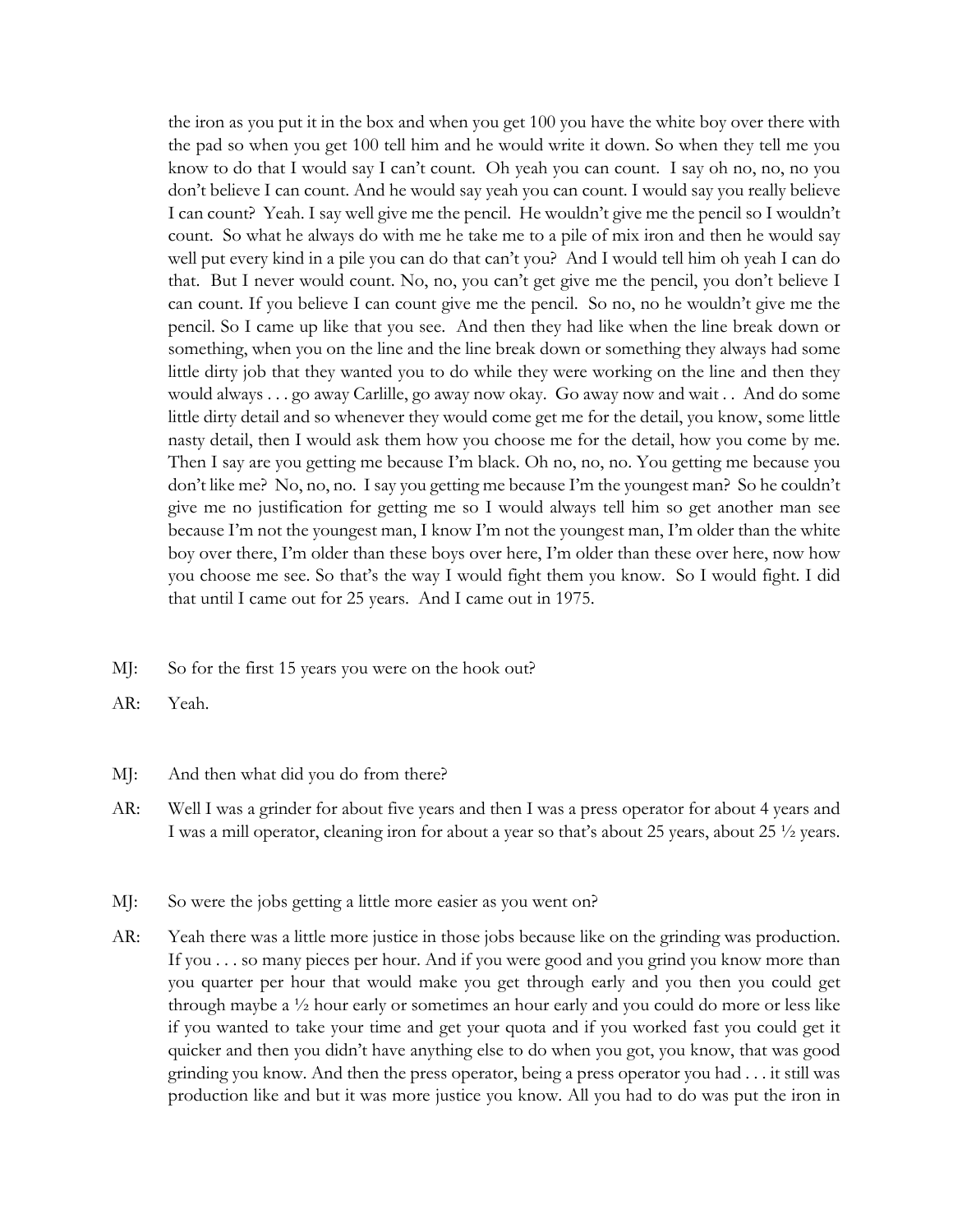that thing and hit the button you know and you got out so many pieces, but I run the automatic press, mostly like the press was like constantly running automatic and all I had to do was load it you see. And I could load it.

#### MJ: But what did you load it with?

AR: Well now I ran I rock iron, like little rock irons on the motor \_\_\_\_\_\_\_\_\_\_\_, they had ... it was a machine, I was on rock iron, I ran the rock iron automatic press where you just, the little thing come around and as it come around you would put the rock on then in the little slot see and move it around and that was good I learned how to do it, you do it with your hand, you had a rubber glove because they were small.

#### MJ: But they're not hot or anything?

AR: No, no they was cool. So I did that and some of the iron, you know some of the jobs was a manual where you could just pick it up and put it to the wheel and grind it you know and a set up that you put it on and grind it. So that was pretty good. And the last job I had I would say it was a good job. It was a mill operator and all I had to do was put the iron, have the truck to dump the iron into a big barrel like outfit and then I latched the top on it and set the time for it to run so many times and it be turning over you know, cleaning iron and set the time on long as I thought it should take to clean the iron good like 20 minutes or 30 minutes or whatever and while it's cleaning I just wait. I had three of those and most times one was broke down. And I . . . so I would have time to just sit or get me a drink of water or go to the bathroom or something like I set it on 20 minutes and I could be gone for 20 minutes and come back and reload them you see. So that was a pretty good job. Okay now the only thing about that was I had a supervisor that didn't like to see you sit down, didn't like to see you have a little time. And my supervisor didn't like me because of who I was okay and I was working first shift and when I come in the third shift man would have a stool that he would be sitting on while he wait. So I would . . . the stool would be there so when I come in I use the stool too. So the general foreman the last day I worked, he was always messing with them, and then he would tell me to come down and so something you know and he would even put an extra box of iron over by where I'm working and tell me while I'm waiting come down and be sorting this iron or trying to find something extra for me to do. So I would always get around that. But the last day I worked he came and he saw me, I was up on about a 5 foot platform and I'm up there sitting on my stool and he came by and he said throw that stool down. And I says I didn't put this stool up here. He says well up be back in five minutes and that stool in five minutes and that stool better be gone. So he said so I didn't throw the stool down and when he came back he said I thought I told you to throw that stool down. And I said I told you I didn't put the stool up here, when I came up here it was up here. I said if you want it I said you come up here and get it. So that's what he did he came up and he got my stool and threw it down and they had a whistle for you to blow if you are one of the millwrights or the electricians or something happen you know, or the foreman okay. You blow one time for the foreman, two times for the millwright and three times for the electrician guy you know.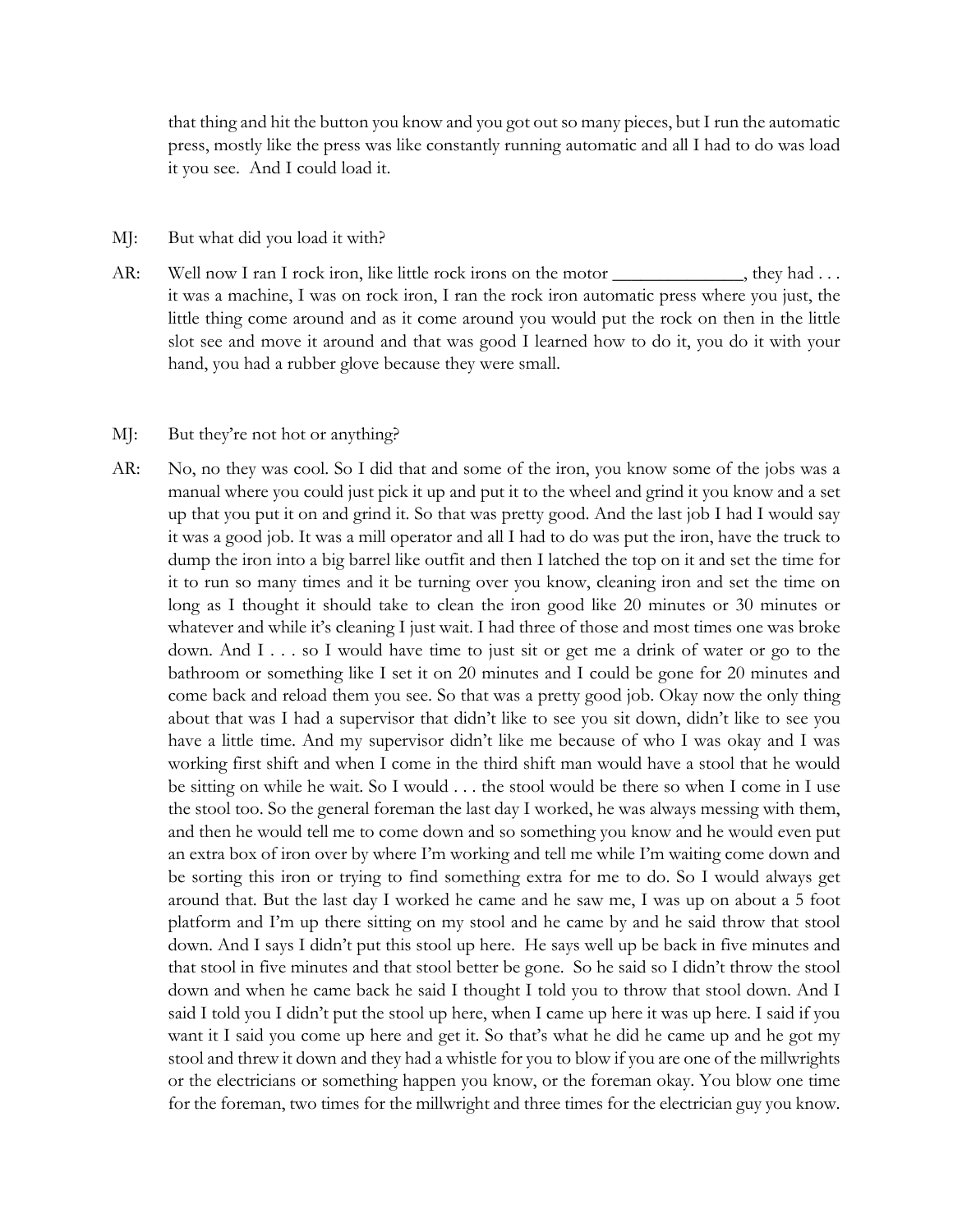Whoo, whooo, whoo that meant whoever you were blowing for would know you want them. So I put it whooooo and a long string you know and hold the whistle blowing, whooooo, whoooo so finally the foreman come running, what's the problem. I said I want the committee man. What you want the committee man, I said cuz you all took my stool. He say okay I'll get your committee man . . . go away Colille . . . go away Colille, go now, go in your room then. Okay I'm busy now okay go.

- Can I have some of that rice?
- AR: Yes go. So he got the committee man for me and that was right in the morning and the committee man said I'll go talk to him about your stool. He went and talked to him about the stool, he said he was not going to give it back to me and I asked the committee man, I said are you afraid of him? He says no. I said well no stool no work. He said okay. So we stayed out and every once in a while we were in the little office just talking about nothing. He would come back and ask the committee man when you going to send that man back to work? And I don't know what the committee man would want to say but I would always beat the committee man talking and I would say he don't have to send me back I'm talking to him. When I get through I said I'll come back you know. And so we stay out all day. And I stayed out till lunch time, went to lunch, come out and went back to the office. And so when I come home, before then about 2 or 3 years before then I fell in the plant and I hurt my back. So I learned when you get hurt like that never get well because that's all you going to do is keep them from hurting you worse you know because they would put you in a bad job but I always complained about my back then that way when they put me on the hard jobs I holler that my back hurt so I went to the . . . I had fell and I had been to the medical and I had to the doctor with my back so when I got off of work that day I went to my family doctor and told my family doctor that my back hurt and my wife was out of town visiting one of our sons and I was here by myself, all of my children was out and my youngest was away at college and so he told me to take a couple of weeks off of work. So I took a couple of weeks off and when I went back he asked me how I feel. And I told him well I fell in the plant some time ago, I said my back been hurting ever since and I said it's still hurting so he said well okay take a couple more weeks and let me give you some x-rays and see what I find. So when he gave me the x-rays he told me I have a slipped disk and collarbone or something and I told him I said I got 25 years in the plant you can kick me out early or I said I can retire. And he says well you out. I never worked since.
- MJ: After that day with the stool hey?
- AR: I never worked since so I came out on disability and I've been out now since '75. See almost . . . well I come out in '74 and I've been out over 25 years.
- MJ: And you lived you said down the street.
- AR: Right across the river over here.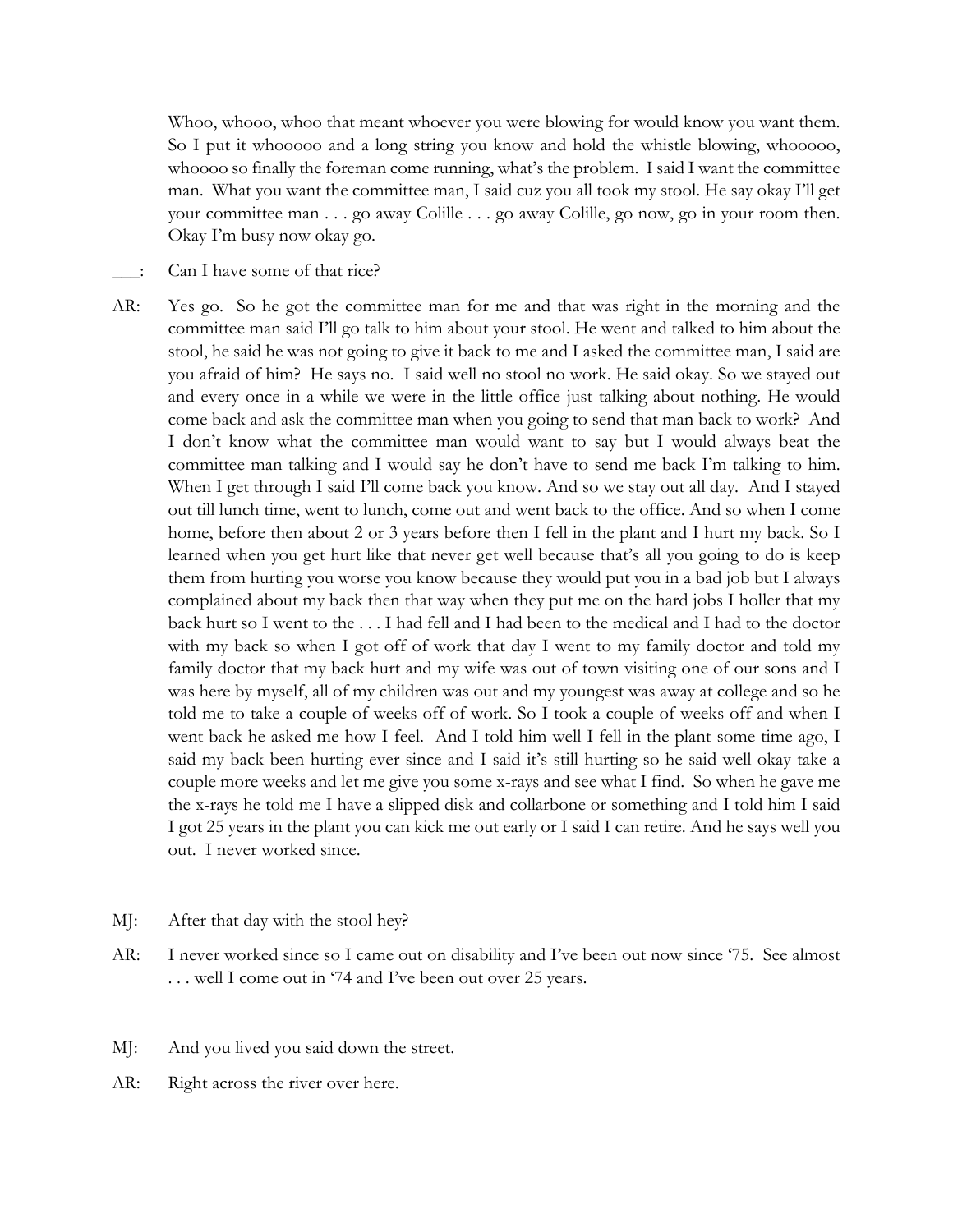- MJ: You lived across the river?
- AR: No, no I was here then. I was here. I was living here.
- MJ: So would you drive over or would you walk over?
- AR: Yeah I would drive over every day. So that's about it for my work and I know the first black everything that started out there, they was just letting us do things you know when I was coming out, the first black supervisor, the first blacks to go into the office, the first blacks . . .
- \_\_: Do I have to eat it all now?
- AR: No go away Colille. And I know when they was letting us you know do jobs and I know the first everything, the first \_\_\_\_\_\_\_\_\_\_\_\_\_, the first lectures cuz I was always watching when they come in and the first black supervisor you know they would put him on the job and they had to be you know, hard on us in order to, you know, to stay on the job. And so I would tell them you know when they come you know messing with me, I would tell them I say now look, you know what they say about us, and I would tell them, now I'm not going to be no working boy. I say I'm going to tell you what, if you mess with me I said I'm going to be just as hard on you as I am the white man. I said now get off of my back. I said I'm going to do you a fair days work, I said, but I'm not going to be your whipping boy and you ain't going to ride me. And I tell him, I said I would rather work for the white man cuz I don't want to fight you you know. . . go away Ollie where you going . . . that girl trying me.
- MJ: About what year would you say . . .
- AR: Get up there behind me and sit down.
- MJ: About what year would you say the first black supervisor came in?
- AR: It was somewhere around . . . it was in the 60's. It was in the 60's. Maybe the middle 60's. I'm not sure I just happen to know when they started but I'm not too good you know with remember times like that.
- MJ: Do you remember his name?
- AR: Vila Beeman I'm thinking. Wait hold, hold, hold.
- MJ: No?
- AR: Tom Belus.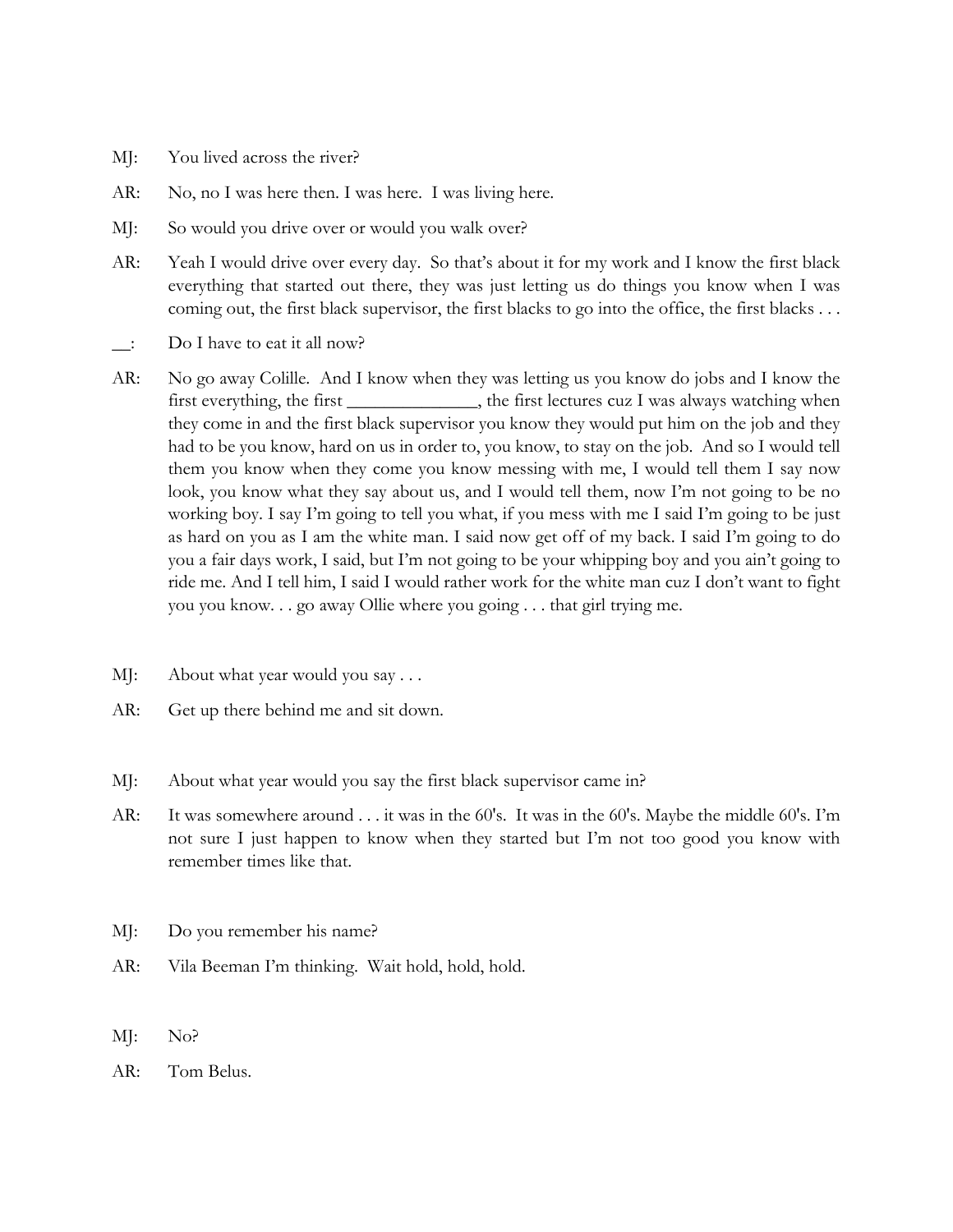- MJ: Tom Belus?
- AR: Tom Belus. Vila Beeman that was the committee man. So this was Tom Belus he was the first black supervisor and now a lot of these guys I know you know, when they come on I just happen to know that we got a black millwright or we got a black electrician or what not and I don't know all their names you know.
- MJ: Would they promote them from the line or would they just come from someplace else?
- AR: Yes some of them, well most of them come off the line. You see because you see like years ago we had people, African Americans, that come in there with education and abilities but they just wasn't getting any of the jobs. For instance I had a friend, dear friend of mine, his name was J.C.Davenport and we worked together. I met him the first day I started to work, he was working in the same job I started to work on. And J.C. he is in the Religion of Islam now with me okay, got to be real good friends and his name now is Jacob Mohammad. Okay he had a high school education then but I started to work with him and because when he had some ability he could do a lot of things because he had gone to school and studied electronics and he fixed TV's and radio's and things like that. He had a lot of ability. But he worked in the plant for about 25 years before they would give him a better job, and finally he didn't go back to school and get no more education, with the education he already he had could have been doing something different all the time, finally they let him, after they started letting us go in on different jobs they he applied for the electrician, so then they let him in on the electricity and he became, you know he got his journeyman whatever and he worked there as an electrician until he retired. So because they let him have that job see I came out early 25 years okay because they let him have this job making good money he stayed in for about 40 years almost.
- MJ: 40 years?
- AR: Yeah.
- MJ: But you said for the first 25 years he was still doing the same job that he had done when you came on?
- AR: The same job, yes, yes. And he's dear friend of mines you know. And that's why it was, you didn't care what you knew when you went in you know at that time, you weren't doing nothing but the hard work you see. And now when I was running the presses okay, when I was running the presses I had studied you know machinery and a lot of other things. I could do a lot of things, I could fix the presses. But they wouldn't give me the job and pay me to do it but they made me like a set up man, like didn't have to pay me for doing the work you know. Just let you change the dials and stuff like that and fix what go wrong just fix it for them for nothing to keep it going and they just let you do it with out something happening, if you can fix it just go ahead on and fix it but they not going to give you the job to do that.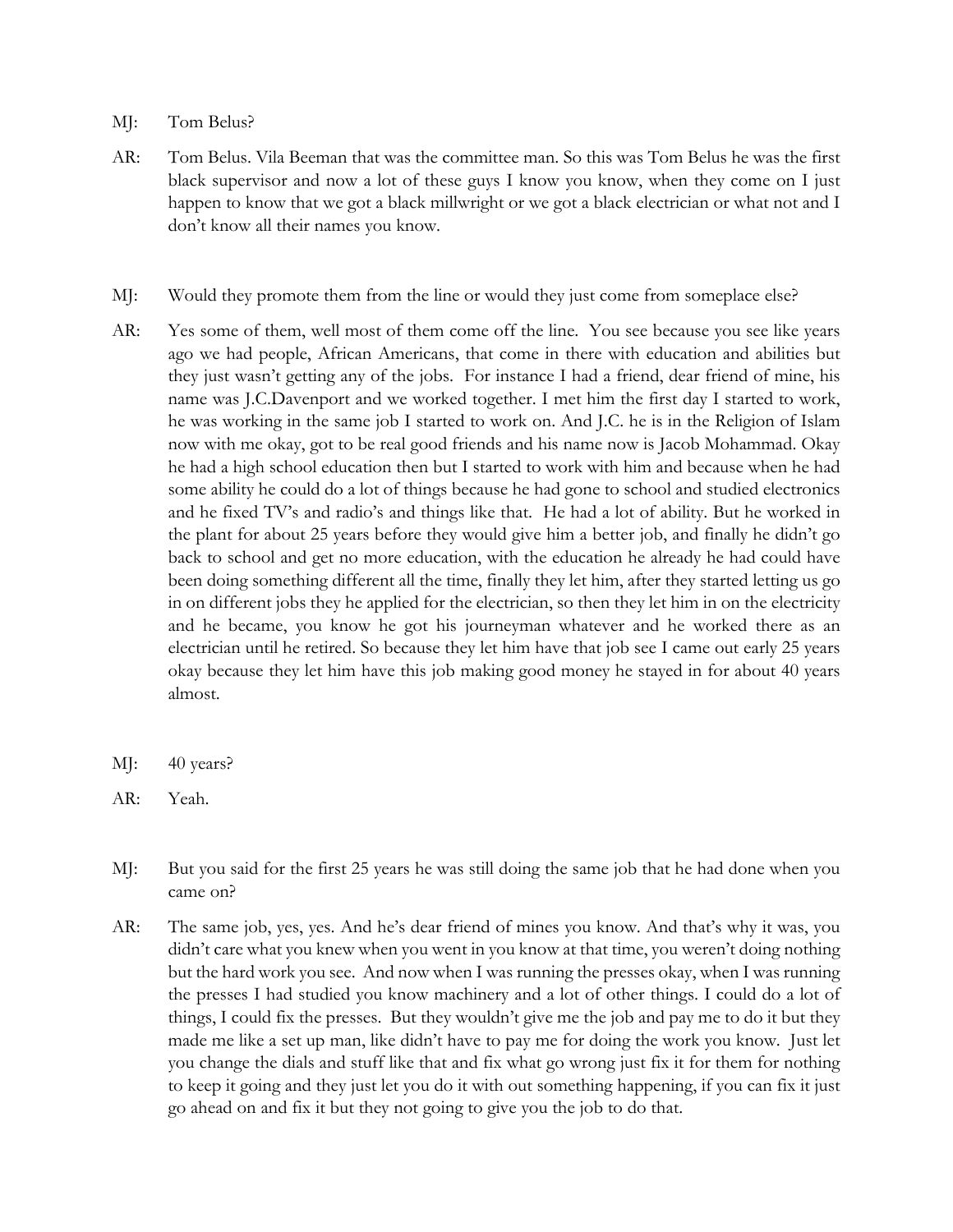- MJ: And they had people that they were paying to do that?
- AR: Yes. And now I'm going to show you what happened okay? I was out running this press and when it break down I would fix it okay. The foreman would aide me sometimes you know, he and I would fix something that neither one of us should have been doing, it was the millwright supposedly did that what we would be doing. So I would just fix it and keep the job going and that was good. The foreman would give me cigars and he never saw me smoking cigars because I was doing such a good job and then he asked me, he said I give you cigars all the time and he said what you do with them? I'm doing a good job you know. And I said well I smoke them when I go home, but I didn't smoke you know. But he would see me eating Baby Ruth candy bars sometimes so he started buying me a Baby Ruth candy bar and putting it in my pocket. And so I'm doing a good job fixing the press for him. So one day I messed it up, you see I was trying to fix it and in the process of trying to fix it I jammed it, so then he just looked at me and said you working out of your classification so he sent me home. Okay he sent me home, he sent me home because I was working out of my classification. Okay I let him send me home. I got the committee man, the committee man wrote out a grievance and he said well yes you working out of your classification and so that's it. They gave me two days off. I came home, I stayed two days then I went back and I asked the foreman, I asked him when I got back I asked the foreman I says I want the committee man. He says what you want with the committee man? I said I want to talk about you sending me home a couple days. He said well you working out of your classification I sent you home so what about it. I said well I want to talk about it. So he got the committee man and I told the committee man, I said I want you to get the foreman and the general foreman and tell them I want to talk with them and we want to go up in the office and talk. And he says about what? And I said about them sending me home for smashing that press. And he said well you working out of your classification and he sent you home. You smashed the press and he sent you home. I said well that's what I want to talk about. So we went up in the office, he go them up in the office, so the foreman he explained that that was not my job, I was working out of my classification, So I jammed the press or whatever. And I said I admit I was working out of my classification, I said you knew I was working out of my classification, I say so I said but I also admit that you knew I was working out of my classification, you saw me, you even aided me in doing this. I say and you job as a supervisor I would say is when you see an employee doing something that he is not suppose to do is to stop him. I said you never told me once that I was wrong. You even aided me in doing so. I said you even complimented me for doing it. I said you gave me candy bars for doing a good job for you. I said I think you are responsible for this. I said if I had been the foreman and I saw you doing something you wasn't suppose to do I said I would stop you. Something that I know you could have got hurt, I know you could have tore up something or whatever, I says I would have stopped you, I said I wouldn't have let you did it. I said I think it's your fault. And then the general foreman was shocked. He wanted to know from the foreman did he know this. He couldn't say no. And then he said well okay you can go. And then the committee man said well what you going to do about it? He said you going to pay this man for the time he lost, clear his record? What you going to do? He said yup. So that's what he had to do. So then from then on I wouldn't do nothing. I would just you know,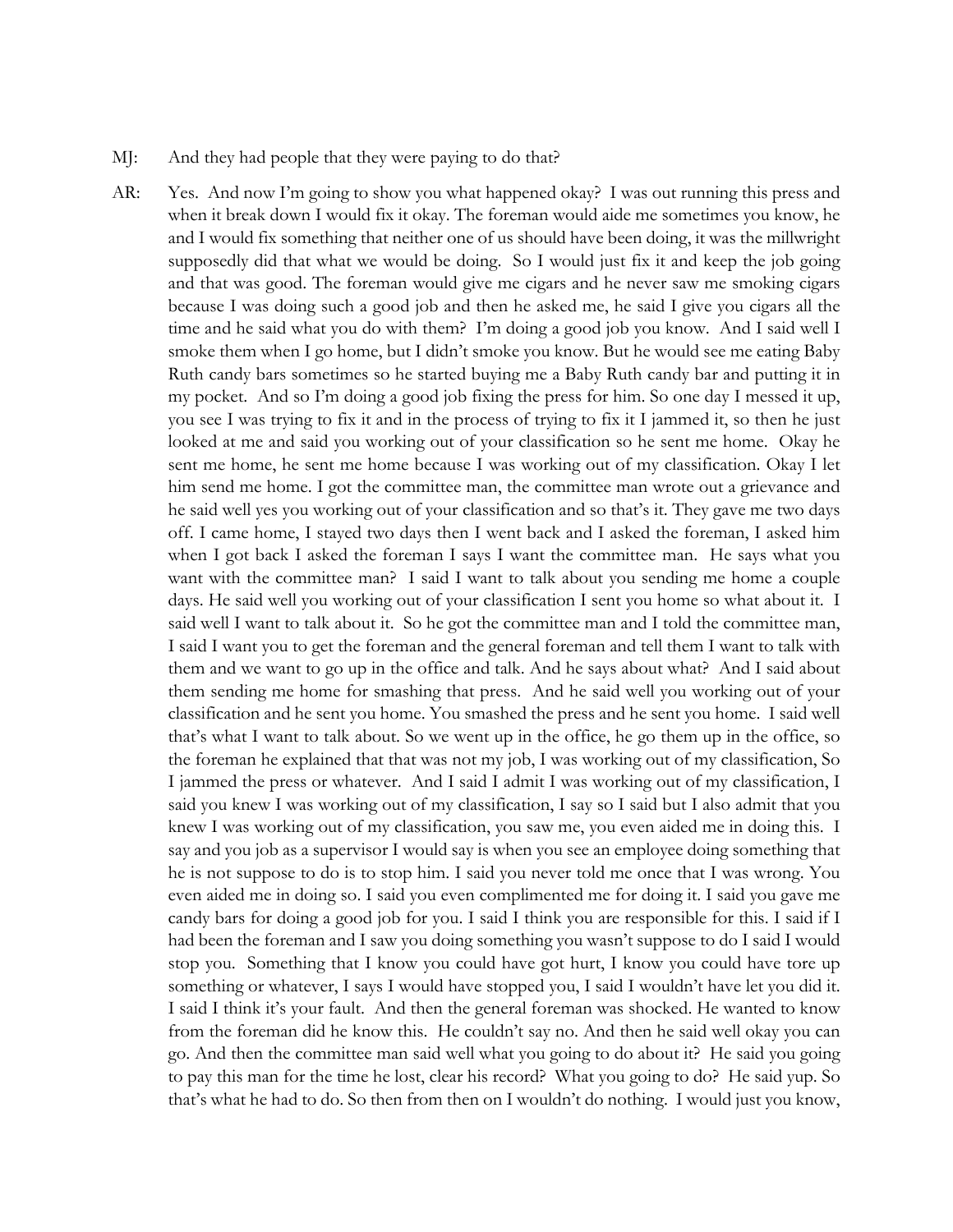I wouldn't do nothing. Production fail, a lot of times I knew more about the presses than the millwrights and the electricians and sometime I know what the problem is when it break down. And they be asking me and I wouldn't tell them nothing. The press would be broke down and I would let them find the problem and the production failed. So that's you know that's somewhat the history of what I went through with that.

- MJ: So I had two questions. You talked about the committee man a lot. Were there several different committee men and how were they chosen?
- AR: Oh yes okay the committee men they were union representatives okay. And they . . . we voted for them, like they ran for the position of committee man every two years or something like that and then we voted for the one who we thought would make the best committee man and they represented you when you had a problem.
- MJ: So who were some committee men that stand out in your mind as being particular good?
- AR: That was real good?
- MJ: Um hum.
- AR: Well he was one of the old timers, one of the . . . his name was Thad Oven.

## MJ: Oven like the stove?

AR: Oven I think, Thad Oven and he's known by most of the old timers there. He was one of the best they had and he got to be a committee man he got to be the chairmen of the committee men you know, one of the top representatives, and he was real good. He was one that helped me when I first started to work, to make it you know. When I first started to work it was a guy on my job his name was Major Michenson. Major was a . . . he worked right across from me, he was what you call a knock out, a hammer man. Knocked the bottom off the iron you know when it come out so we could hook it out and Major he saw me, the foreman, when I came in I was a pretty good man I could do work on the farm and come from the south and I was a pretty good man, I was young so I could do the work. But Major told me he says you got too much work and I hadn't been there but maybe a week. He says you got too much work just tell the foreman he said you know the foreman just coming around and giving me work, more than what I should have but I was doing it but it was hard. He said you got too much work he said tell the foreman you got too much work, he said don't tell him I told you. And so the foreman came by and I told him I says Juan I says I got too much work and then he says who told you that, that's what he say, like I'm not suppose to know you know. Well nobody. And then so he just kind of shrugged off you know and told me I had to do it. Then Major told me afterward he said tell him you want the committee man. And but you have to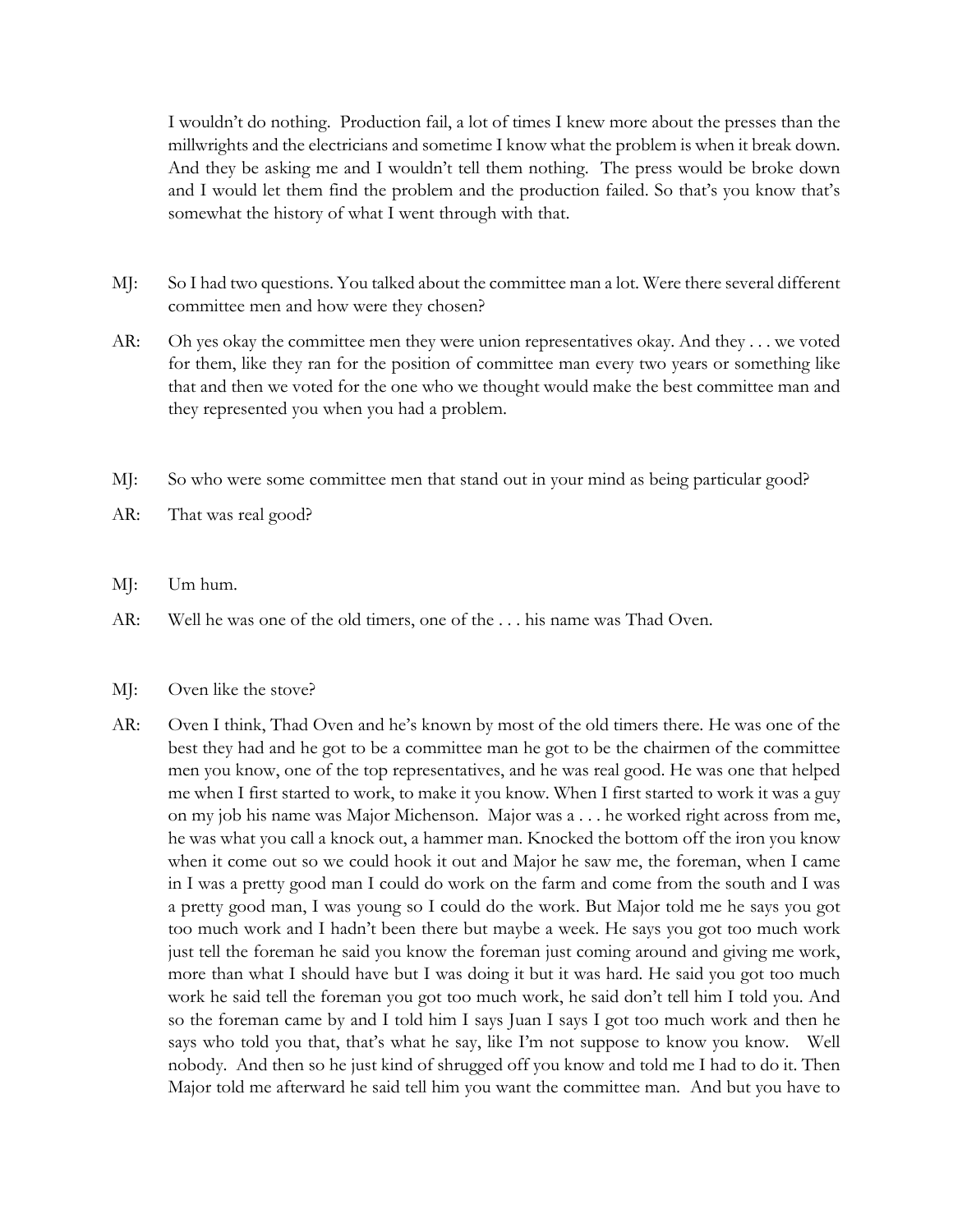have I think 90 days before the committee man can really represent you but Thad Oven was the kind of person where if you call him he would talk with you, he would take you off the line and he would talk with you and he would keep you off the line a long time and let you get a break you know, even if he couldn't write a grievance for you. So he would get me a committee man, he know the committee man ain't going to do nothing but the formal work so when I got out and I started talking with Thad and Thad was from Alabama.

#### MJ: A white guy?

AR: Yes, yes. A white guy. And he was from Alabama and so I told him for some reason, I don't know why I told Thad that but I told him I was from Alabama too, and so he said well you my home boy you know and so he would try to . . .he wanted to do me a favor cuz I was the home boy from Alabama. And so he just kept me, he said I can't write you no grievance he said but I'll keep you out here and let you go out cuz it's hot, I can keep you out here and we just sit out here and talk, so we just down and talk. Then we talking and he thought I had cooled off some and he asked me you able to go back and I tell him yeah and he said well you go on back there and work awhile and he said after while I'll call you again, you know things like that. And so he was, in my mind he was the best we ever had you know. And so he would go to bat for you you know and he would get a lot done.

#### MJ: Did he ever find out that you weren't from Alabama?

AR: I never told him. I never told him. So when we was talking I told him I was from Alabama and so he just, he was just a good committee man anyway. So he was about the best we had. We had other committee mens like the committee man at the time I retired that kept me out all day he name was Elmer Hooker. He was a good committee man too. So and after . . . another thing, the way I made it through the plant as good as I did, when I would get the committee man so much, in fact every day when ever they would mess with me I would just ask for the committee man, that's the only way I could get a break, I would ask for the committee man, get me the committee man, and they would get the committee man from me. And finally they got hip and they find out that I was losing more time you know, I was staying out more than I was in and so they said we probably get more out of him if we just leave him alone cuz every time they say something to me I say get me the committee man and when I get the committee man you know they couldn't hardly send me back cuz I'm talking and I'm telling them what happened last year. So I just stayed out you know and so finally they just let me alone and I finally did like I wanted to do. Yeah so that's another thing and the guys that called me cry baby and they would say every time you always got the committee man, I've been here so long and so long and I never got the committee man, a lot of guys would tell me that. I said well tell the man no sometime and see what he say, you see. Tell him you tired some time and see what he say you know. And you know you tell the man you know you tired you want to go on break, one day the man put me on a job outside and it was cold, below zero weather and I'm out with the rest of the guys okay and I tell they are all cold but they won't tell the foreman. I tell the foreman I said I want to go in and warm, there's no where here you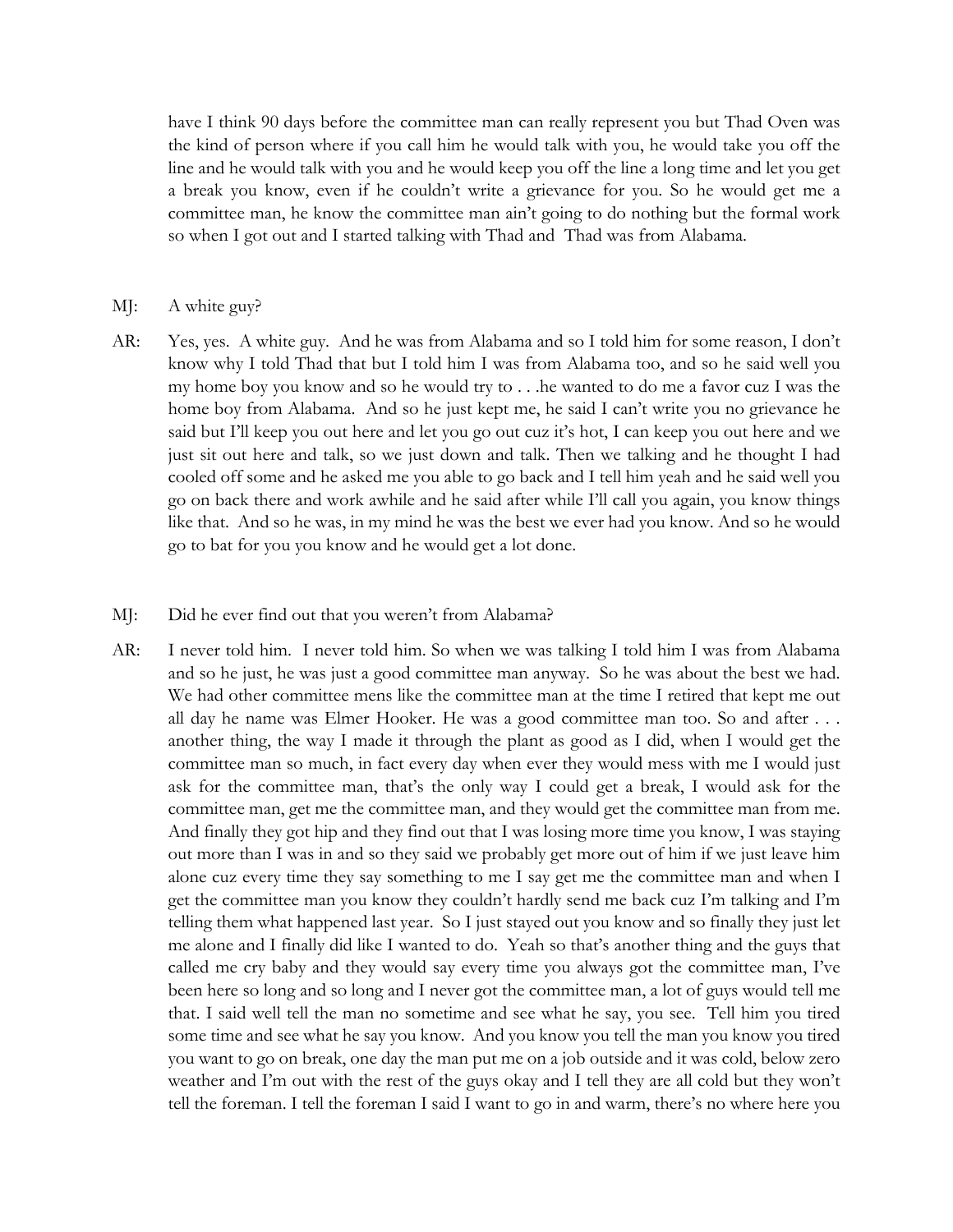can warm and I says well they have those hot kilns in there and I said well I can go in there and stand by those kilns. He said no you can't go in there. And I said okay get me the committee man. And he said okay I'll get you the committee man and it was taking him a long time to get the committee man and while I'm waiting for the committee man I said I want to go to the medical, first aid. He said you want to go to first aid what's the matter? And I tell him my head hurt anything, but then that time I told him I said I'm cold but he let me go he give me a pass to go to medical but he called over and he talked to the nurses over there, they all knowed me because they called me a cry baby and so he called over and told them he said oh Luther, you know that was my name before I changed my name.

#### MJ: Luther?

- AR: My name was Luther Tait. And they said oh Luther coming over there he say he cold. So by the time I walk in the door the nurse say what you want Luther? And I says I'm cold. Well there's no where over here to warm. And I said well this feels pretty good to me right here. She says you can't stand here. And I said I just, I just down over there on that bench over there, I'll just sit down. A few minutes she can call one of the big mans out of the office and he come in there and says what's the matter? And I says I'm cold. He said there's no where over here to warm, you're going to have to leave. And I says mister I says I'm cold and I says who are you? And he told me he was one of the big wheels. And I said maybe you can tell them you know to let me warm. He says no you'll have to leave. And I said well mister I says I'm cold I'm going to sit right here. And he says well if you don't leave I'm going to have to throw you out of here. And I said you know you ain't going to put your hands on me. I said you know you ain't going to. Well I'll have the guys to throw you out. I said well if they do they just going to be wrong cold as I am and so I stayed there and argued with him until I got warm and then I said well okay I go on back over here. So when I went back and when I got the committee man, I told the committee man I says he put me out here and it's cold and when I got cold he wouldn't let me warm. I said was he right or wrong. Yeah he's wrong, he was a Mexican committee man. He said he wrong, he's wrong. I said get him and tell him that I want him to apologize to me and tell me he's not going to do that any more. So he got the foreman and said told him you did the man wrong, he was you to apologize you. I'm not apologizing to no one. He wants you to apologize to him, I'm not apologizing. And so I told him I said get the general foreman and so he got the general foreman, told the general foreman. And I knowed they wasn't going to apologize to me so general foreman said well I'll talk to him. So he just smoosh over to me and he said well I'll talk to him but that's part of what I come up for and I always have been a person that . . . that's why I come into the nation of Islam. You heard about Elijah Mohammad.
- MJ: Um hum.
- AR: Okay I heard about him and I heard his teaching in 1958 okay. And at that time he was teaching that the Caucasian was the devil and he said that God was going destroy them and he said you know he had this teaching that says if you follow him . .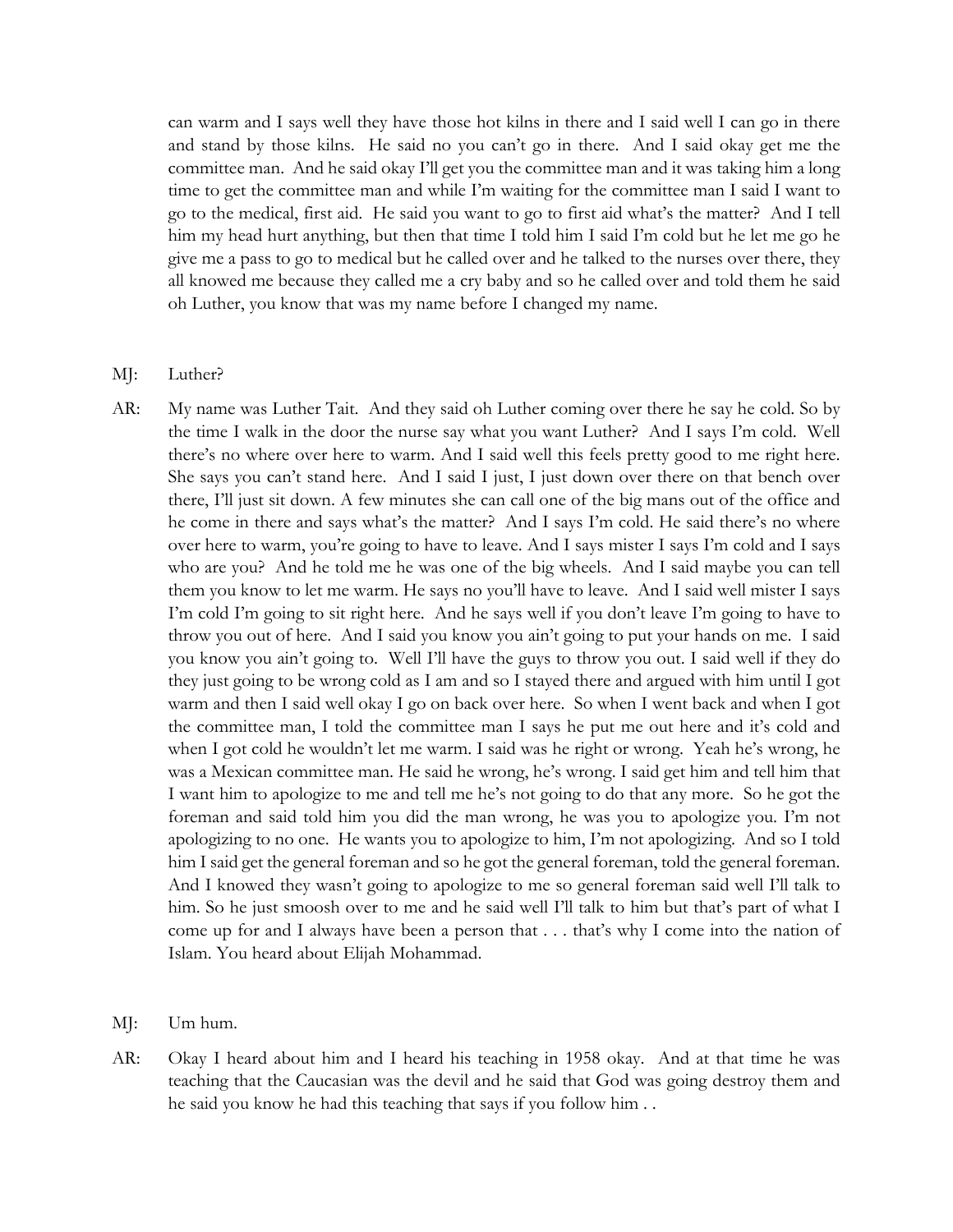- \_\_: Can I have some corn flakes?
- AR: Yes go ahead. And he said if you follow him you would get freedom, justice and equality. And you will get money, good homes and you have friendship in all walks of life. Well I like that teaching you know. And because of my history, my life, the way I was brought up you know, I started following him. And I got to be one of his minsters okay so I am one of the ministers in the Religion of Islam today. So I followed Elijah Mohammad until he passed in 1975 and when he passed then his son Wallace Dean Mohammad, I got this paper here so this is him here.
- MJ: Oh this is his son?
- AR: Elijah Mohammad's son Wallace Dean Mohammad. So he had been to the east and studied the Religion of Islam, he had learned the Arabic language and everything, how to read the book in Arabic. The is one of our holy books and it is written in Arabic.
- MJ: And you read it in Arabic?
- AR: Yes and I started to follow him and so he brought the followers that followed him out of the Nation of Islam and united them with the Orthodox Religions.
- MJ: This is Elijah's son?
- AR: Yes. And so that's I follows him. And he come out of the racial teaching, the religion of Islam is not racial. Now Louis \_\_\_\_\_\_\_\_\_\_\_\_\_\_ you probably know about him. He started out following this man but he didn't last too long, he left and then he stayed out for a while and then he decided he would come back and rejuvenate the religion, the Nation of Islam so he is still teaching mostly on the line that Elijah Mohammad was teaching. He's more of a teacher. But he is coming to the religion very fast and we in the religion of Islam we are required to go to Mecca once in a lifetime if we can afford to so I went to Mecca in . . .
- $\frac{1}{2}$  1995
- AR: In '95. And my experience was the same like Malcolm X, you probably know about him. You will find it is the universal religion. People of all nationalities there you know. Let's see this is a picture that I'll show you of all different people you will see. And these are people from all over the world, every nationality.
- MJ: And this is any given night?
- AR: Beg your pardon?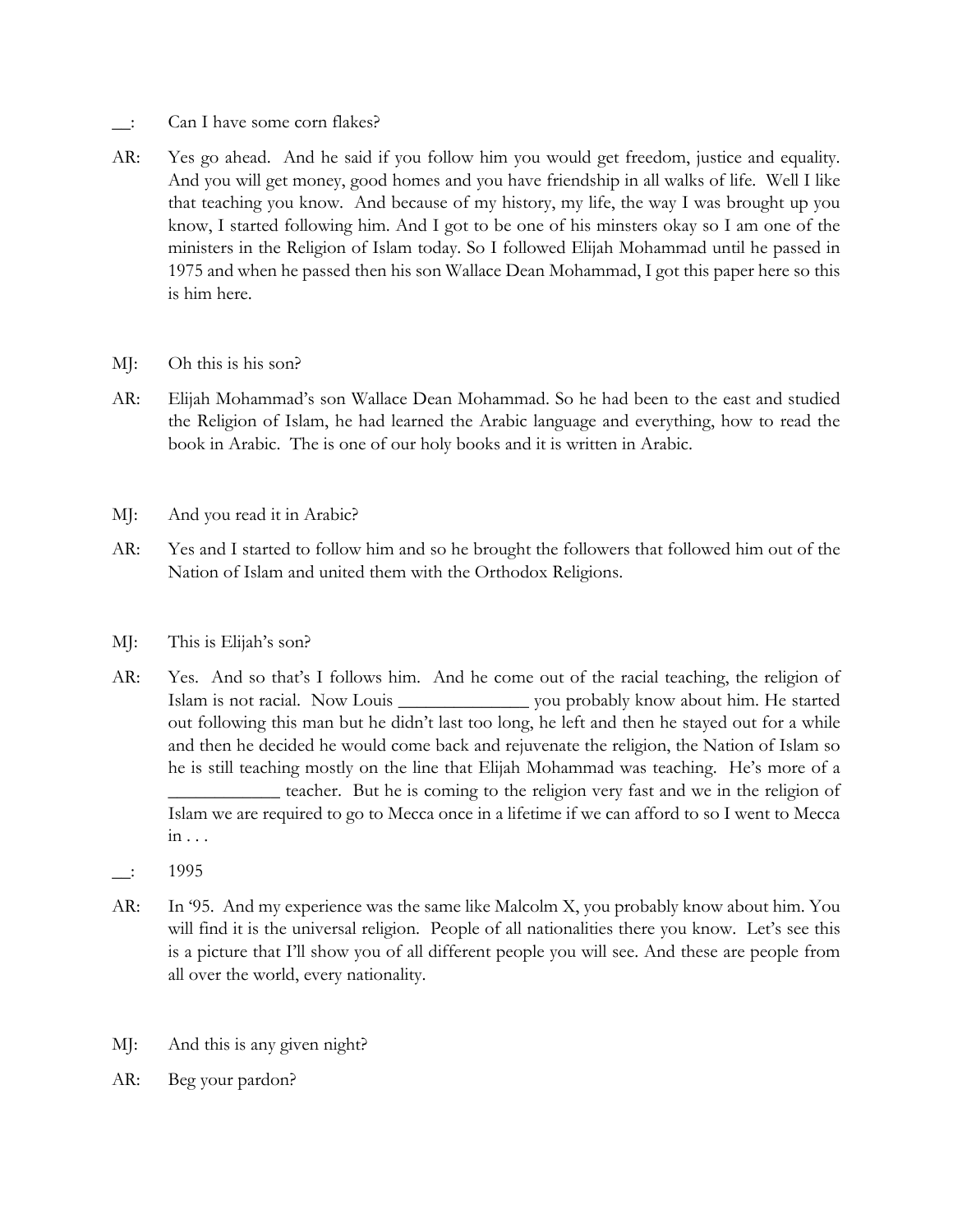- MJ: Is this a particular event or is this what it looks like each night?
- AR: No this is once a year it is what you call the time when they make the pilgrimage called the Hodge okay and there is some rituals that we perform when we go. This little house here this is what you call the Carba okay. It's big but from the picture you know, from the way it was took it appear to be small. And this is a big Harram, a big building that is built around this okay. So now all of these people is \_\_\_\_\_\_\_\_\_\_ this, you know, they go there and they go around this little house selling tires you know, those are some riches you know. Now I know you are not here for that but I just want you to see.
- MJ: Oh no it's important, it's important.
- AR: Okay now this house is the first house of worship on the plant earth that was built for man kind to worship anywhere. And they say this house was built, the Carba, it was built by the angels and during Adam time they used the same house and it was destroyed during the time of the floor and Abraham and his son Ishmael rebuilt it, angels inspired them to rebuild it and the writing is right in this book here.
- MJ: And what is the name of this book?
- AR: Its written in there.
- MJ: What's the name of the book?
- AR: The Coran.
- MJ: The Coran, that's the Coran okay.
- AR: So now this Mecca period, Abraham had, him and his wife was old and you probably know about it, and they couldn't have children okay and something happened that would take me too long to tell but they come in possession of a maid and Sarah, Abraham's wife told Abraham to take the maid for his wife and maybe they could produce a child and they could have a child. So he took the maid for his wife and she was younger and they had a son, Ishmael. And when his son was born then Sarah got kind of jealous of Hagar, Abraham devoted too much time to the maid and she started to come clean and God told her to take the baby and Hagar take him away. She was of African decent she was okay. But he took her out from Babylon I think it was into this area and he dropped them off. Wasn't no people there at all, they were the first two people, Hagar and Ishmael were the first two people to be in Mecca. Dropped them off with no food, no nothing, no people there, but people were passing through looking for water because it was nothing but a desert, and they were passing through looking for water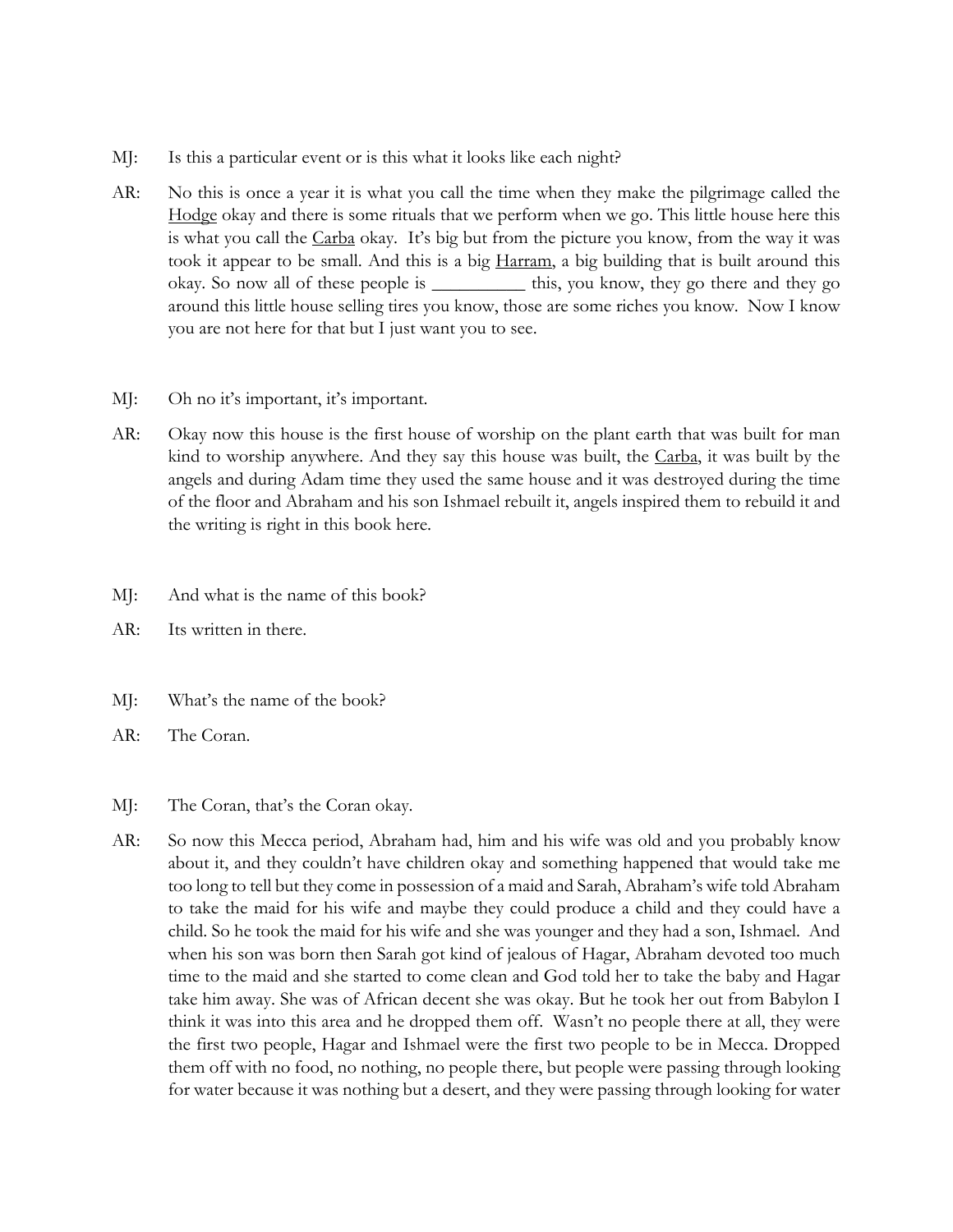and she were there with just a little bag of dates and a jug of water and the baby. They ate up all the dates and drank up all the water then the baby crying for water and then she started running in that valley from one hill to the next hill, those mountains, \_\_\_\_\_\_\_\_\_\_\_\_\_\_\_\_\_\_\_\_\_\_\_\_\_\_\_, okay running to and fro. And while she was running to

and fro looking to see if somebody was coming and praying for some water or something and after she made seven trips going from this mountain to that mountain on her way back she saw water squirting up out of the ground. And that water squirting up and she took her hands and took the sand and chopped it and made a little well for the water and so they had water to drink. And then there was some birds in there that was attracted to water, they started flying around you know, the water, water, water and it was some people coming through and they knew wherever they saw these birds there might be some water, so they started to look and then they saw Hagar and the baby and they saw the water and that's what they were looking for. They would stop wherever they found water and they had all kinds of provisions because they were childless, so they wanted some water and she told them this is my water, they said well if you give us some, let us have some you know and we will share some of our provisions with you. So they did and so from that these people could settle around there and then the started to get relatives, etc. and then they started to growing, Mecca started to growing until now it's just a kingdom you know. It's a kingdom and you'll be talking about the building, and you go to New York and to some of these places and you see these skyscrapers and see these but you haven't seen anything till you go over there and see what they got in those mountains, there is tunnels every which way right through the mountains and then they got houses sitting right up on the top of those mountains and you wonder how they get up there, you see, I got some pictures to show you how it grew from . . . just a second, I won't take long and I'll just show you and you'll see what I'm talking about.

- MJ: You want me to come in there?
- AR: Yeah. . . . and a lot of things to do there. This will give you another idea of what I was talking about. Each one of these will tell you at what time this was being developed. That's the same picture.
- MJ: So you became a member in '75?
- AR: No in '58.
- MJ: In '58. Now Saginaw has a lot of Christian folks. What has been your experience with Christians in Saginaw?
- AR: Okay I was brought up a Christian okay. And when I came to Saginaw I joined the church because I was brought up in the church. And I didn't like it. It really didn't do much for me.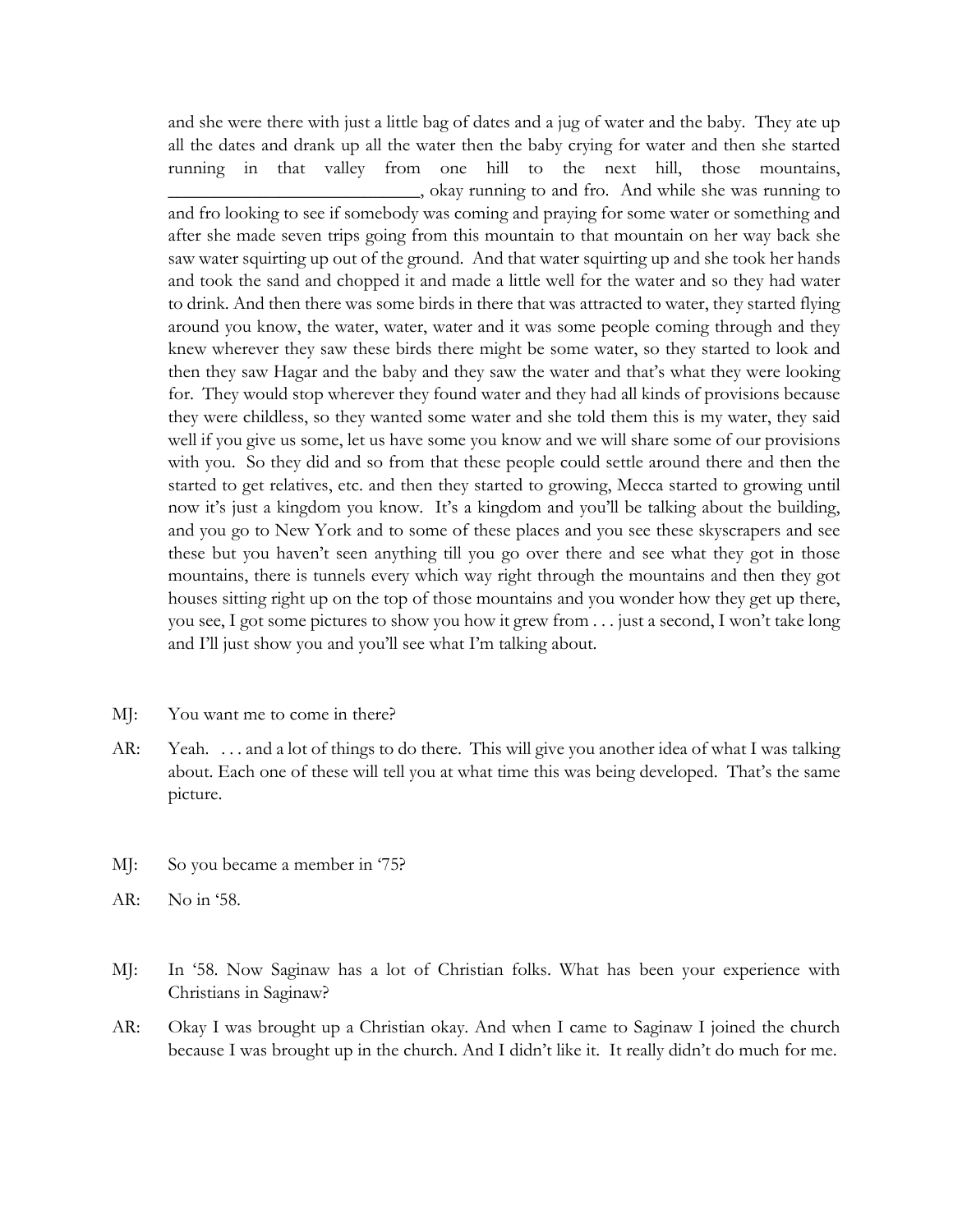#### MJ: How come?

AR: See I become involved, I'm the kind of person I become involved in whatever I become a part of and I believe right okay. I didn't like their standards of right and the way that they live because I was in there, I was with them okay. I first joined \_\_\_\_\_\_\_\_\_\_\_\_\_\_\_\_\_\_\_\_\_\_\_ on 6<sup>th</sup> Street when I came here and I was a usher and I was on the usher board with members okay. And I experienced this, I know what I'm talking about, I experienced it okay because the usher board sometimes would have a little potluck parties at each others house you know. And for instance I am a usher but my wife is not and this lady is an usher but her husband is not. And I found out that this\_\_\_\_\_\_\_\_\_\_\_\_\_\_\_\_\_\_\_ each other, you know when I go I find out that this was happening, this is wrong. Many other things I found out, I found out the preachers wasn't doing what they was suppose to do. And I found out they did a lot of good talk bu they wasn't practicing what they preach you see so right now I have relatives that I know that suppose to be good Christians but they real loose. See I had a brother that was a Decon and he died with Serosis of the liver from alcohol you see. He was drunk on Saturday night and then at church on Sunday morning, I don't believe in that you see. They, they gamble and God say don't drink, don't gamble; they drink. God said don't do it. And they call when they hit the lottery or hit the number, see I know I have a brother that write the numbers and he write in church every Sunday morning and I got my brother \_\_\_\_\_\_\_\_\_\_\_\_\_\_\_\_\_\_\_,and so he and his wife both is belonging to the church and she hooked on drugs but they in church on Sunday morning. See I don't believe in that you know. And that's not allowed, you don't do that you see. And so when they eat food that God said don't eat and things of this kind, I mean I know because I've been in it and I know I know what they do and I . . . there is so may things, and the preacher he's a good entertainer, they go to school and they study. He is a good entertainers, he can preach, they educate him and he can really make you feel good but see that's not it. I don't believe in that you see and they say good things you see, they got sense, they got smart, they not crazy they smart. See the preacher, these big ones is like good pimps, yeah, I know. And they, they have the best of everything see, The best women, you know, that's the truth now I know. The best cars, the best houses, the best of everything and they have men and women bringing them money you know. I mean he's a good pimp, they know how to do it. And so I don't believe in that, I don't believe in that. And they say what the people want them to say you see, they know you see, they say what the people want them to say, they are good entertainers. And there are some, not a lot of them, there are some for real okay. But now another thing about Christianity since you asked me, this is what I find out. I studied religion okay. And like I tell people that during my childhood days I didn't get much education. Really education wasn't a priority when I was a child. You didn't have to go to school if you didn't want to, that's why I stopped. But my parents thought I was one of the smart children in the family and they put me into the city school okay and that's why I'm a Muslim today is because my parents, and I'm the only one of my brothers and sisters that they put into the city schools. Where in the country where I was brought up the school system was only four months a year okay, but in the city it was nine months and then they had a better school system. The teachers didn't have to have a high school education to teach school in the country when I was a boy okay. So my parents put me into the city school. And when I was a little boy about 12 years old I was going six miles to school, just in the winter time carrying my books you know, on the rock road from the country you know. And living out in the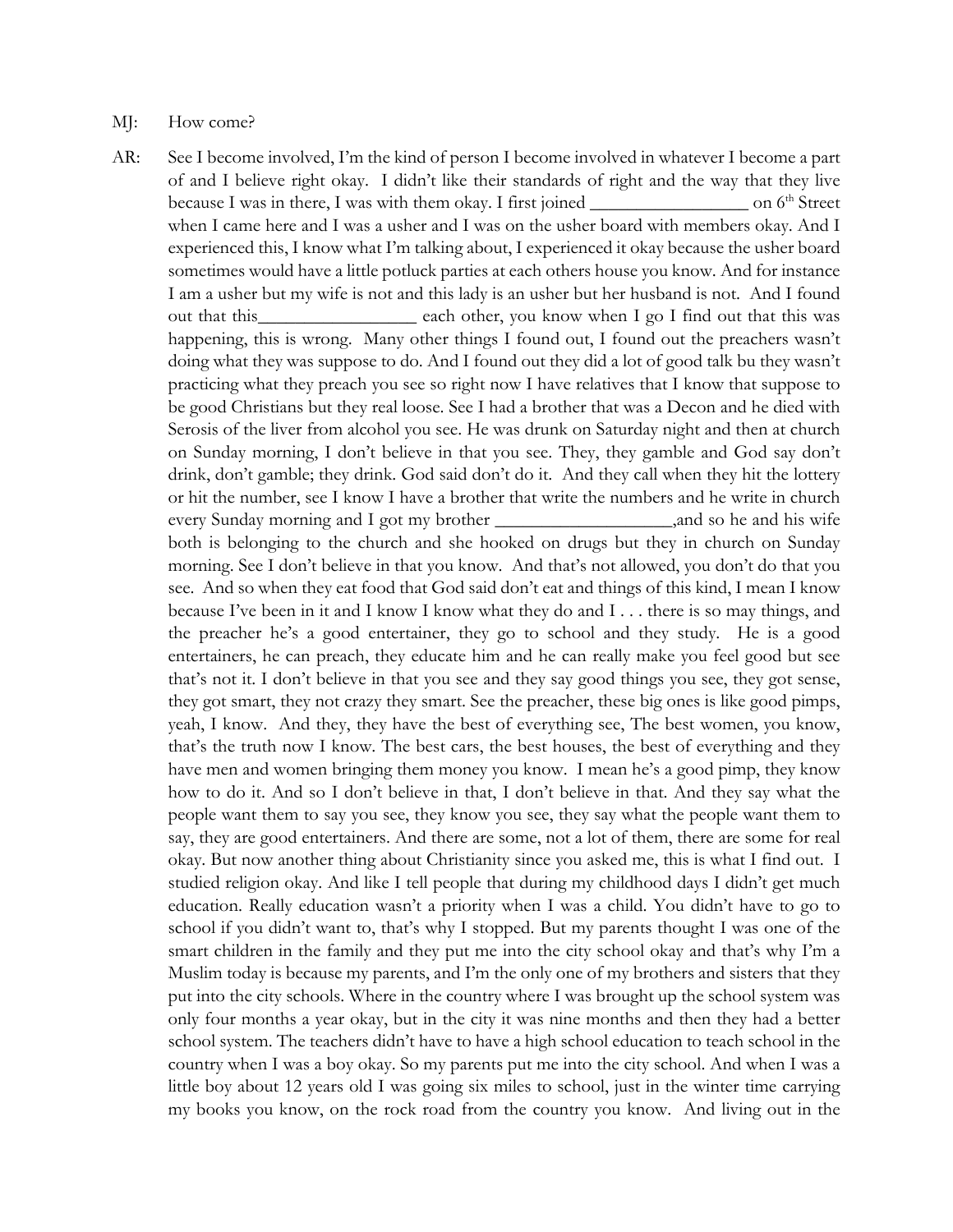country where I lived it was a white man out there that had four children okay. And his children went to the city school, so every morning the school bus would come out and get those children, and they would pass me along the road trying to make it to school and they would be messing with me calling me nigger, nigger, nigger and all that kind of stuff, yelling at me you see. And you know laughing you see. And then that old man, their dad, he had a big farm, he had a lot of milk cows and he had a truck. A lot of times he would pass me on the road going to school or coming from school and he would stop and ask me he said hey, want a ride? And I'd tell him yes sir. He'd say you going to help me to milk this evening? I tell him no sir, then he wouldn't give me no ride. He'd cuss me and tell me to walk. You see so stuff like that made me not like him you see what I'm saying. So I'm the only one of my brothers and sisters that got this kind of experience and I'm the only one that's a Muslim. And the way that they treated me and from what happened to me when I came here you see, then when I heard Elijah Mohammad I liked that. And what he was teaching that's what brought me in you know. And I got in, only I came in for the racial part because I liked that. When they said God going to destroy them, I said oh boy I like that you know and so I joined it. But then after I got in you know I started studying it and I got hooked on the religion okay. Then I find out by studying that when our people were brought here a lot of them were Muslim's you see, a lot of them were Muslim's and they had this \_\_\_\_\_\_\_\_\_\_\_\_\_\_\_\_ that they called Timbuktu, you probably heard about it, okay it was our ancestors that was the scholars and they, that was the faculty staff and people from all over the world went there to that institution and they were taught by our ancestors okay. And so that tells me that they were not crazy you see. And then when they got ready over a period of time for our people to become Christians and they started letting us, after we were slaves, after they robbed us from the knowledge ourselves, our religion, took our names, our languages, our history, our culture, they took all that away from us. And then there was a time when they didn't allow us to read, write or pray any of these things if they caught us with a pencil some time they would punish us you know, to the point of cutting your fingers off you know. And even would take us and punish us by nailing our ears to, nailing us to a barn by putting nails through our ears and just nail us down yo know. For things, for disobeying them okay. About us trying to . . and if you was you know smart enough to know how to read or right they call you smarty and they really persecuted you, you know. So they took all that away from us. Then when they got ready they let us practice the religion and we took it then just for a social place to go and have a good time you know, for freedom but our preachers couldn't read or right. They had the book upside down. But the master would take the smart one that could remember things and tell him what to tell his congregation and that was be good to your master you know. And don't do this and don't do that and work hard and when you die you get close to heaven you see, and things like that okay. And so and when Richard Allen, he was our first black preacher, when he started the preaching, he was fortunate and he opened up the first church and started preaching so he was showing how we were, we had smart people you know. He was able to preach and he even had at that time white members in his church, he was that kind of a preacher you know what I mean. But they, over a period of time, they tampered with the book, they tampered with the bible. The bible have actually been tampered with and we can read the history and it will tell you. They translated and revised the book. I believe with the translation because if you couldn't read the language well they had to translate it. You don't mess with God's word. See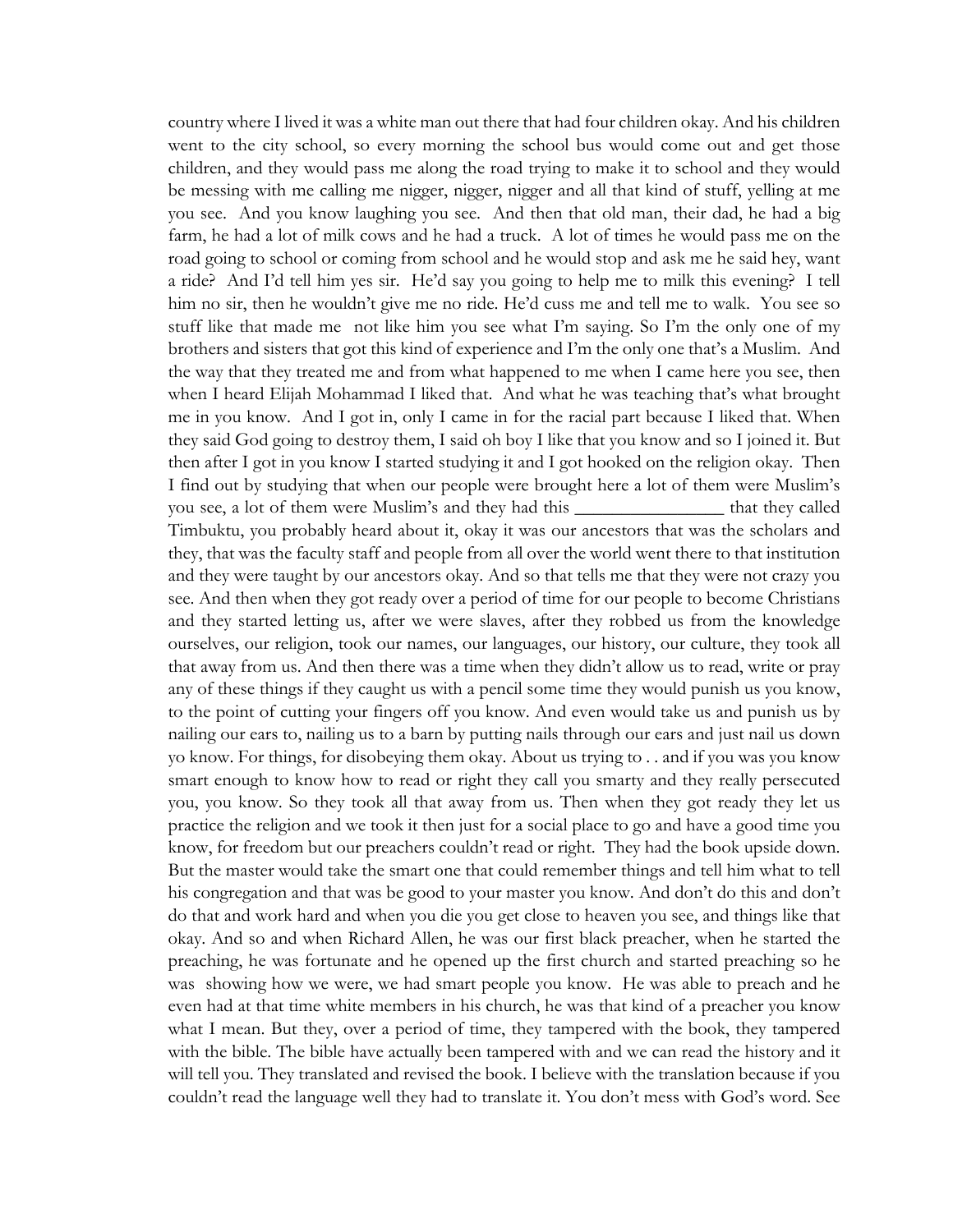when you mess with what God says then you corrupts it, you takes the purity away from it. Holy is something that has not been mixed, diluted or tampered with in any form. Once you tamper with it it's not holy any more. It's not true anymore, so they tampered with the book. And we don't know, then they made Paul, he is great figure in the religion and I hope I'm not hurting you by saying this but Paul never saw Jesus and God didn't sent him, he wasn't a profit but he was a educated man and he was a wise man and the preachers today, those letters that Paul wrote when he was incarcerated they act like it was God. The bible said, and then they say he was inspired by God oh yeah alright but then they call the bible the Word of God. Call them letters that Paul wrote the Word of God, no, no, no, it don't work that way. Those was the letters that Paul wrote to those different people and he changed a whole lot of things that God said. Yeah because he was educated. And is a lot of good in it. But don't tamper with the book. Now this is a book that can no be tampered with, it can not be tampered with. . .put that . . . stop Ali . . . cuz God put this book in the heart of his profit and the people. There are hundreds of thousands of people that know this book from cover to cover, every alphabet in it. Got to put it in their hearts. There are people here in our community that every year when the \_\_\_\_\_\_\_\_\_\_\_\_\_\_\_\_\_ come we have a brother that recites this whole book and he give it to anybody that want to check him and hold it and if he happen to make a mistake they will call his hand, but he know this book from cover to cover.

#### MJ: And he's here in Saginaw?

- AR: Right here in Saginaw. And we have people, we have hundreds of thousands, that's the way God did this book to preserve it you know. And if they take this book now and take them all and burn them up and let people of the religion can rewrite it overnight because God had put it on their heart and their mind, it's in their head, you can't do that with the bible, you got too many, got too many different bibles that say different things you see. And they tell you when King James had, the book that they call the King James Version, when he had that book translated, he selected 54 or 56 men to do it and revise and he give them his orders and they didn't do it the way he wanted it done and he had them all persecuted, he had them all killed okay. And then he selected others to do it and when they did it the way he wanted it done and approved it, then they called it the King James Version of the Bible. And so King James was just a man, but they call that a holy book. A book that they have tampered with they call it holy, see and it's not holy. See they added in and took out of it what they want to and now people are going to school and they try to justify everything that's in here and try to tell people and try to scare people and ask you do you believe in the bible? And if you don't say yes then they get scared of you. They start telling you oh something is going to happen to you, you don't believe in the bible you know but we believe in the truth of the bible, we believe in all of the scriptures that God sent to all of the people that he sent them to but we believe also that the bible have been tampered with.
- \_\_: Daddy, can I have that little book like that, that little green book?
- AR: Look don't you all bother me now I'm talking okay, go away.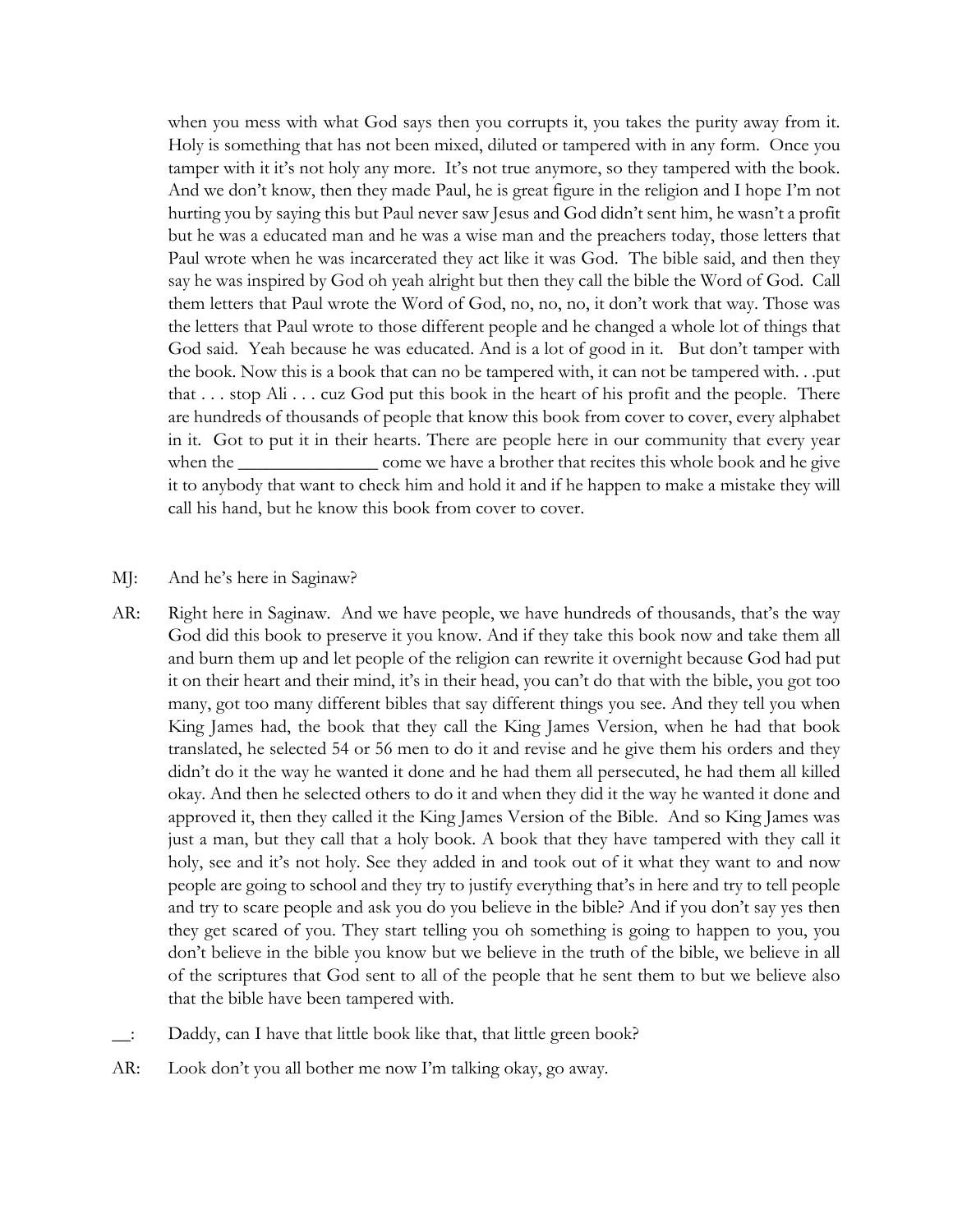- MJ: We're going to be done in just a little bit.
- AR: Okay so I didn't let you ask me anything yet.
- MJ: Well you know what I would like you do, I know you said you didn't want to do this a whole lot of time but what I would like to do is come back one more time, maybe next week if possible.
- AR: Okay and then I'm going to let you ask me what you want to ask me and then I won't ramble so much.
- MJ: No you don't even need to apologize especially I'm very honored to be able to hear more information about your work at Malleable that is very important and your spirituality is very important as well particularly because you talk about the ways that they connect you know, you can't separate out your experiences and your responses at work from your spirituality, it's not . . . so no don't even apologize for anything. But I would like to come back and ask a few questions maybe just one more time and I know your time is precious but if we could do that, could we come back next Thursday? No, could we come Wednesday, let me look at this.

# [END OF TAPE ONE]

## [BEGIN TAPE TWO]

9-23-99

- MJ: The last time we talked . . . It is September 23<sup>rd</sup> and would you state your name?
- AR: Abdul Raheem Rashada.
- MJ: Last time when we talked we talked a lot about your experiences working at the plant and we didn't talk a whole lot about when you moved to Saginaw and where you moved to when you came here. Did you move to the southeast side?
- AR: No when I first came to Saginaw I had a brother living on 6<sup>th</sup> Street, it was 1208 North 6<sup>th</sup> Street.
- $\Box$ : Daddy ...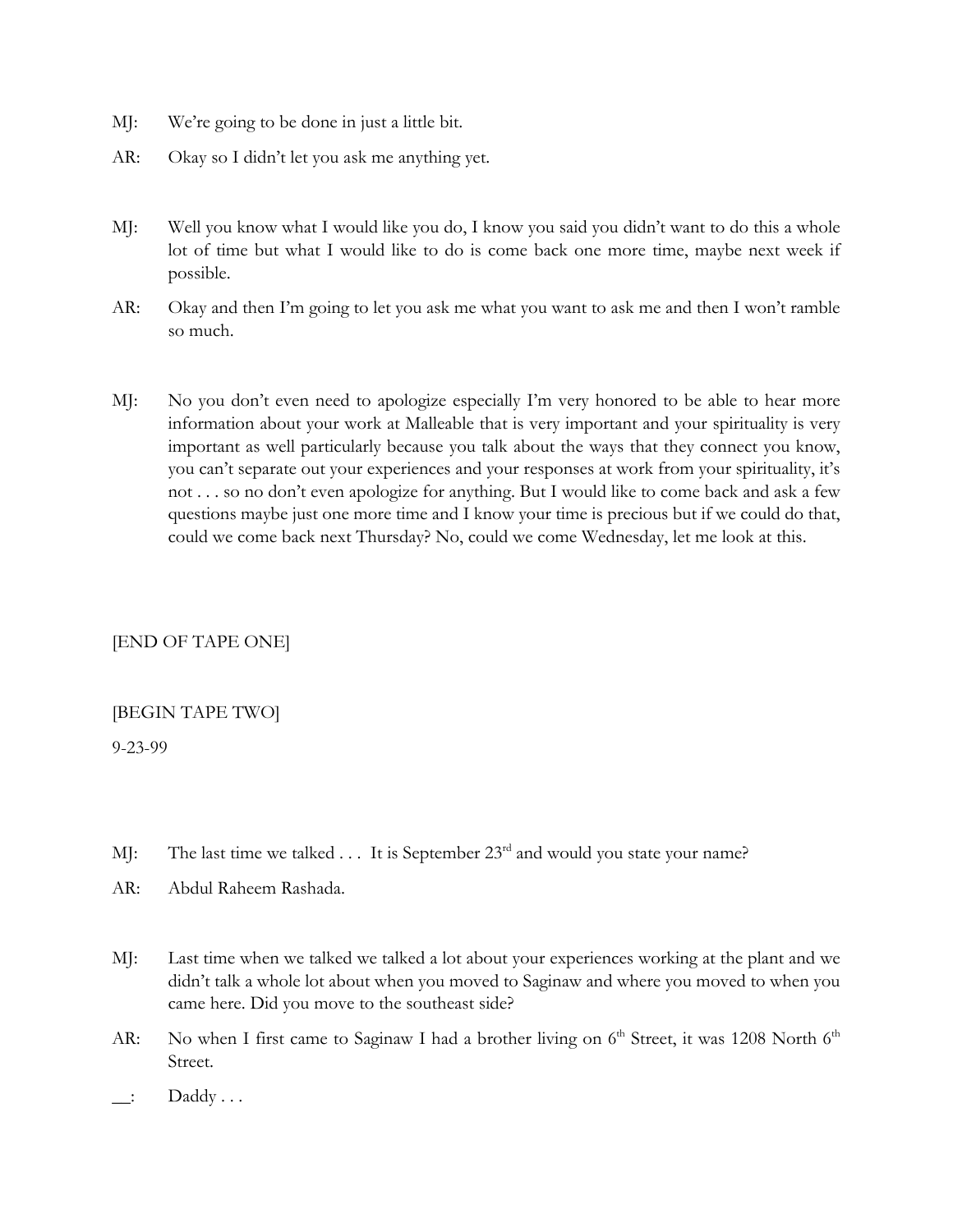- AR: Now look you go away okay I'll be through after while and then I'll be with you okay.
- $\quad$ : Okay.
- MJ: 1208 North 6th?
- AR: Yeah.
- MJ: And this was 40?
- AR: 49.
- MJ: And how long did you live there?
- AR: I lived there with my brother about a month and I got a job at the Malleable and I worked about two weeks, it was two weeks before you would get a check I think. And then I sent and got my wife and we lived there with my brother about two weeks while I was trying to find somewhere. So I found a room at 630 North 8<sup>th</sup> Street with Mr. and Mrs. Richard Pitts.
- MJ: So they had a large house?
- AR: Yes they had a large house about like this I would say and they had an apartment up stairs and they had three or four rooms down and I moved into a room there and I was in the room for maybe a couple of weeks and the people moved out from the upstairs and then I moved in the upstairs apartment.
- MJ: Did you and your wife rent the room?
- AR: Yes.
- MJ: And then you both rented the apartment up there?
- AR: Yes, yes.
- MJ: How long were you in that apartment?
- AR: About three years.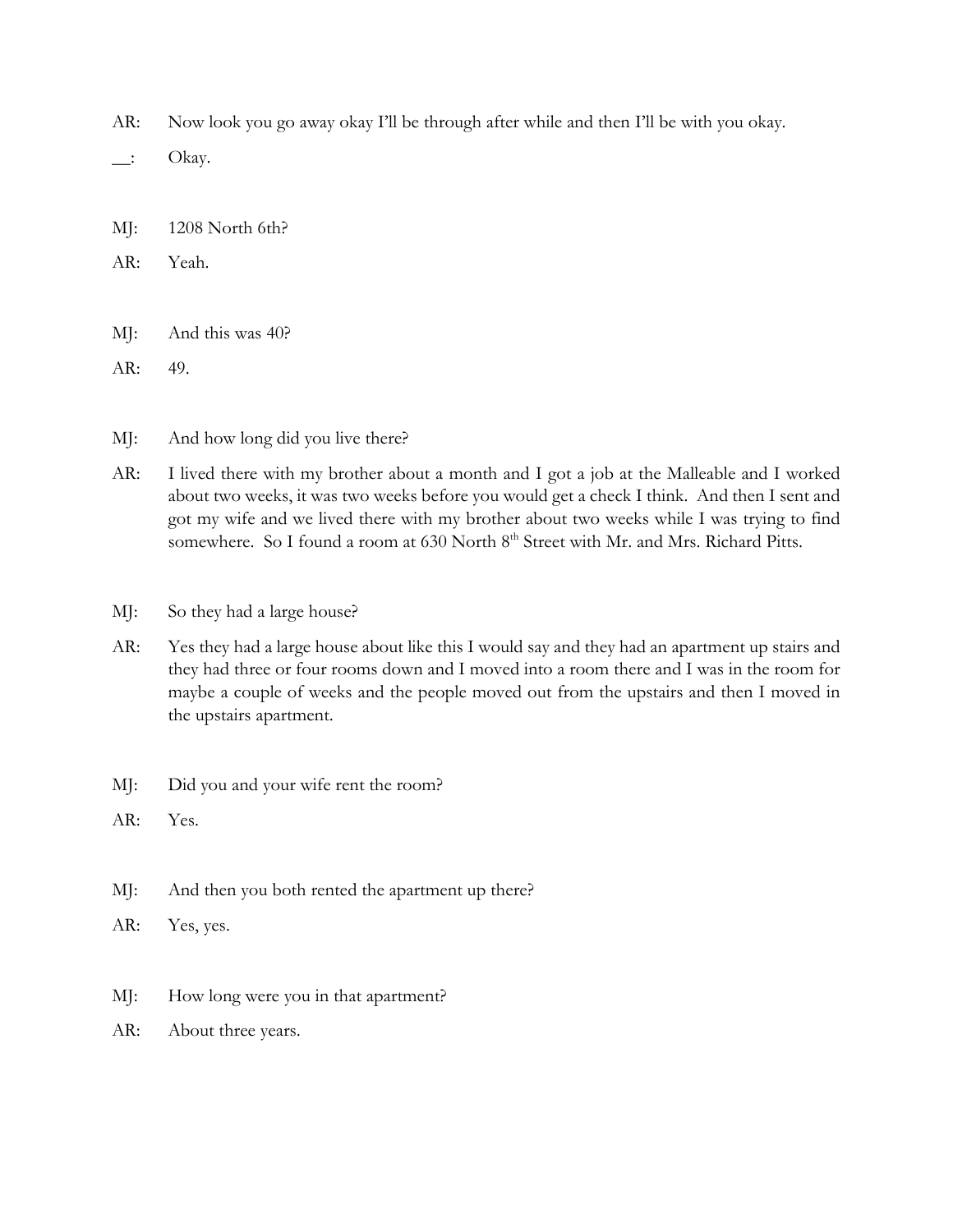- MJ: About three years? Now when you first came to Saginaw and you were living on  $6<sup>th</sup>$ , what was 6th Street like in 1949?
- AR: Okay it was a lot of beer taverns and little gambling joints you know all around. And it was just a place to hang out and for guys that liked to drink and have fun you know there was a lot of it done around there.
- MJ: And were there restaurants?
- AR: A few little eatery's, yes there was a few restaurants and it was just beer taverns everywhere.
- MJ: So the bulk of the buildings there, the businesses were beer taverns?
- AR: Beer taverns yes, mostly. And then they had little places where they went and gambled you know, gambling joints I call them.
- MJ: So then you lived on  $8<sup>th</sup>$  Street for three years?
- AR: For about three years then I moved to ... they had some out here in the place they called the Daniel Heights now. Over in the area where the First Ward Community Center is over in that area it was some wooden army type barracks like you know apartments, but they were kind of like army camps you know and I moved in an apartment out there.
- MJ: So that would have been in about '52, '53?
- AR: Somewhere in there.
- MJ: And how long did you live there?
- AR: I lived there for about three or four years.
- MJ: Now do you have kids at this point?
- AR: Yes I had four children. I had one child when my wife came here. I had one son who was six months old when my wife came here, and in '50 I had a son was born in '50 and I had a daughter born in '51 and the last one was born in '52.
- MJ: So all of them had been born before you moved to what they call Daniel Heights?
- AR: No one of them was born over there.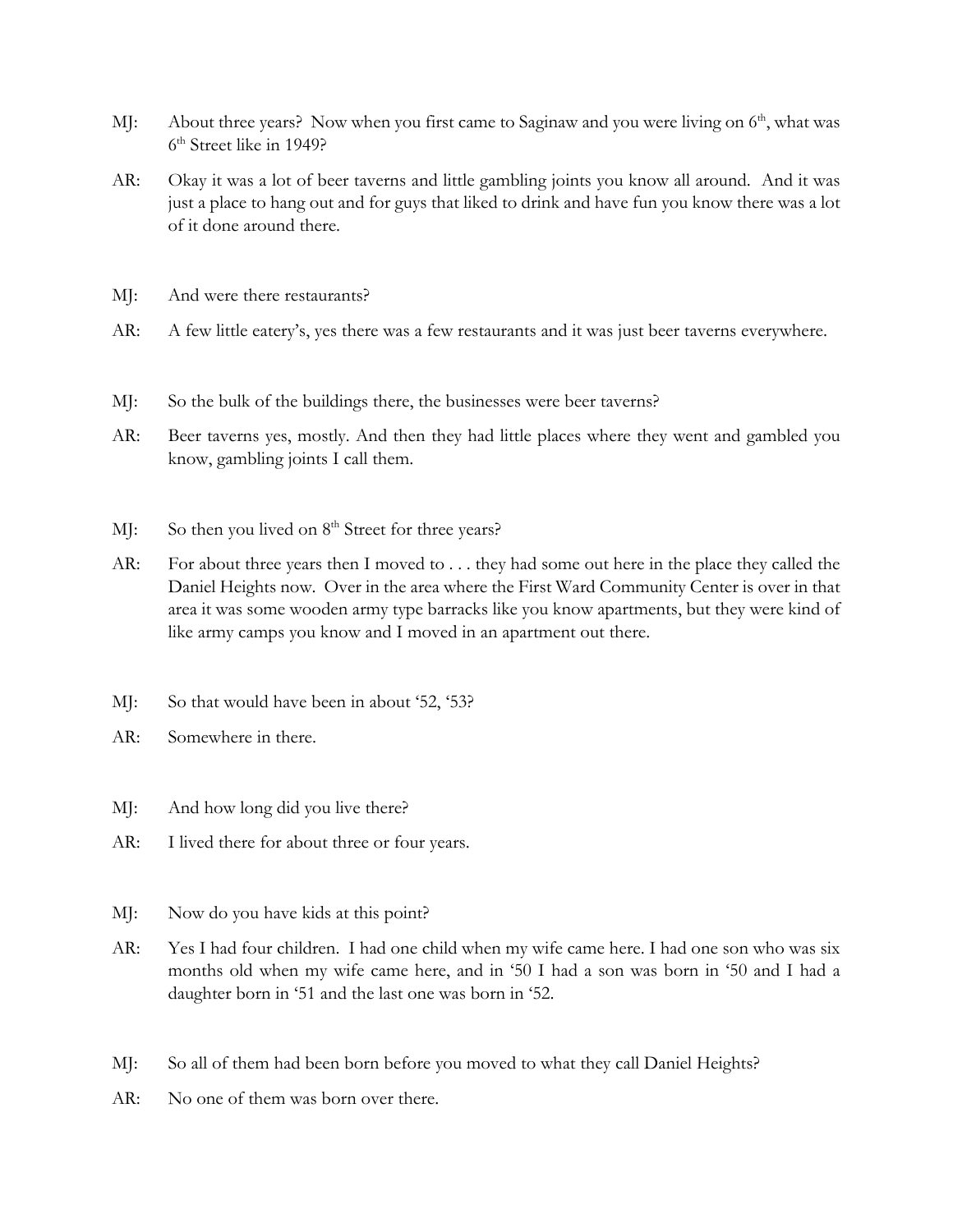- MJ: So maybe that last one?
- AR: Yes the last one was born in '52. She was born over there.
- MJ: So was the apartment a good sized apartment over there?
- AR: I had just a two bedroom apartment.
- MJ: Two bedroom okay. And so then you are driving over here to work at that point?
- AR: Yes.
- MJ: So what was that community like?
- AR: It was a family place like you know, it was nice you know, just families like myself lived in those apartments you know and it was nice, a nice little community.
- MJ: Were a lot of the adults working in the plants?
- AR: Yes mostly. Some was working in what you call the Gray Iron over there and some of them was working over here at Malleable where I worked.
- MJ: And so were there some people that you worked with during your shift that lived nearby?
- AR: Yes, yes. It was some and we kind of teamed up you know and commuted to work you know, like one that had cars would drive one week and you know and like three or four of us would be riding in a car together coming in. We take turns driving and it was, well they live around in that area the guys that we worked together and we commuted.
- MJ: And what shift were you on?
- AR: Mostly the second shift.
- MJ: So you lived over there for three or four years?
- AR: Yes and I'm not really sure what year it was but when I moved from over there I moved over here on the south side in the 3400 block down near the naval base.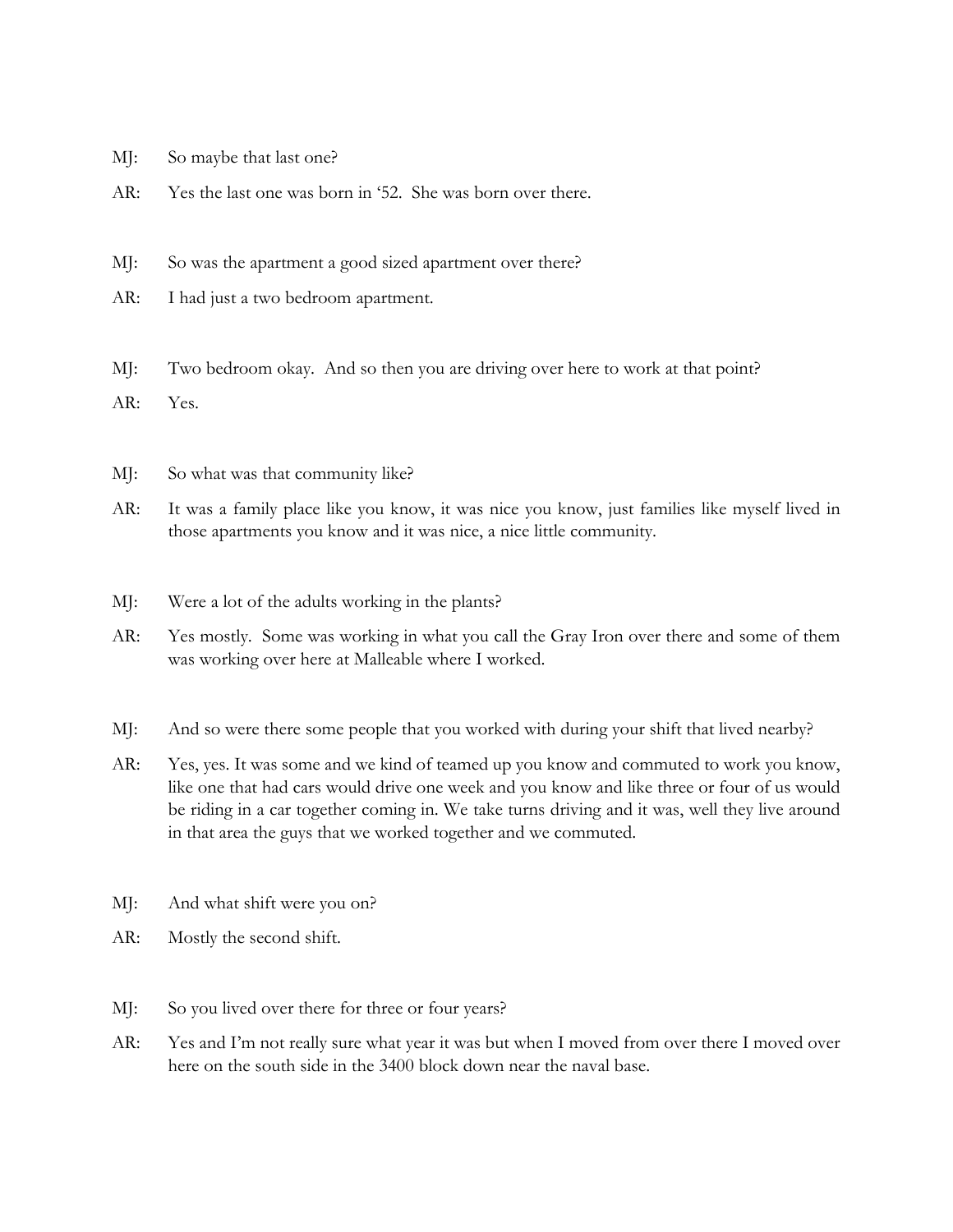- MJ: On what street?
- AR: The same street.
- MJ: So near the naval base. Now was the naval base in operation then?
- AR: Yes it was.
- MJ: Now where there people living at the naval base?
- AR: No they just had, I guess it was kind of a reserve base like, the sailors that was serving in the military but they was only reserve and I'm thinking that's how they would meet up there and drill and I guess studying and do things of that kind.
- MJ: So it's probably around 1956, 55 that you moved over here?
- AR: Maybe '55, close to '55.
- MJ: So what was the neighborhood like then when you moved here?
- AR: When I moved over here?
- MJ: Um hum.
- AR: Okay, it was an integrated neighborhood you know and I guess about I would say 50/50 you know during that time.
- MJ: 50/50 black 50/50 white?
- AR: Yes cuz they was all around and so and it was you know they had houses all around and now this street at that time this street was just a little rock street, it was no pavement.
- MJ: Oh okay. So like gravel?
- AR: A little rough gravel street.
- MJ: All along?
- AR: All the way through from this whole street was gravel, all gravel this whole street.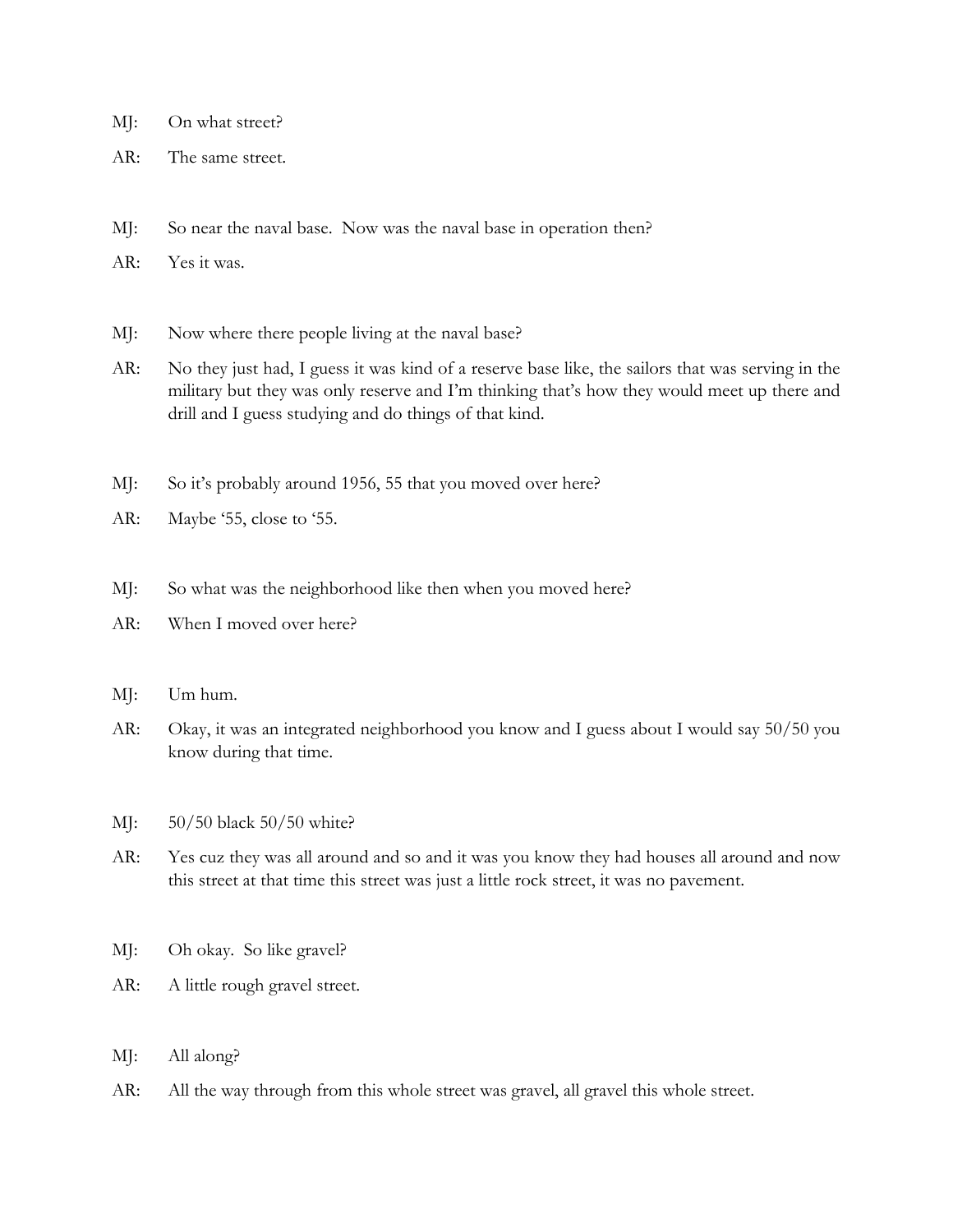- MJ: But there were houses all along?
- AR: Houses yeah on both sides all along. Like when I moved here it was three or four houses, it was about three other houses right in this area where these lots are here.
- MJ: Right across the street?
- AR: Yeah it was three houses, it was three houses in between these two houses here there was three more houses over there and it was a little house right next to me here, right next to where I am and it was a big house right where the parking lot is, it was a big house there and houses was just on both sides all the way down.
- MJ: So a lot of the people in the neighborhood at that point seemed to work at the plant?
- AR: Yes most of them.
- MJ: So black and white?
- AR: Um hum.
- MJ: Where there any Hispanic people that lived in this area do you remember?
- AR: It was a few of them spotted around.
- MJ: So this is 1955 or so, it's pretty mixed. What seemed to be the relations like between the people that lived here?
- AR: I didn't see any problem too much you know, I didn't see any problem too much because I was working all the time and I didn't do a lot of socializing or anything because I was working all the time and my wife didn't work so she you know knew more of the people and she did more of whatever had to be done like going to the schools and the PTA's and whatever you know and she knew most of the people, I didn't know too many people cuz sometimes I was working two jobs trying to make it you know. All the over time I could get so I wasn't in the street too much.
- MJ: Now what were the surrounding businesses like when you got here?
- AR: Okay it was a store right here where that red house right on the other side of this building. It was a store, just a little community store you know.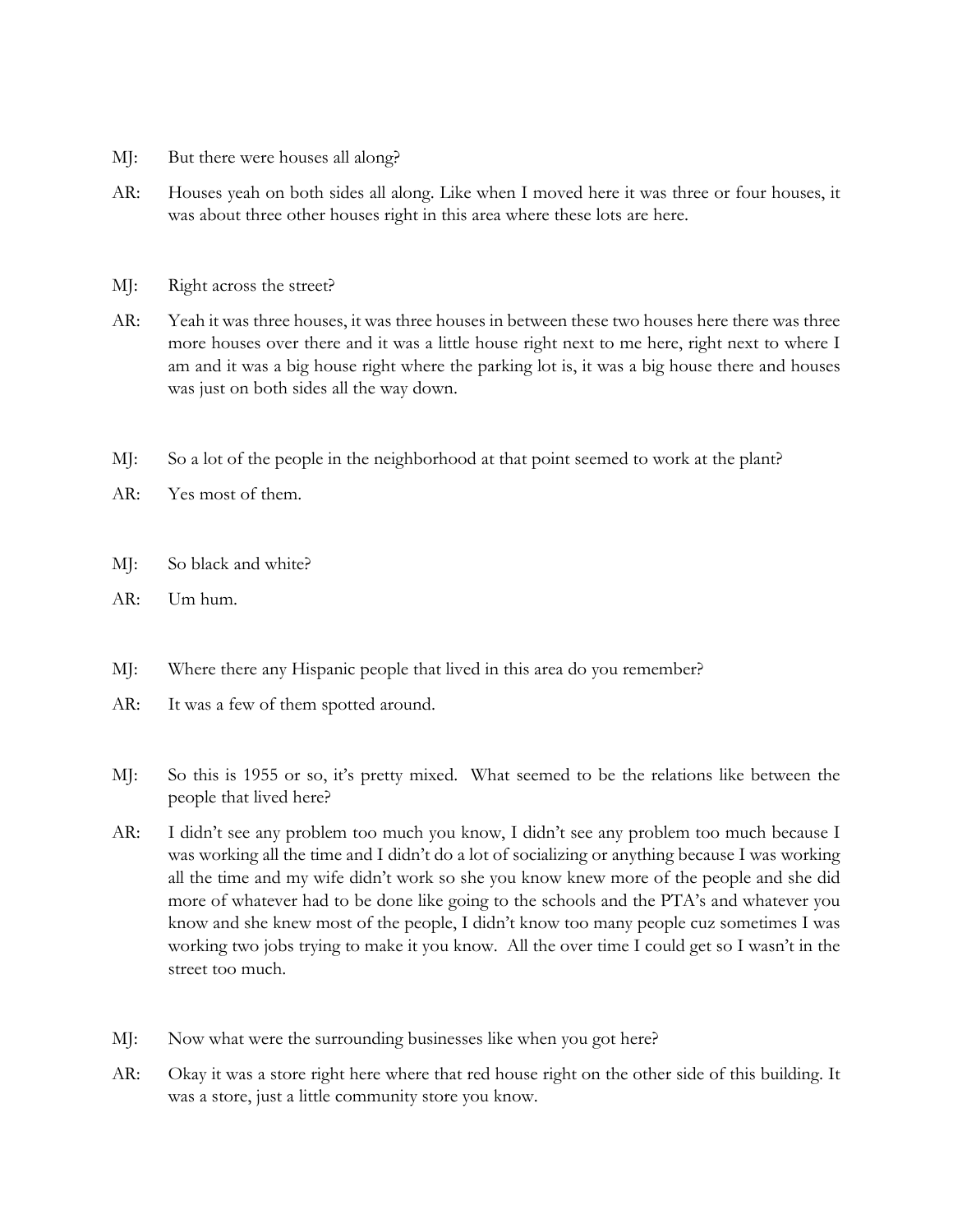- MJ: Do you remember the name of it?
- AR: No I don't know the name of it but it was a little store there. And on the, right over on ... that must be Yoman, this is Nimmons, the next street up I think is Yoman and Russell, it was a store right down there so there was two stores right in this area.
- MJ: So how did those two stores differ from each other?
- AR: Well they had . . . they both was just little community stores they was selling practically the same things.
- MJ: Like what kinds of things?
- AR: Like groceries and little items that people use in their homes you know. And it was a nice little place where you could go and get things and they had at that time, they had like you could . . . the would sell the grocery like on credit you know. You could go and get what you wanted and then pay on Friday or Saturday you know. Anytime you go in and put in a little application for credit I mean then if you wanted something you could just go in and get what you wanted and then on Saturday you pay, so it was kind of nice you know. The stuff was higher you know but it was a nice little thing for people you know that didn't have money.
- MJ: And so there wouldn't be any interest or anything?
- AR: No you just pay whatever.
- MJ: Pay whatever you spent?
- AR: Yes, yes.
- MJ: Now which store would you go to? Did you have a preference between the two?
- AR: Well since I was . . . when I was living down the street there then, I'm trying to think of this guys name, I can't think of his name now but I did know, Benny, I think that was Benny's grocery okay. And so he was closer to me and so I had a little credit account with him and I would patronize him mostly.
- MJ: Now was Benny black or white?
- AR: He was white.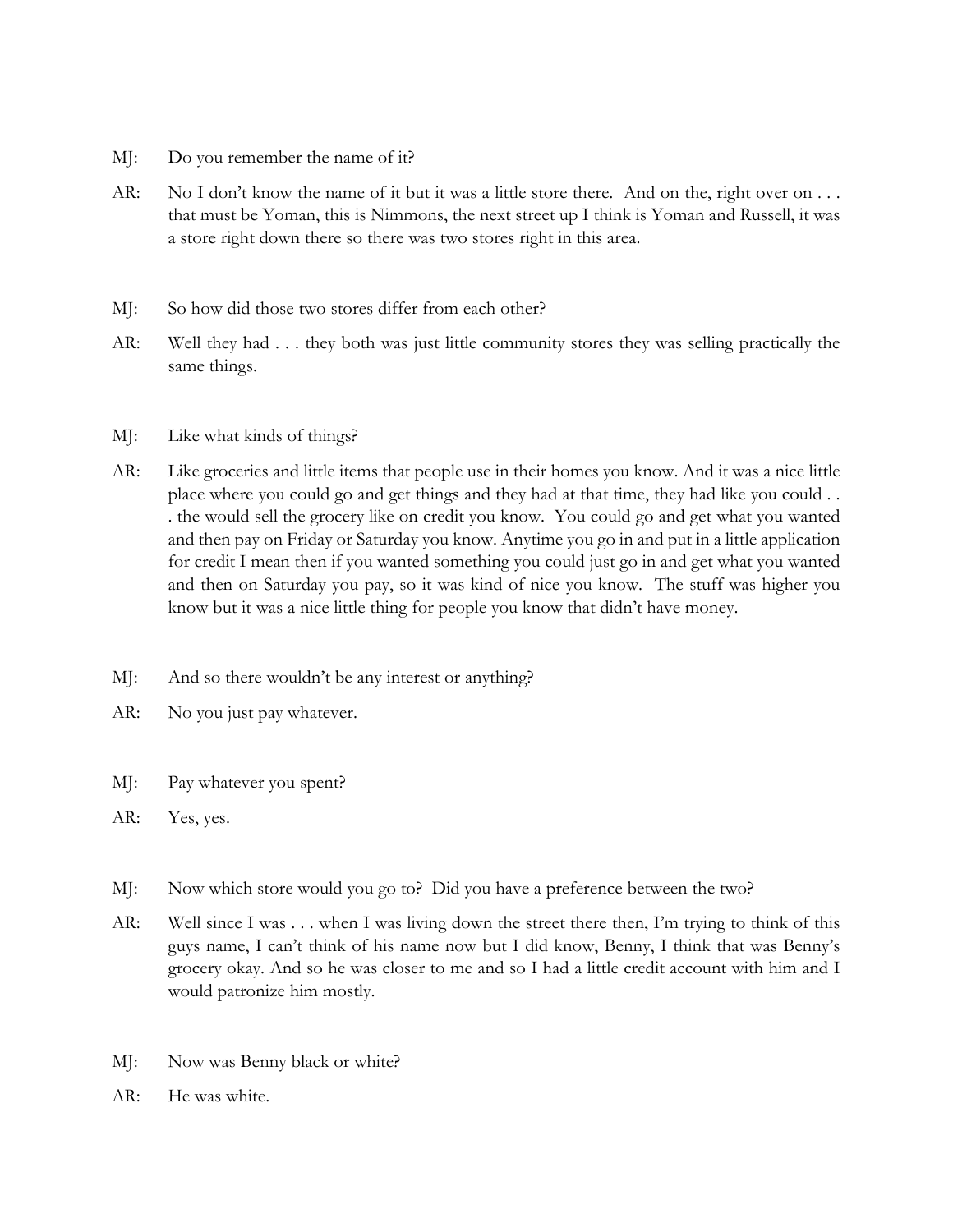MJ: And you always felt treated fairly?

AR: Yes, yes.

- MJ: Were either of them black owners?
- AR: No they both white.
- MJ: Do you know was Benny, did he live in the neighborhood?
- AR: Yes, I know Benny had a guy that worked for him in his store that lived right across from his store, he was white, and he I'm thinking, I'm not really sure, but I'm thinking Benny home there was a house right across where the neighborhood house sitting, there was a little house sitting, he owned that house and he used to live in it anyway, Benny did. And I'm not sure but he used to live in that house Benny did. But right across my fence there was a house sitting right there.
- MJ: So you see to eat pretty healthy.
- \_\_: I can get it.
- AR: Hu?
- $\Box$ : I can get the  $\Box$ .
- AR: You also make the \_\_\_\_\_\_\_\_\_\_\_\_\_ okay. Go, go now. You stop acting.
- MJ: I said you seem to eat pretty healthy?
- AR: Eat pretty healthy?
- MJ: Um hum.
- AR: Yes, yes.
- MJ: That's good so you try not to use white sugar?
- AR: They use a little bit but I don't use too much sugar and when I do I use brown sugar mostly.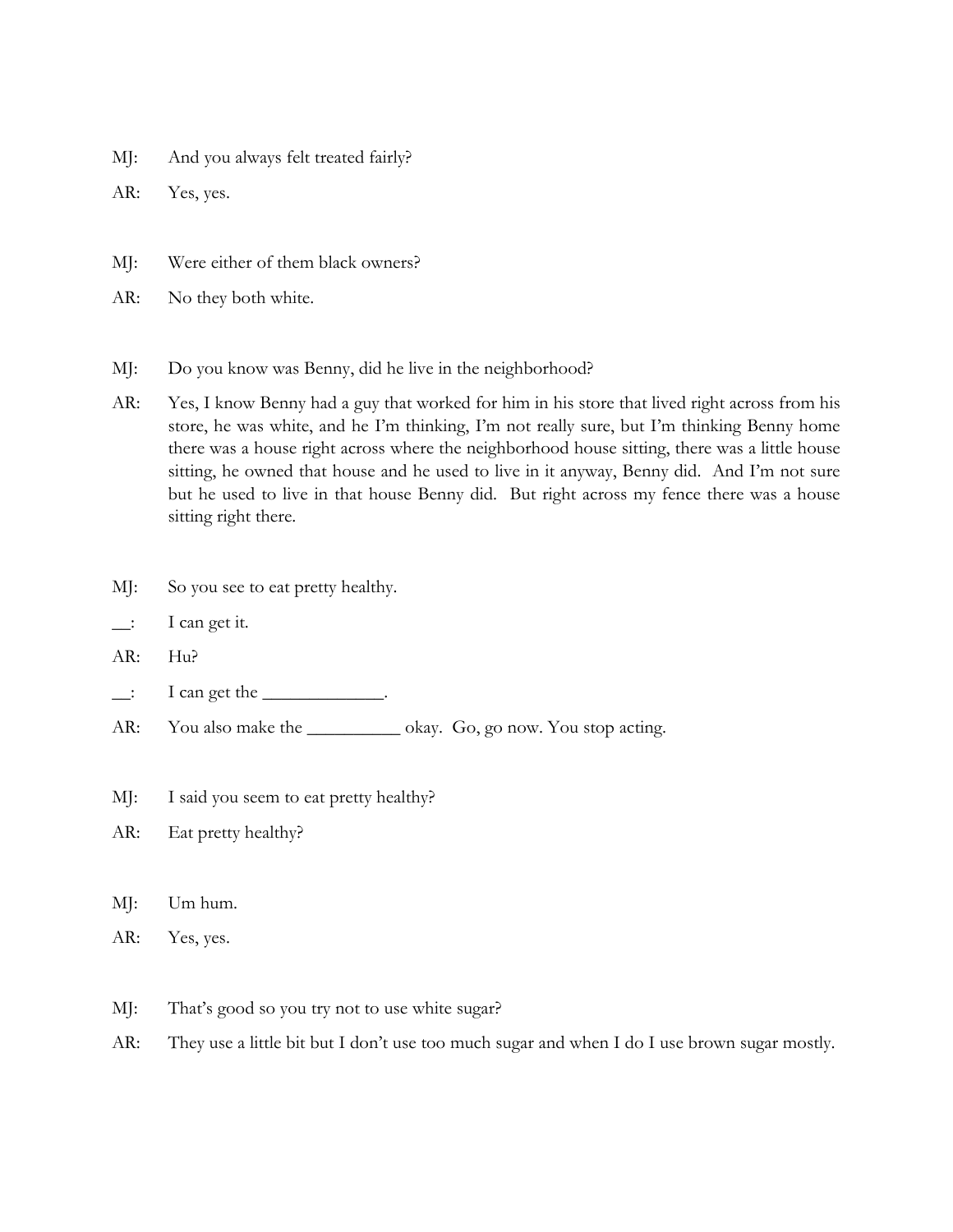- MJ: Or like maple syrup?
- AR: And I use maple syrup?
- MJ: So why is that?
- AR: Maple syrup is more of a natural sweetner and I learned that and so I eat what I think is best for me.
- MJ: That's good. I've been a vegetarian for a long time. Fifteen years or something and so I try to stay away from the sugar myself.
- AR: Okay. I had a book that I was reading about the sugar you know and they got that packing ...
- MJ: Was it Sugar Blues?
- AR: I have the Sugar Blues yeah. I have that one and then I have another one about sugar, about the Atkins Health Diet book. It tell you about . .
- $\therefore$  How high should I put it on?
- AR: Put it on about 25 second.
- $\qquad \qquad$   $\qquad$   $\qquad$   $\qquad$   $\qquad$   $\qquad$   $\qquad$   $\qquad$   $\qquad$   $\qquad$   $\qquad$   $\qquad$   $\qquad$   $\qquad$   $\qquad$   $\qquad$   $\qquad$   $\qquad$   $\qquad$   $\qquad$   $\qquad$   $\qquad$   $\qquad$   $\qquad$   $\qquad$   $\qquad$   $\qquad$   $\qquad$   $\qquad$   $\qquad$   $\qquad$   $\qquad$   $\qquad$   $\qquad$   $\qquad$   $\qquad$   $\$
- AR: 25 okay.

.

- MJ: Okay so you said Benny lived across the street from the . . . well the Neighborhood House wasn't there then right?
- AR: No.
- MJ: Okay but just straight through your kitchen?
- AR: Yeah.
- MJ: Okay so there were those two stores. What other kind of businesses were in this area? Either from here this area up to Washington?
- AR: It wasn't any more stores I can remember, only was right here where this party store was there was a gas station there.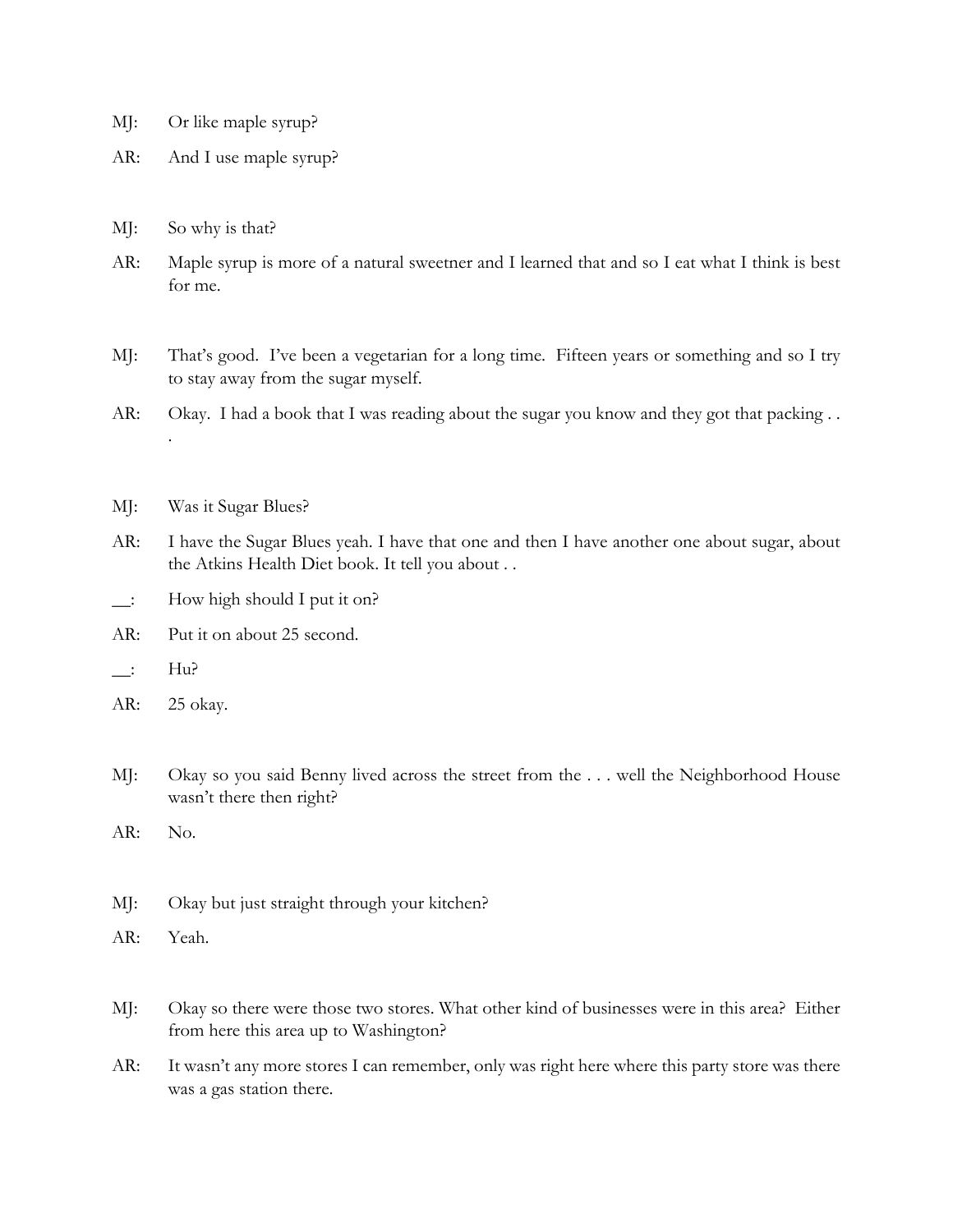- \_\_: This hot enough?
- AR: Just a little bit now.
- MJ: Now I seem to remember right over here at the foot of the bridge down this way was that a gas station?
- \_\_: Daddy can I \_\_\_\_\_\_\_\_\_\_\_\_\_?
- AR: Go away yes.
- MJ: Was it a gas station or an auto? That building that is right at the river, kind of right at the river? Remember where the old bridge used to be? So here's the bridge it used to be down right there, what was that?
- AR: It was a . . . well I knew it's a car wash now and I just remember I don't know just what that was really but I know that car wash been there for a long time and I don't hardly know.
- MJ: Yeah I don't remember, we used to drive by it all the time and I can't remember if it was a gas station or just trying to figure out when that might have come. If that was here when you got here?
- AR: Yes it was there. But I didn't do too much business in that area. I know it was there, I don't know what that was.
- MJ: So those are the couple of stores here and then you said the party store it was a gas station?
- AR: Um hum.
- MJ: What else was happening on Washington at that time?
- AR: Okay then you know about the \_\_\_\_\_\_\_\_\_\_\_\_\_\_\_\_\_\_\_\_\_\_ school, it was like on Washington and that's about it and Dr. Goldberg's office was in the area and before he built that place over here where they have now, they have a little cosmetic place there where Goldberg used to be but his office was on the south side right across Hess on Washington, right across on Washington before he moved up here but I just, that's all that I can remember. There was a lot of other little, right there where the church is in there now used to be a gas station but it was a store there where they sold beer, wine and little groceries and things and they cashed checks, it was right there on the corner where a church is in there now.
- MJ: Right there on Washington?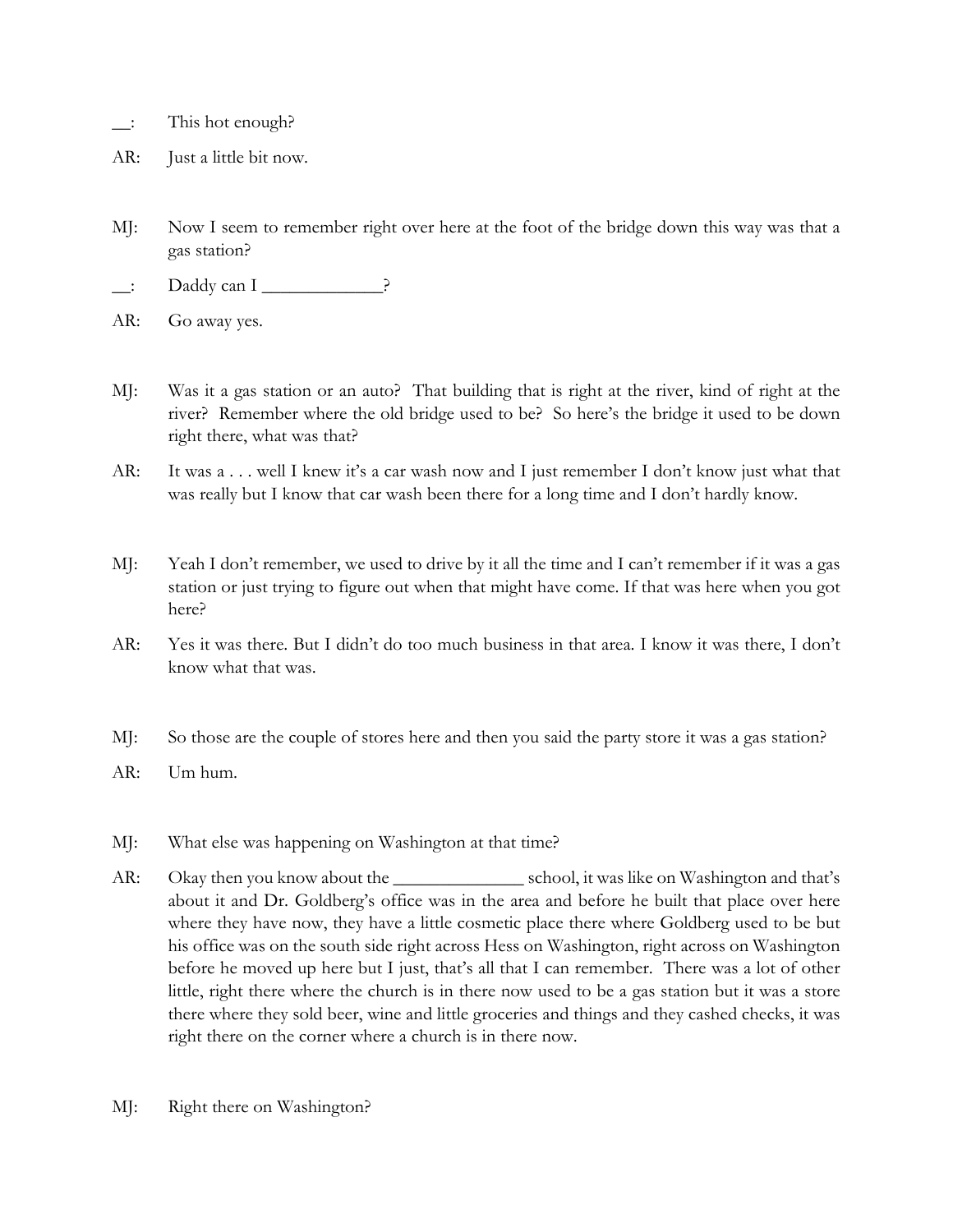- AR: Yes.
- MJ: Oh Okay right there, right where the church is?
- AR: Yeah right there.
- MJ: Now you said when you first moved here to Saginaw on 6<sup>th</sup> Street there were a lot of beer taverns and gambling joints. Did you find that over in this area or was that something that was different about this area?
- AR: They had a couple beer taverns but it was different over here. It was different. Now downtown right, they had a nice little shopping area right down here, down here on the south side, you didn't have to go, you couldn't get almost anything you wanted back here.
- \_\_: Daddy I found this on the floor. I'm done.
- AR: Okay. You could get almost anything you wanted you know down here, they had nice little shopping.
- MJ: So what all was down there then?
- AR: They had shoes stores, clothing stores, and they had all kind of little stores, drug stores and all kind of little stores downtown, it was a nice little shopping area.
- MJ: Just like right over here?
- AR: Yes right across Hess on Washington. It was nice grocery store and it was a nice little grocery store, Walgreens I believe it was, Walgreens Grocery. You know they had nice groceries in there, you could get most anything you wanted right here on the south side.
- MJ: So you didn't have to go?
- AR: You didn't just have to maybe, people shopping for bargains probably would go where they could get things cheaper but you could get almost anything you wanted right on the south side?
- MJ: So when did that start to change?
- AR: Well as time passed and they started building up and they had this Urban Renewal I called it you know and they was you know like most of the houses they tore down, they bought the peoples houses whatever and tore down their houses and started building up and that was probably in the 60's, is when they started making a lot of changes. Now for instance in '58 I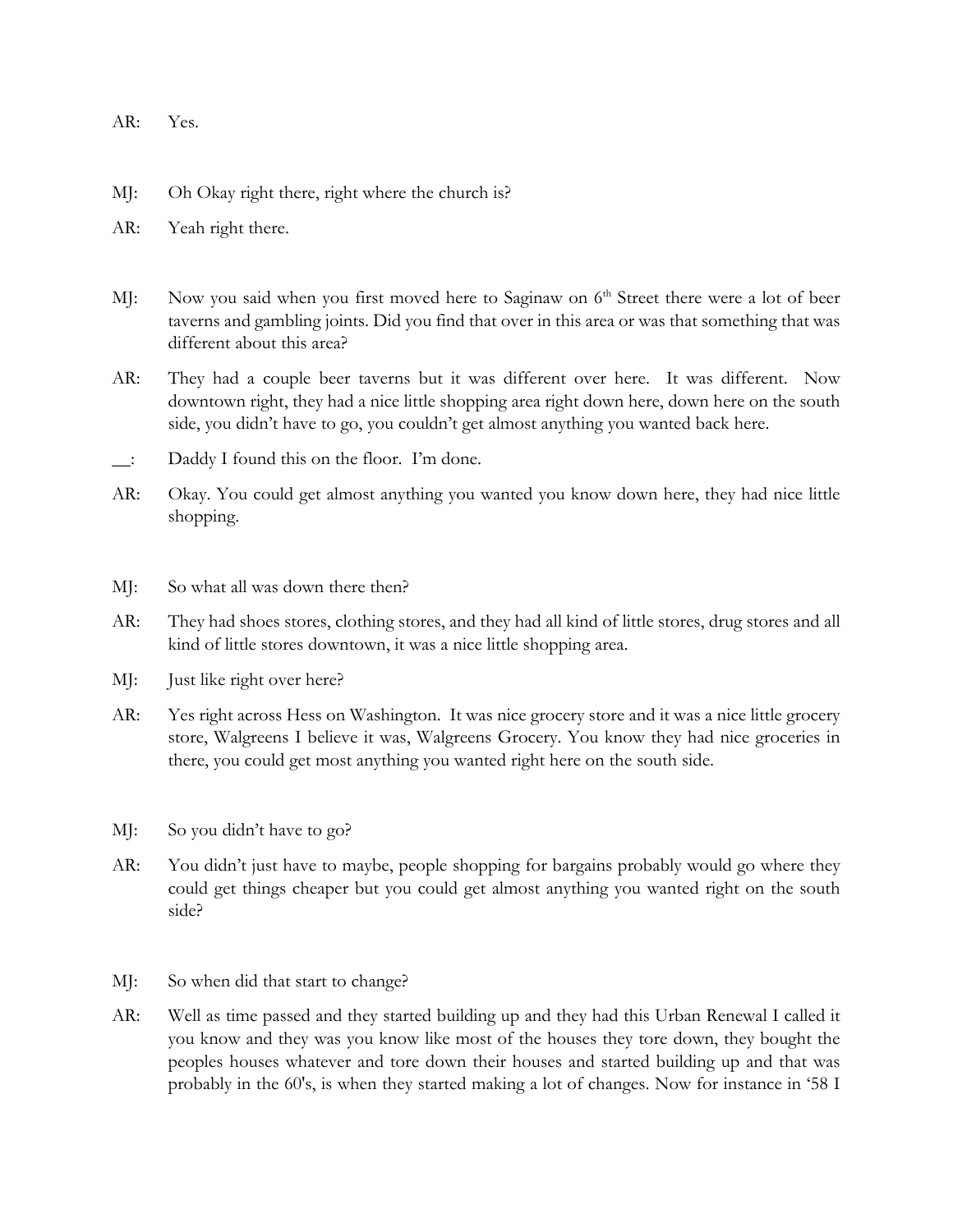moved here in this house in '58 and just before I moved here or right during that time is when they paved the street.

- MJ: Oh okay.
- AR: And right during that time they paved the street and there was a lot of changes you know, they just started making changes from then and in the 60's you know things just started changing.
- MJ: Was this the only unpaved street in the neighborhood?
- AR: Yes because the streets back in that area was paved mostly and so then they didn't pave this all at once, they paved down to Bradley first and they stopped and then they . . . in about three or four years you know they started to pave it on down.
- MJ: Oh so they took a long time off?
- AR: Yes yes.

## MJ: Okay you said you call it Urban Renewal?

AR: Yes it was right during that time and I had some real \_\_\_\_\_\_\_\_\_\_\_\_ because I was trying to encourage the people to build up their houses you know and to kind of just . . . to keep the people from just taking their houses you know. I had a one man program going around you know, talking with people and trying to get them to do something about the neighborhood to keep the people from just taking their property. Because I went and sit in on when they was just kicking people out I call it you know, and I went in and sit in on their court when a lot of people was protesting the people taking their property and I went and sit in on the court and I used to listen to the court you know, just listen and see what they were doing and I would just sit there. And every day I'd just go and I'd just sit in the court and listen, see what they were saying and they would take people's houses you know, like give them what they want to give them for the house. And so the people felt their houses was worth more than they was giving them. And then this is the way the judge was handling these cases. I was sitting and I would listen and he would ask, they always had a lawyer you know. Like the City or whoever they had a lawyer, and he says do you think we give him enough for his house? And they said yes I do. And now he'd ask the person, he would ask the person that bought the house, do you think you gave him enough for his house? He said yes I do. Then he'd ask the lawyer, do you think he gave him enough for his house and he said yes I do. Then he would say to the person that owned the house, well they think they gave you enough for your house. So what you want them to do? Give you more than what they think your house is worth? Something like that. And they just turned the cases out you know like that. And they weren't doing anything about it so I was trying to encourage the people to fix up their houses and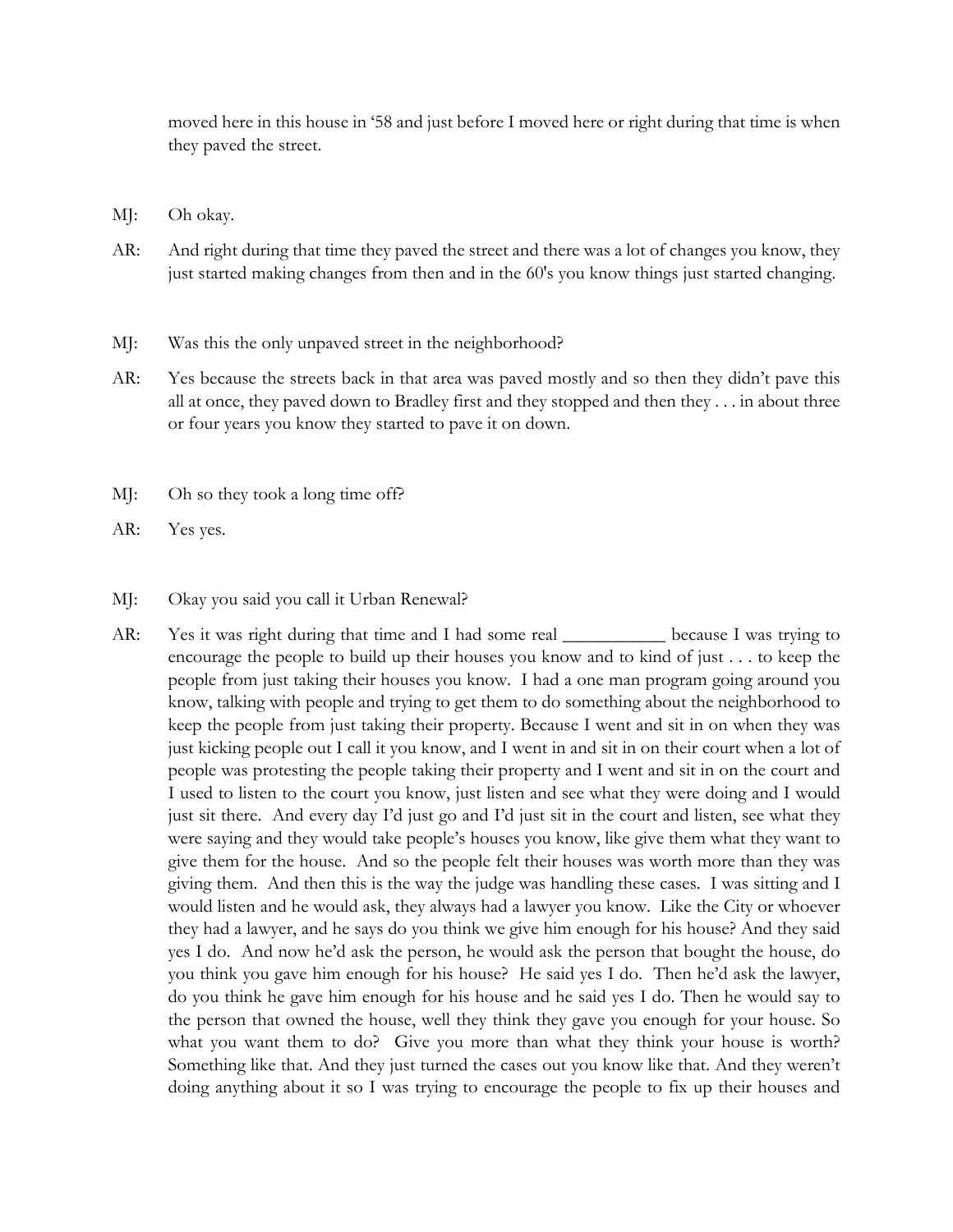telling them that if they beautify and fix up their houses, then if the people wanted them they would have a chance at getting more out of the houses you know, and stuff like that. So I was watching that, I know it was in the 60's, and I had that \_\_\_\_\_\_\_\_\_\_\_\_\_\_\_\_\_\_\_\_ that I was circulating.

- MJ: I'd like to see that.
- AR: I wished I had it so I could let you see what it was.
- MJ: If you find it give me a call, I would like to see it. I think it would be very important.
- AR: I think it would too.
- MJ: So why would they tell people that they wanted to buy their houses?
- AR: They thought they was good enough see and they was just like they did . . . see there was a . . . they did a lot of changing and like they build these little new houses down in here, they just took their houses and tore these people's houses down and they just took a lot of people's houses and wasn't really giving the people what their houses was worth.
- MJ: But they couldn't force people to sell their houses?
- AR: Somehow they was in some of the areas they was. Like across on the north side where they run that express through there, well they forced those people to, you know, because they was building that expressway so they was taking people's houses because they just wasn't giving them, just wasn't paying them for their houses. I have something here. (Cannot understand response)
- MJ: Oh it is.
- AR: Yes.
- MJ: Okay can I make a copy of this?
- AR: You can have that. (Cannot understand) I was looking, I thought I would have that think that I was just talking about. And this is something else you can just read it anyway, that was the first newsletter, little newsletter that I put out and (cannot understand) and then after we bought a place over there and after I worked and got the place and all up to use and everything then I put out that newsletter.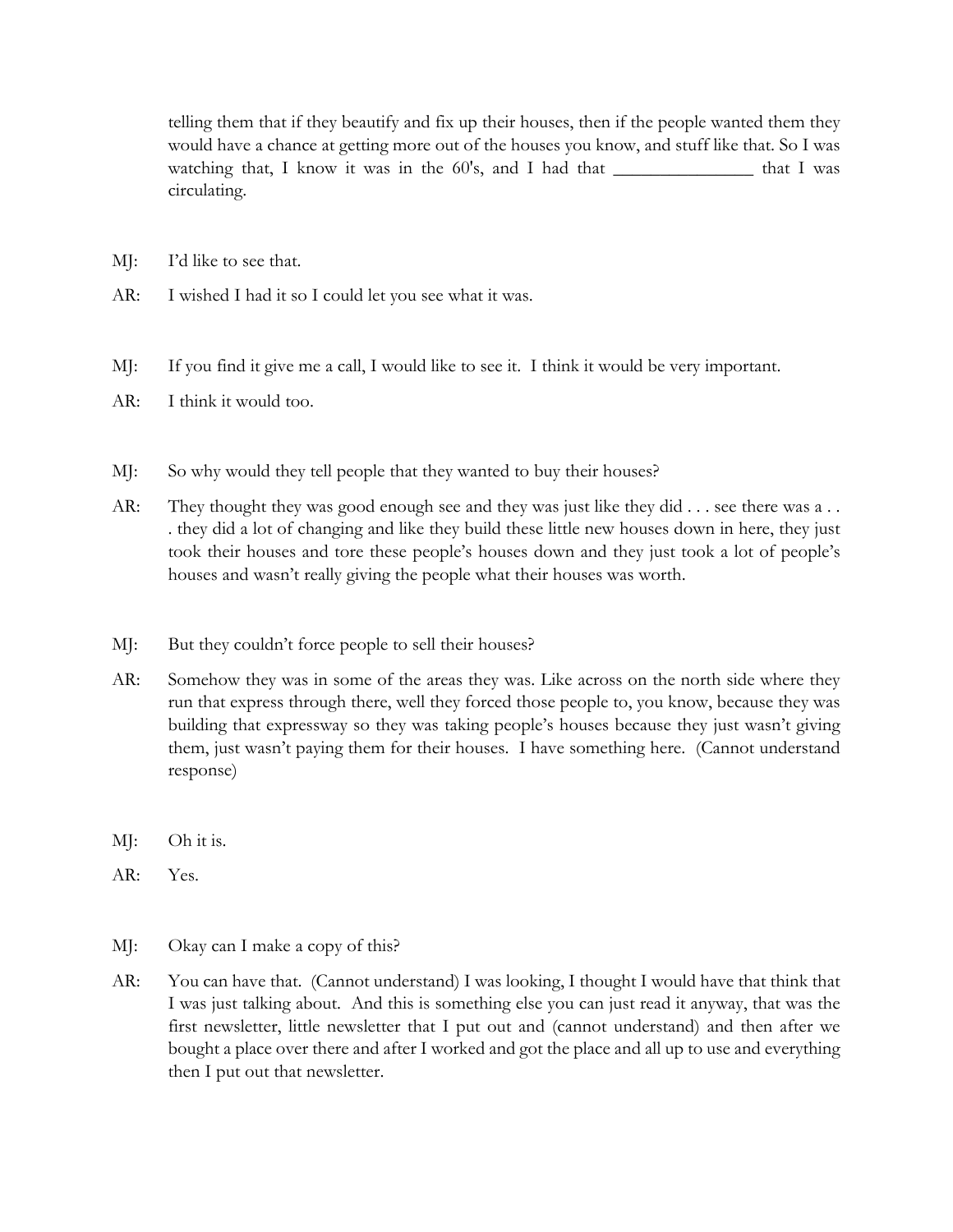- MJ: Can I make a copy of this?
- AR: You can keep that, I have some more.
- MJ: Okay thank you. So they are in the 60's then making it really uncomfortable? Like for instance were you ever approached to sell your house?
- AR: Well not by the city but by the Neighborhood House here. See when they got ready to build this place here they just had a little place over there. Do you know what it was like before they built this?
- MJ: Um um.
- AR: Okay they just had a little small place back near Russell okay because there was a house in between here when I moved here, there was a house in between here right over there in front and they tore it down and then the neighborhood house had bought it and they used it for a playground. So when they got ready to build this then Mr. Culpepper, you know he was over there, he came over and talked to me about them buying this because he told them that he would talk with me about him buying this, so I told him I said well, I don't want to sell, I said, so I . . . and I told him, I just give it to him like this, I said my house is paid for and I'm comfortable here. And I said so we don't want to talk about me selling I say if you all are willing to relocate me with something like you know that will accommodate me like what I have, said you can see what I got, and just relocate me somewhere else where I'm comfortable and I'm satisfied with and I'll take that and you take this you know. No they just wanted to give me four or five thousand dollars to take my place you know.
- MJ: Four or Five thousand dollars?
- AR: Yes, you know.
- MJ: What year was this?
- AR: I'm not sure exactly what year they built this but that's what it was. But anyway . . .
- MJ: Are we talking the 70's or 80's?
- AR: It was in the 70's.
- MJ: So they weren't offering you what your house was worth?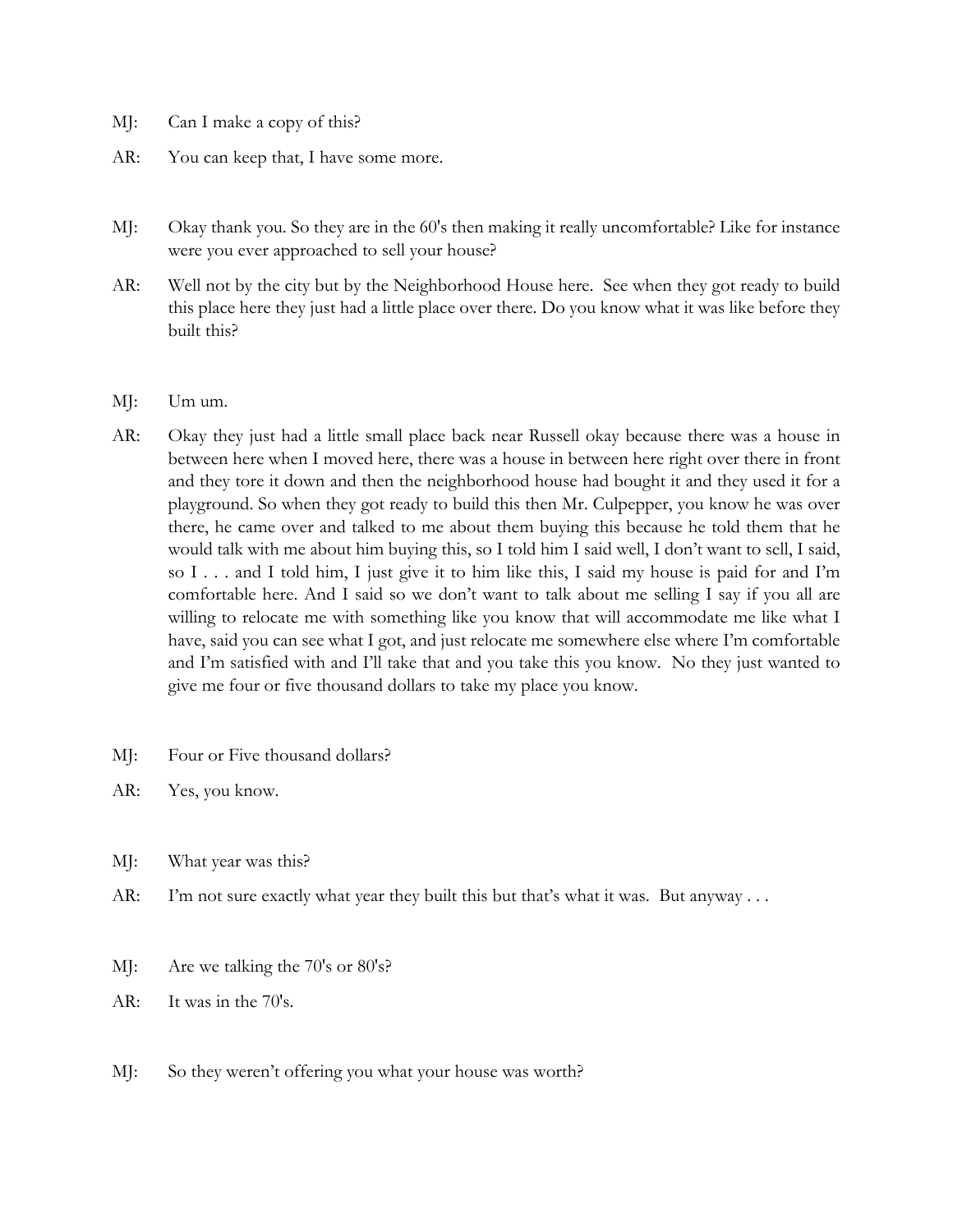- AR: Well he said he didn't really come up with a price you know, but they wanted me to sell. And so I told them we don't want to talk about a price, just relocate me.
- MJ: In something comparable.
- AR: Just find me another place you know that will accommodate me with what I have here and then I'll take that and you take this. And so then they said well you know and then he went back and made his report you know and they said that to find me a place somewhere else would cost them too much you know so that means that they didn't want to pay you see, and so well they decided that they would bother me so they bought what they could buy and so that's why the built around me like they did ya see, they built around me. So like I had my place fenced in all of it, this is my fence it's not theirs, they use my fence but they just built around me ya see rather than, but they wanted to get it, see I was the key person in this area, they wondered if they could buy from me they thought they probably could get the whole block and get these other houses, but after I didn't, you know I just told them to relocate me you see, I said I'm not going in debt for another house, I have my house paid for and I'm comfortable here. I don't, you know, intend to go in debt for another house and if you want this just relocate me. Just find me something else and that would satisfy me like what I have so they said well another house in another area like this would cost them too much so they wouldn't.
- MJ: Now how many bedrooms does this have?
- AR: I got three bedrooms. See what happened, when I bought this place it was two apartment place okay.
- MJ: Oh it was?
- AR: Because I had the stairway going upstairs, but when I bought it I made it into a family house okay so I just made all of the rooms up into bedrooms so I have three bedrooms up there, a hall and another little attic like place.
- MJ: So do you think when this was built it was built to be two?
- AR: Two?
- MJ: Two apartments?
- AR: Yes.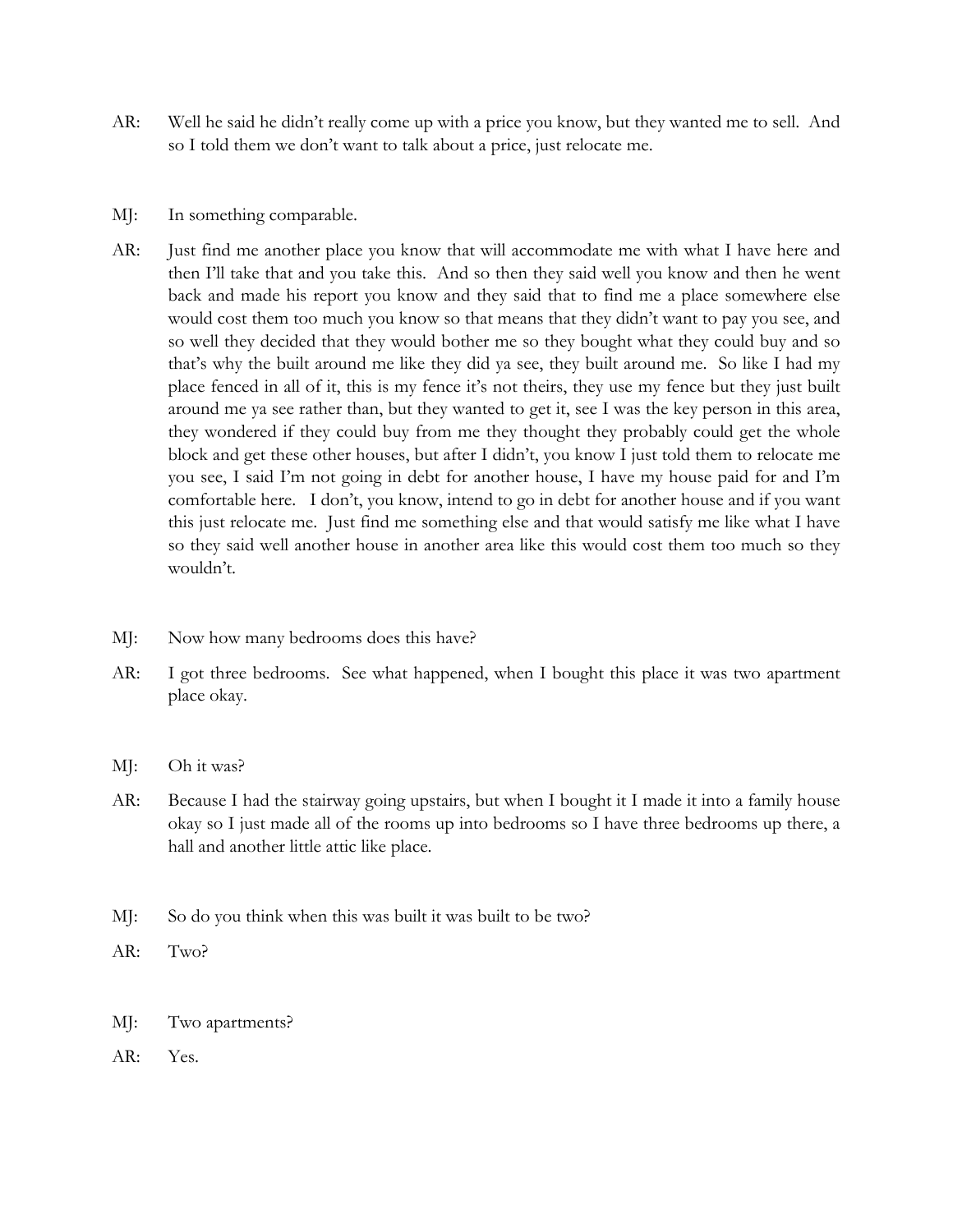- MJ: It was originally built that way?
- AR: Yeah it was built that way. See this house was, this particular house I gathered information about this area, you see the guy that built this house he owned most of the property in this area so this house was built differently, if you notice it is different, it's different from the rest of the houses here and so he built this house for his self and he had all them so he built it different from the houses, so this house had . . . what happened to this house it had big colonial rocks in front, that porch was different, but a guy ran into my house and tore down the blocks and the porch had decorative woodwork you know, it was woodwork out there so he tore down the blocks, one of the corner blocks and they couldn't find the same kind of blocks to re-do it, you know, so I had to change, I had the front changed and fixed like it is, but it was different, had a different kind of front on it so it was just different from all the houses in here.
- MJ: What was the guys name that you bought the house from?
- AR: Now well I bought this house from Mrs. Ducamp but she got it from the person . . .
- MJ: But he owned a lot of the property around here along the road here or in the neighborhood?
- AR: Yes in this area he owned most of the property in this area and he had this house built for himself and it had a house built right next to this one right across the fence for his daughter, so some person told me that knew about it.
- MJ: So you have an idea about what year this house was built?
- AR: Probably before I was born.
- MJ: Yeah?
- AR: I'm not sure.
- MJ: So I want to come back to the people who were moved out essentially. Do you know who would they be approached by and how would that happen?
- AR: By the people that owned the property?
- MJ: Like say I owned the house across the street and the city had identified that they wanted that property, they wanted that house to be able to then build something. Who would approach me?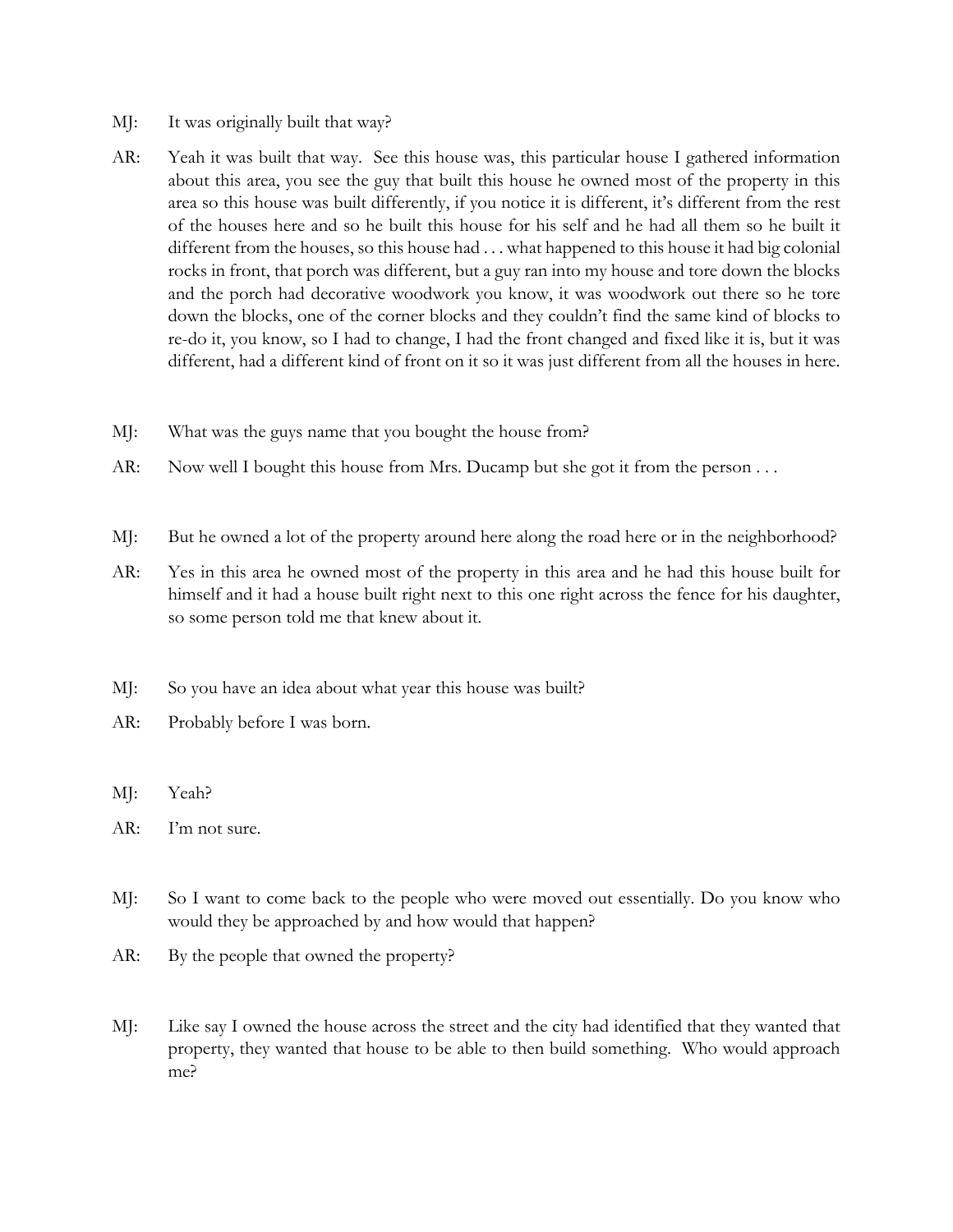- AR: Well I'm not sure see the city had people employed to do that see and I'm not sure just who these people were.
- MJ: But they were city employees?
- AR: Yes, yes they were. Because like I say I know, I used to sit in on court, just sit in you know, and it would be the city representative was accompanied by a lawyer you know, but the person that you know was doing the dealings for the houses I'm not sure just who this person was but it was somebody working for the city.
- MJ: And if I didn't want to sell they would put pressure on me to go?
- AR: Yes they would put pressure on you because I had a friend that they wanted his house and he didn't want to see it, he just wouldn't sell it, he had did a lot of work to his house and he wouldn't sell it and so they wanted the house.
- MJ: Even after he had done the work on it?
- AR: Yes because they wanted that house because they was going to run the express down through where his house was you know. And so he sit there until . . .he got him a lawyer you know, and he just sit there until the last minute you know, and they was telling him that you know, that they was just going to take his house, you know, and they was just going to push it down if he didn't get out of it. But he got him a lawyer and he just sit there. And so he got his price for it, he sit there and he fought him. Finally they paid him and took it but then it just, it was determined, they just had to have the property you see and so they just going to run this highway through here and your house is in the path and we want it and then they would have somebody to come and you know appraise it you know, and say well it worth x dollars you know and most people was just taking what they say it's worth and letting it go, and few of them would fight it out. Some would take what they gave them, they wanted more and the people wouldn't give them no more so they would take what the people gave them but they would take it to court you see to try to see if they could get more for their house and then that's the way the judge was turning most of them off you know, just telling them well they think they gave you enough for your house. And they would say something like, what do you want them to do, give you more than what you think your house is worth? That's not fair to them is what he would say.
- MJ: And what was your friends name that held out?
- AR: His name was Earl Johnson, Earl Johnson. He held out till the end. Earl is . . .he live over . . . in fact you might just talk with Earl.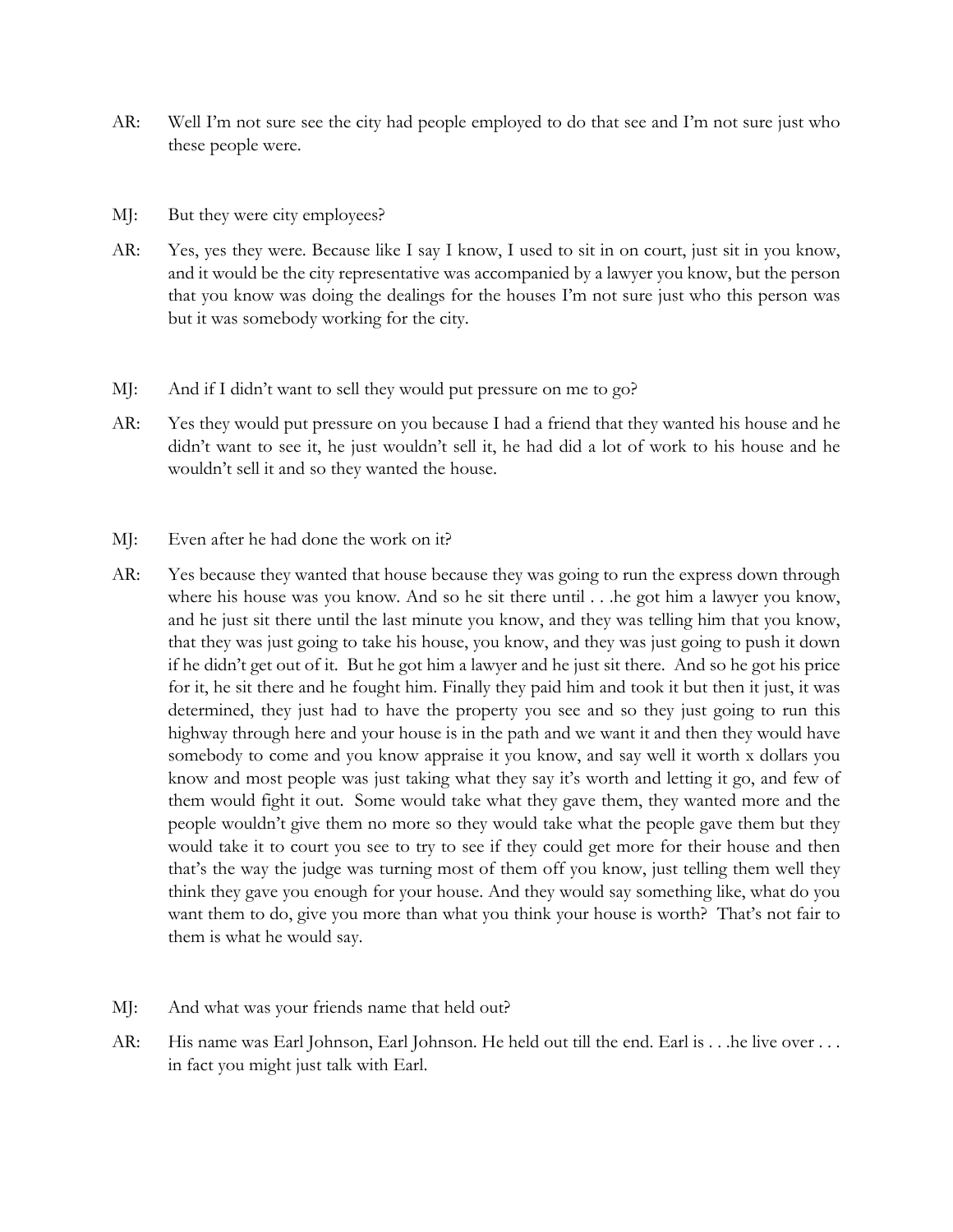- MJ: I would like to talk with him.
- AR: His name I probably can find it in the telephone book. His name is Earl Johnson. I'm going to see if I can find it. You should talk with Earl because Earl was a friend of mine and he fought it out with them, he can tell you somethings.
- MJ: Ya right. Okay was there anybody around here on the south side that fought it out with them?
- AR: I don't know of anybody. Earl is the only person that I really know that really had it out with them and got his price out of his house, that he went to the limit with them you know, so he could tell you more about that then I could because he was one that I know fought it out.
- MJ: So over there they could tell people we want you to move, we want your house because we want the expressway through here. What were they telling people over here? What excuse?
- AR: They just come by because they see the houses all on both sides of the street and down in this area, down in the area now where I used to live, there's no houses in there at all now, see they got houses on this side but on that side of the street you have the Neighborhood House, down below that street there is no houses in that area. And so this open place all the way over here where there's no houses, there was houses all around.
- MJ: So these houses they would tell people we are going to do something, we need to buy your house, we're going to build something better up there but they never built anything back up there?
- AR: Never, never. They just built some of these little houses like they got here, little houses that they build down in here they built some and so it went back to the people but they just . . . they just took the people's houses and gave them what they want to give them for them... . Go away now . . .
- $\quad$  Dad.
- AR: Go away now.
- \_\_: Can I make some popcorn?
- AR: Yes.
- MJ: But then I just want to be real clear. But then they never built anything back up in those places?
- AR: No, no, no. No that's right. So it was houses all along there on so they just took the people's houses.
- \_\_: Daddy, don't want to cut myself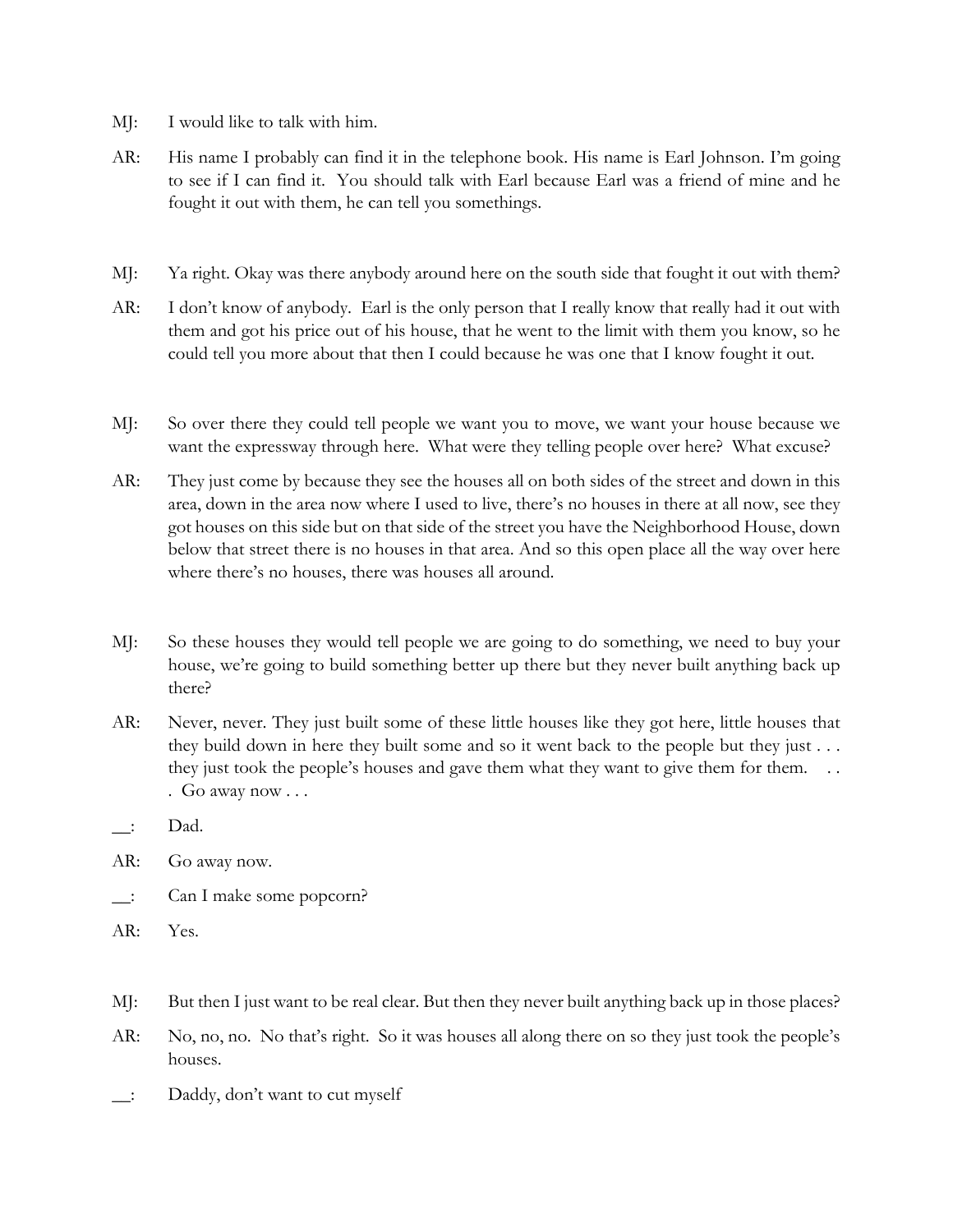- AR: Okay.
- MJ: So then at this point now we are in the 60's, they are buying up peoples houses, is it still racially mixed in the neighborhood or has it started to shift some?
- AR: It had shift you know.
- $\Box$ : Dad what do I put it on?
- AR: 235. It would shift because when I bought over here, when I bought here where I am now, during that time when I moved over here, across Gallagher in that area over there it was only two African American families living in that area.
- MJ: And that's '58 right?
- AR: Yes, yes. There was only two and that was . . it was a lady by the name of, I just called her Mrs. Ranklin and one other guy Ruben Boyt, they were the only two African Americans lived across Gallagher Street on the other side over there and during that time like that area, they just had their open house thing for the city where you could move around you know different places, you couldn't move where you wanted to move when I moved over here see. When I moved over here they had \_\_\_\_\_\_\_\_\_\_\_\_\_ you know African American's just weren't allowed to live see, across the river on the west side, you know we couldn't live over there. It was only one family that I know, these people were some old timers that lived in that area but we wasn't allowed to live in that area.
- MJ: But this was okay, it was okay to live over here?
- AR: Yes and when we started to moving in there it mostly whites in these houses and when we started to move over here then they started to move out.
- MJ: So how long after they started moving out did the city start coming in and doing Urban Renewal? Or was it around the same time?
- AR: I can't hardly say I just know it happened.
- MJ: Were they buying up white peoples houses?
- AR: I don't know, they just went where ever you know.
- MJ: But when you would go to court?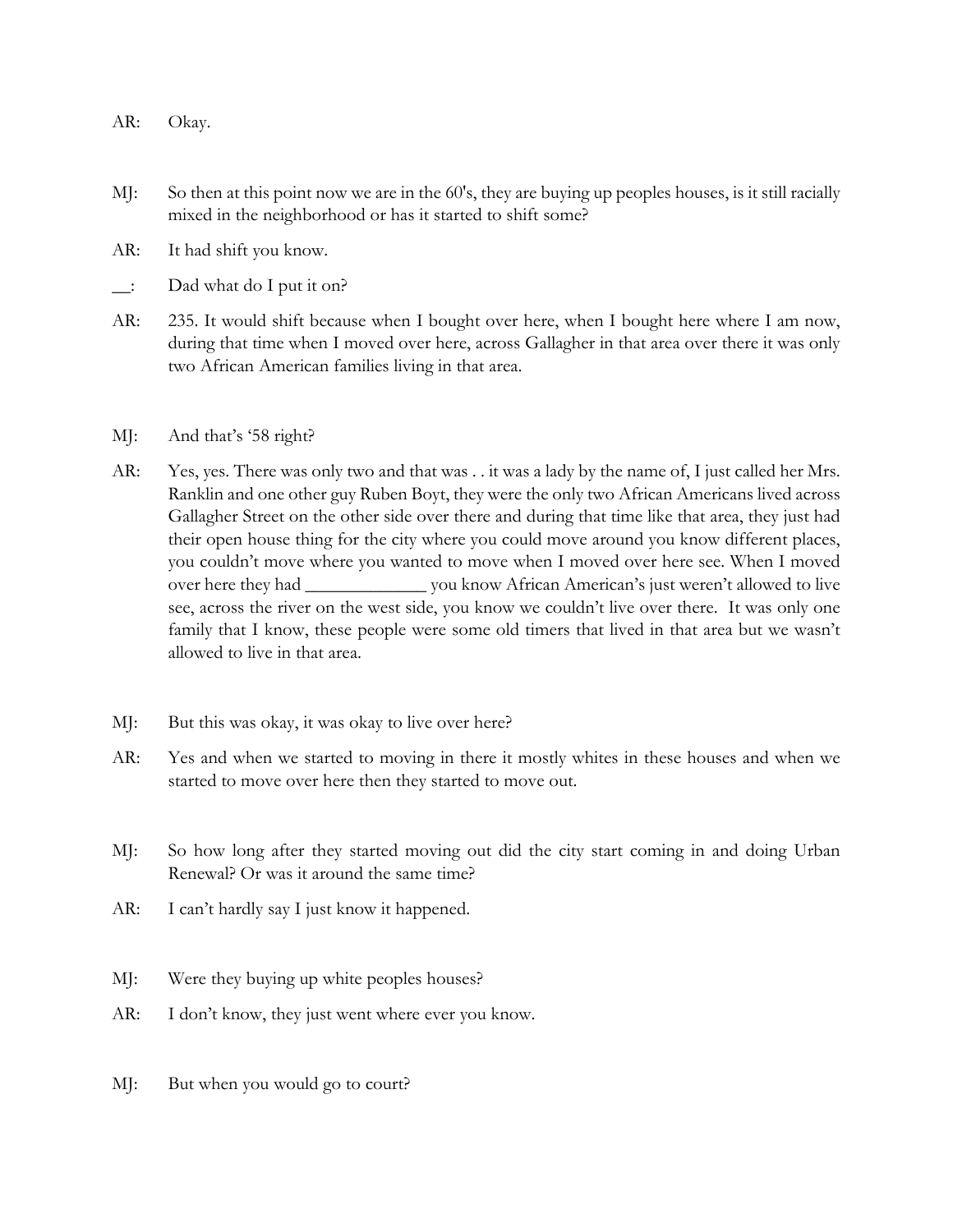- AR: Most were African Americans, it was African Americans mostly that was out.
- MJ: Did you ever see an instance where an African American went to court got satisfaction?

AR: No.

- MJ: And how often did you say you went to court?
- AR: Oh I would go once or twice a week.
- MJ: For about how long?
- AR: For maybe two or three months you know. I would just go over there and just sit, I would just go over and sit and hear different cases you know, just see. They wouldn't say anything, you could go and just sit, go on and just sit back and see what was going on. Like all of the cases weren't about the houses you know, they was about different things, but you could just sit you know, and I just happened to be in and see what different cases were about and see what was going on. See because I like to talk about things and so I like to know.
- MJ: So you said at this point then you go on the one man crusade to get people to start improving their houses so that they won't get moved out because you see what that master plan is right?
- AR: Um hum, um hum.
- MJ: What was your campaign? How did you . . .

[END SIDE ONE]

## [BEGIN SIDE TWO]

AR: . . .I had this paper go back a little, I had this paper that I had written you know and I would just circulating (sic) my little paper you know and talking to the people you know, saying whatever, supporting what I had \_\_\_\_\_\_\_\_\_\_\_\_\_ you know, telling them that it's their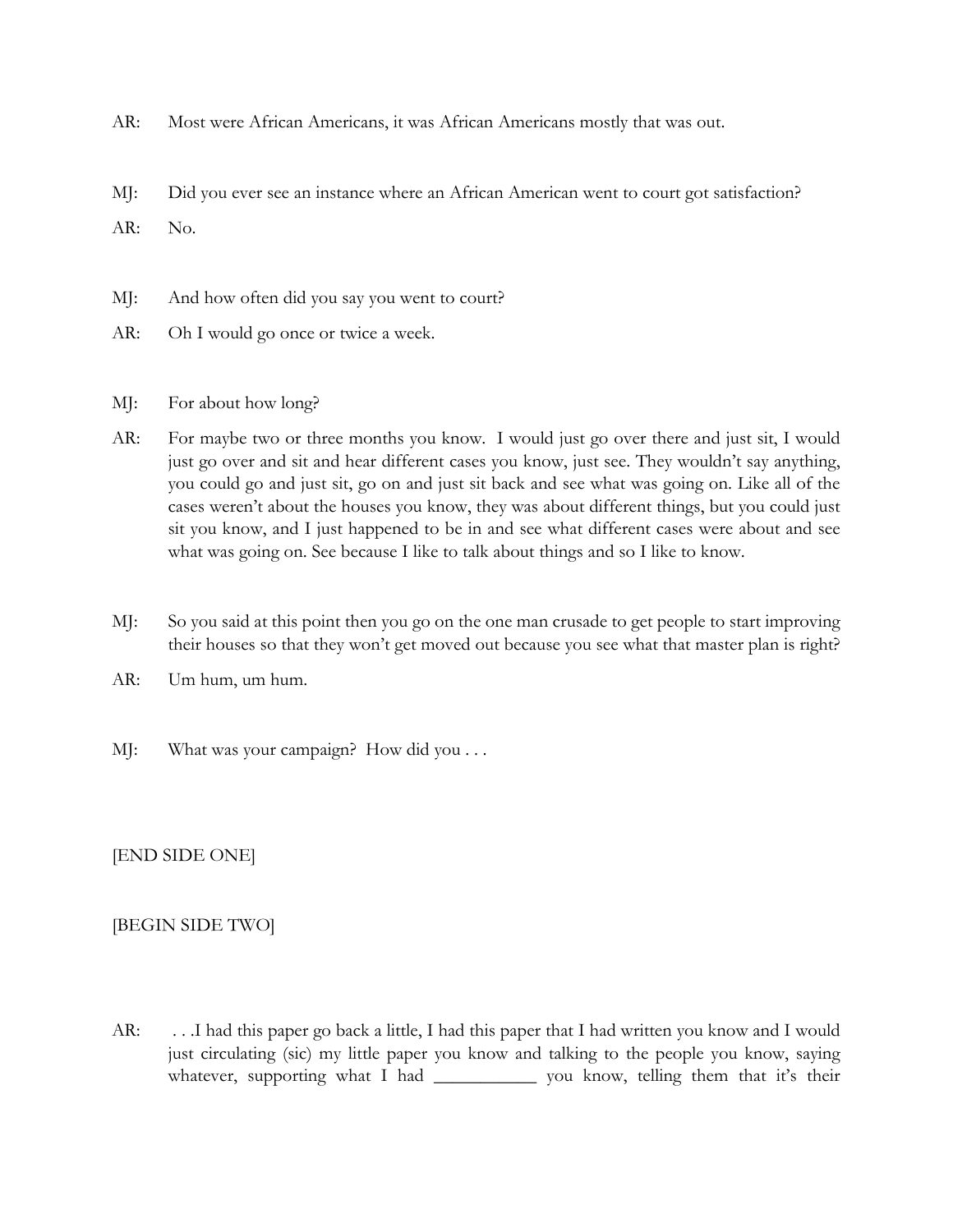neighborhood and beautify their homes and do this and do that. . . Carlile just stop . . . Okay you just get yours and stay in there.

- MJ: And so when you would talk with them and tell them to fix it up, would you also talk to them about the fact that the city was making an effort to move people out?
- AR: Yes.
- MJ: Okay so you wouldn't just say beautify your home, you would say do it because ...
- AR: Yeah because they are taking the people's homes, yeah I let them know that they are taking them people homes you know. . . . Calille why don't you take your popcorn and go in there and eat it okay. . .
- $\Box$ : I don't want to  $\ldots$
- AR: Go ahead, go ahead.
- MJ: So you let them know that they need to do this because they are taking peoples homes?
- AR: Yes.
- MJ: So did you feel that if people did fix up their homes that that would prevent people from coming in and buying it?
- AR: No I would tell them that they could get a better price for it anyway, they could demand a better price for it you know if they fix it up you know, and if it worth more you can ask more for it you know, so that was part of it.
- MJ: Did you ever advise people not to sell at all?
- AR: No, no I didn't. I didn't advise them not to.
- MJ: So where did most people move to when they left the home that they had sold?
- AR: Where ever they could find someplace to move, I think like during that time they was . . . they had kinda broadened the territory where we could live and then we was moving out like in Bridgeport and out on Outer Drive and places you know, down on Janes Street you know, and places where they was allowing us to move into. See that was a time, like I remember when didn't any people, African Americans live on or across Janes Street, do you know about that area over there?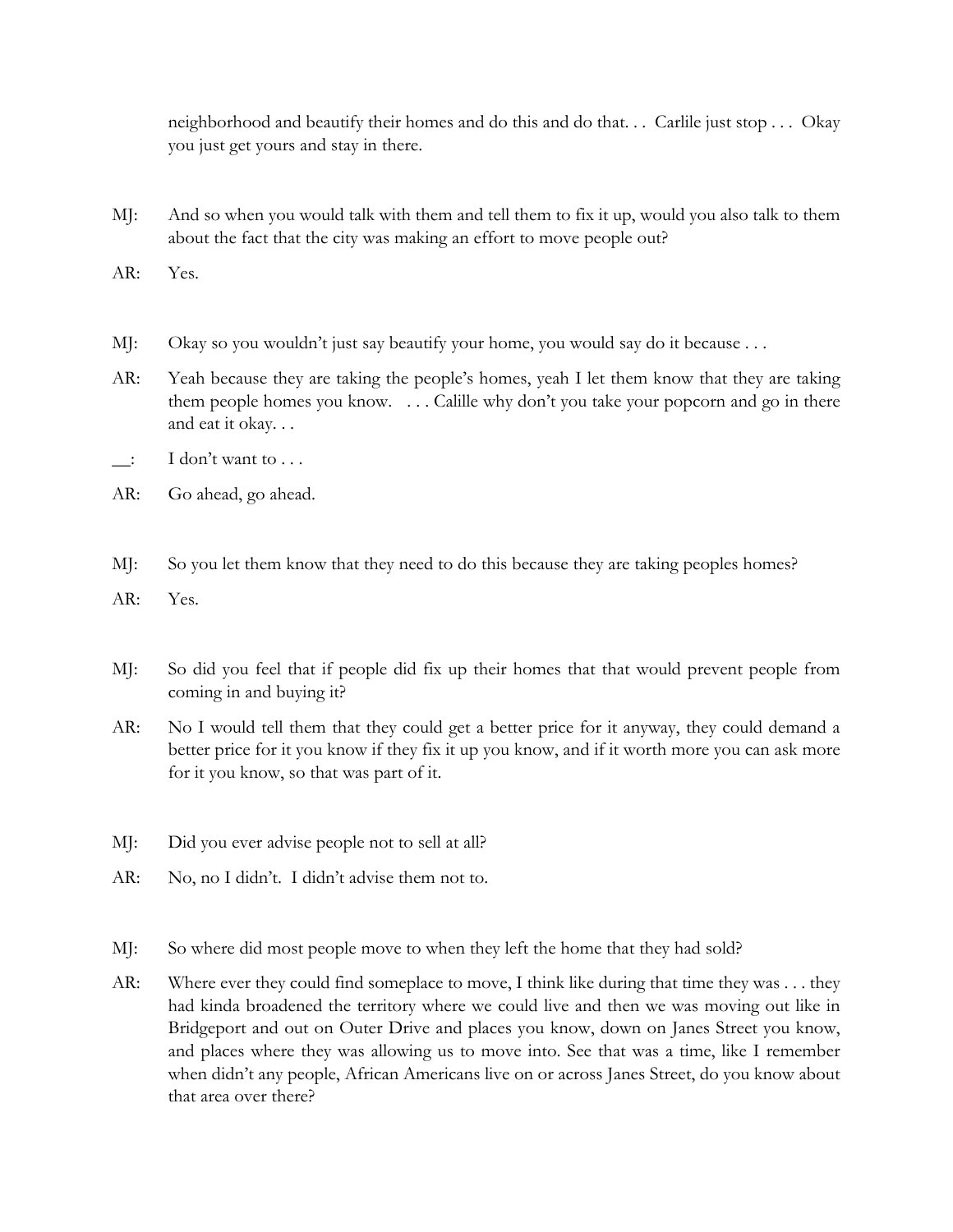- MJ: Um hum.
- AR: Okay it was a dive but the manager of the projects where I moved into when I moved off of  $6<sup>th</sup> Street, his name was Wilson, Mr. Wilson I called him, he was probably the first African$ American to live on Janes Street. Then a little later on Dr. Claytor, know him, you know, he got killed him and his wife got killed, he built a nice house down on Janes Street and then I had an insurance person, his name was Brown, Mr. Brown, I just called him Mr. Brown, he used to sell insurance and he bought a nice little house down, you know we was moving out then and I remember when these people was buying these houses you know, when they started getting a little more territory you know. So they had us like you don't cross this line you know, then they moved the line then we started moving out a little farther. It's like when I bought this house this was the best that I could do at the time then I just got stuck when I bought this house and I just stayed here see and now so I'm satisfied, all the people know me in this area and I don't bother no body and I've just been here in this area and I try to be, well I don't beautify my lawn or do nothing like I used to because I don't feel like it, but I used to keep it real nice down here, trying to be an example in the community of what people can do if we want to you see.
- MJ: But you still keep it up, it's not messy and grown up or anything.
- AR: Yeah but then I haven't made any spare to do anything like this year cuz my wife passed and I'm just here and hopefully I'll be getting married again and I'll start doing something.
- MJ: So when people started selling their houses and moving out then that's when you say Washington Street up here started to change and some of the businesses, is it because they didn't have the same customer base?
- AR: Um hum.
- MJ: Um hum.
- AR: I would say so.
- MJ: Now when did the south side get the reputation and how did it get it, of being one of the rougher sides, of being the rougher part of Saginaw?
- AR: I guess like the people, when the people started to moving out you know, people started to moving out when they started letting us move out into different areas, then the people who care and wanted a different neighborhood you know, what they call a better place, then they would move out and then other people would move in you know. And so that's what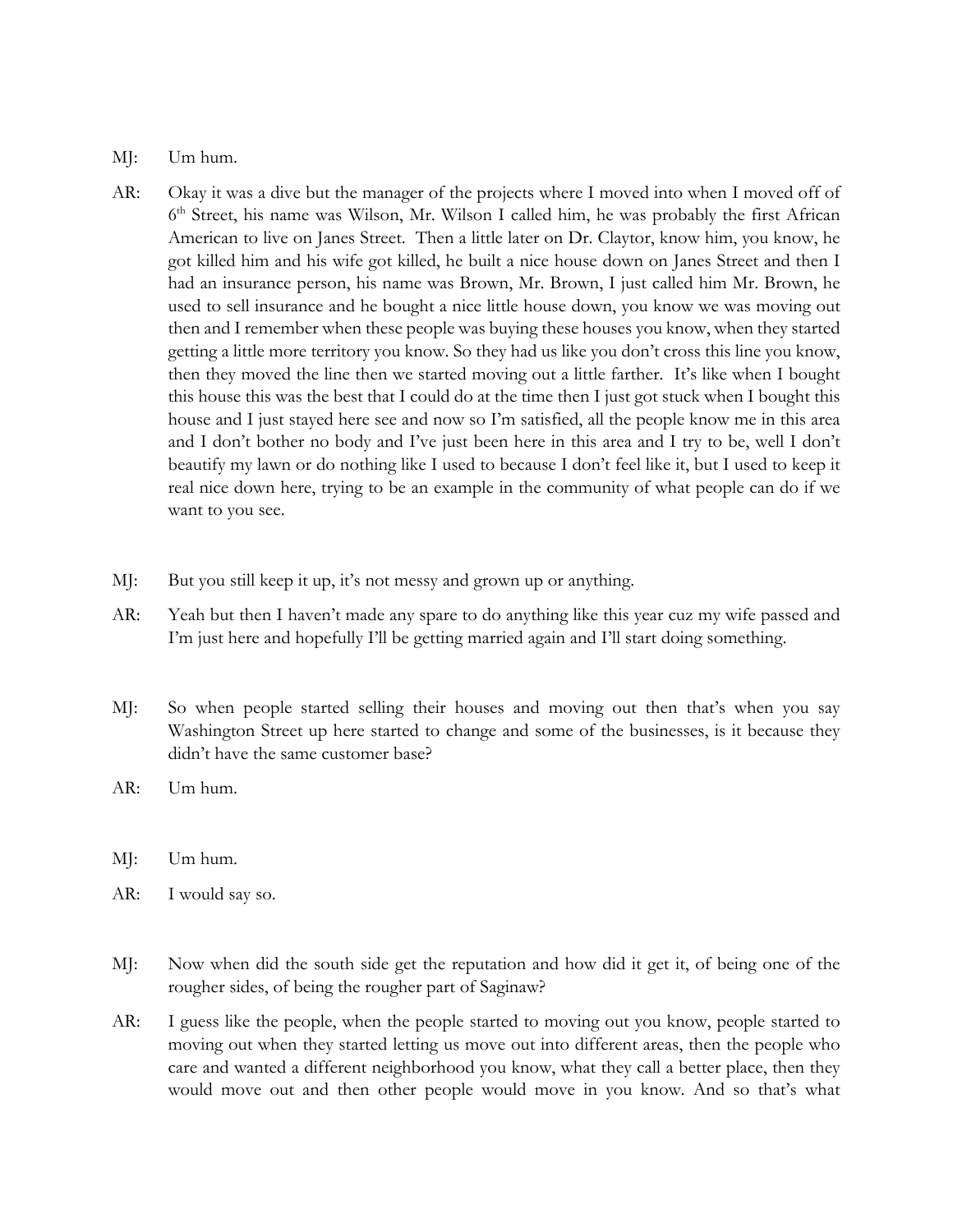happened, you know when the people that care you know leave the area, then you leave the people there that don't care then the area just go down and you have everything, you see, and it's just like myself, you see, I don't bother the people, I know what they doing, I don't bother them, they don't bother me because you know I just attend to my business and they don't bother me, they know I'm in here, they don't bother me and I don't bother them you know. I don't have to work with them so I just don't bother them. You see but I know there is drugs all up and down here and I know what they doing but they respect me you know. (cannot hear response). So it's just the people that kill that move out and then the people that don't kill that's . . . they are around here.

- MJ: So when the people moved out initially in the 60's did it leave a lot . . . were a lot of the houses then rented? See because a lot of the people who moved out had owned their homes, right? About, maybe just a guess, how many people who stayed here still owned their homes and how many do you think still rented, you know like just a percentage?
- AR: See some of the houses you know, like in the area, like some of the while people moved out and rented their house and still rent the house. See a lot of the houses that belong to people around here, the people that living in them don't own them, see they rent them from somebody. Then some people buy them a house somewhere else and rent the one they were staying in. Sometimes they rent it. So a lot of these houses that you see people in now, the people don't own them. That was part of what I was working on it the people rented these houses and won't fix them out, they living somewhere else, they renting them and letting them go down see, and I was telling the people, we would demand that the people that owned these houses fix them up or we don't pay them the rent. See that was part of my campaign. We don't pay you no rent if you don't fix the house up you know and care about the area. The rent these old run down houses in our community and they live in some other place and they won't fix the houses up you see. So that's part of the problem here now. For instance just like the house right over here, that guy live some other place you see and then he have people come in and stay there a little while then they move in and somebody else move in here and then the other house down there, most of the houses down here, you know, somebody else own them, the people don't own them that live in there.
- MJ: So did you ever get anybody to withhold their rent until they got their house fixed up?
- AR: No, no, no. It was just something that I was trying to do, I didn't have too much luck you know, but I passed the word, I thought I would still try to (cannot understand)
- MJ: So you said this was a one man campaign. Who were . . . did you have friends in Saginaw who were of like political mind? That anybody that you could talk to about these kinds of things?
- AR: I was the only person . . .see I was, during that time in the Religion of Islam, well for instance just like now, I'm the only Muslim living on this side of town you know so I didn't have nobody to work with me. It was just other people that had the same mind that I had but they didn't live in this area. I'm the only Muslim that live on this side of town.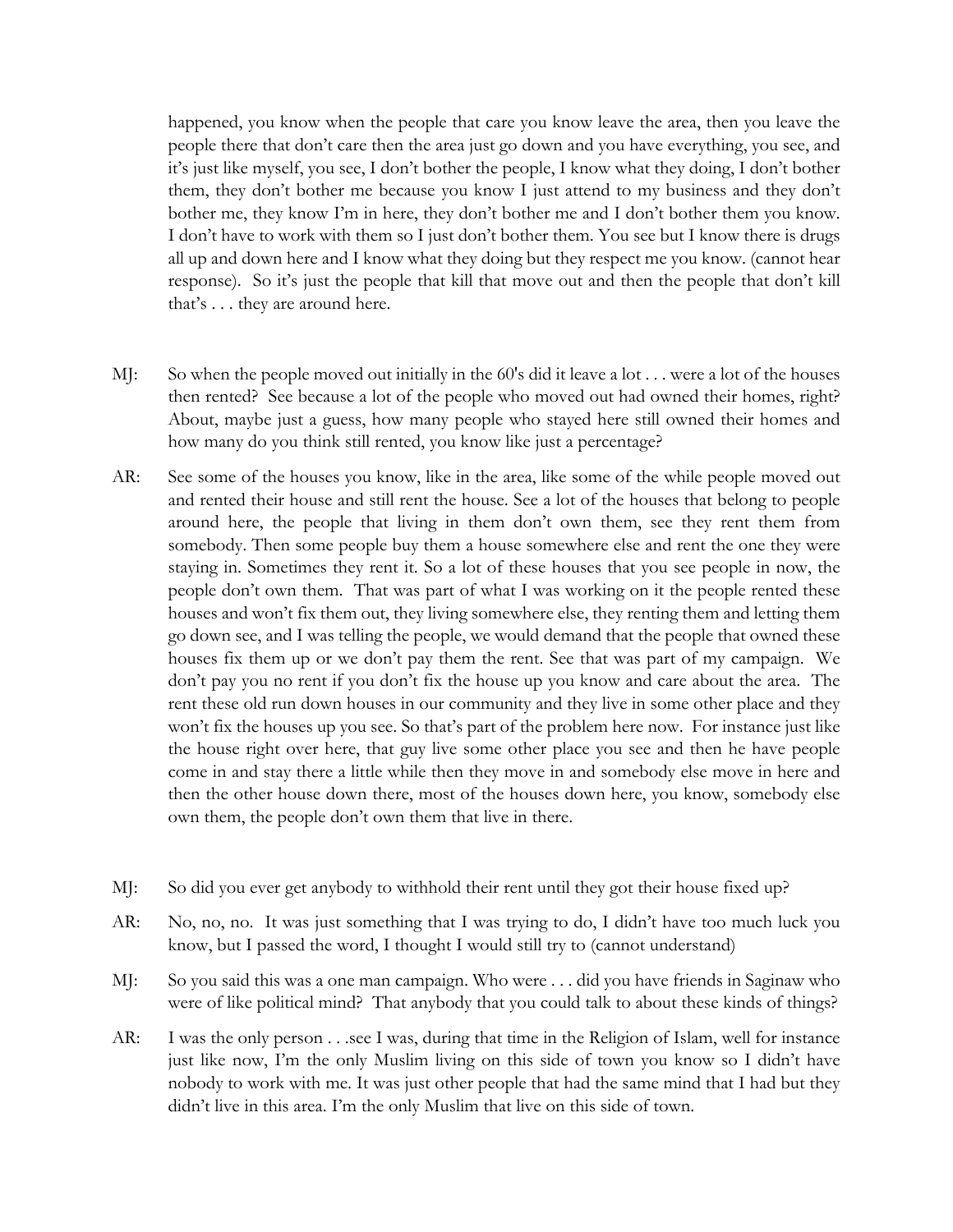- MJ: But the kinds of things that you were saying, you know we need to either beautify our homes so that we can get a better price or withhold rent until the land owner fixes up the house. Those . . .it seems like you would be able to find some allies even across religious traditions, would you think?
- AR: Sure.
- MJ: But now huh?
- AR: No. A lot of people just wouldn't because of you know at that time that was one time . . . at that time people thought people like myself were somebody that people didn't want to be bothered with too much because they said well they call you whatever (cannot understand) and all this kind of stuff and you didn't get too many allies that way.
- MJ: But you also talk about a particular kind of brand of potentially radical politics right?
- AR: Say what now?
- MJ: You're also talking about a potentially radical politics. And what were people in Saginaw's position on radical politics in the 60's?
- AR: Well a lot of people you know, they was dissatisfied about the same things and they don't like a lot of, you know, what is happening but they are reluctant about trying to do anything about it you know. They don't want to speak out you know, they talk and express their dissatisfaction to me or, but they won't join you to do anything about it. That's the same was it was when I was working like you would have people that would complain to each other about what's happening but they wouldn't join you know to do something about it you know. Or you decide that you're going to do something about it, they just don't want anybody to know, don't want the man to know that he don't like this you see and so they would complain, complain, it's just the same thing like when I was working. I tell you I said let's get the committee man and they would complain, complain but they would complain but nobody would join to get the committee man to fight, they don't want to confront the foreman and say get me the committee man you know. And then I'll get the committee man and sometimes change the whole situation and make it better for everybody but they watching me saying man he going to get fired you know, and all this kind of stuff and they watching me and then sometimes the result of me getting the committee man, they will make it better for these guys but they wouldn't do anything. So you have a lot of people like that now, they dissatisfied about some things but they won't say nothing, they want somebody else to go to bat for them.
- MJ: So you found that all over? The neighborhood and at work?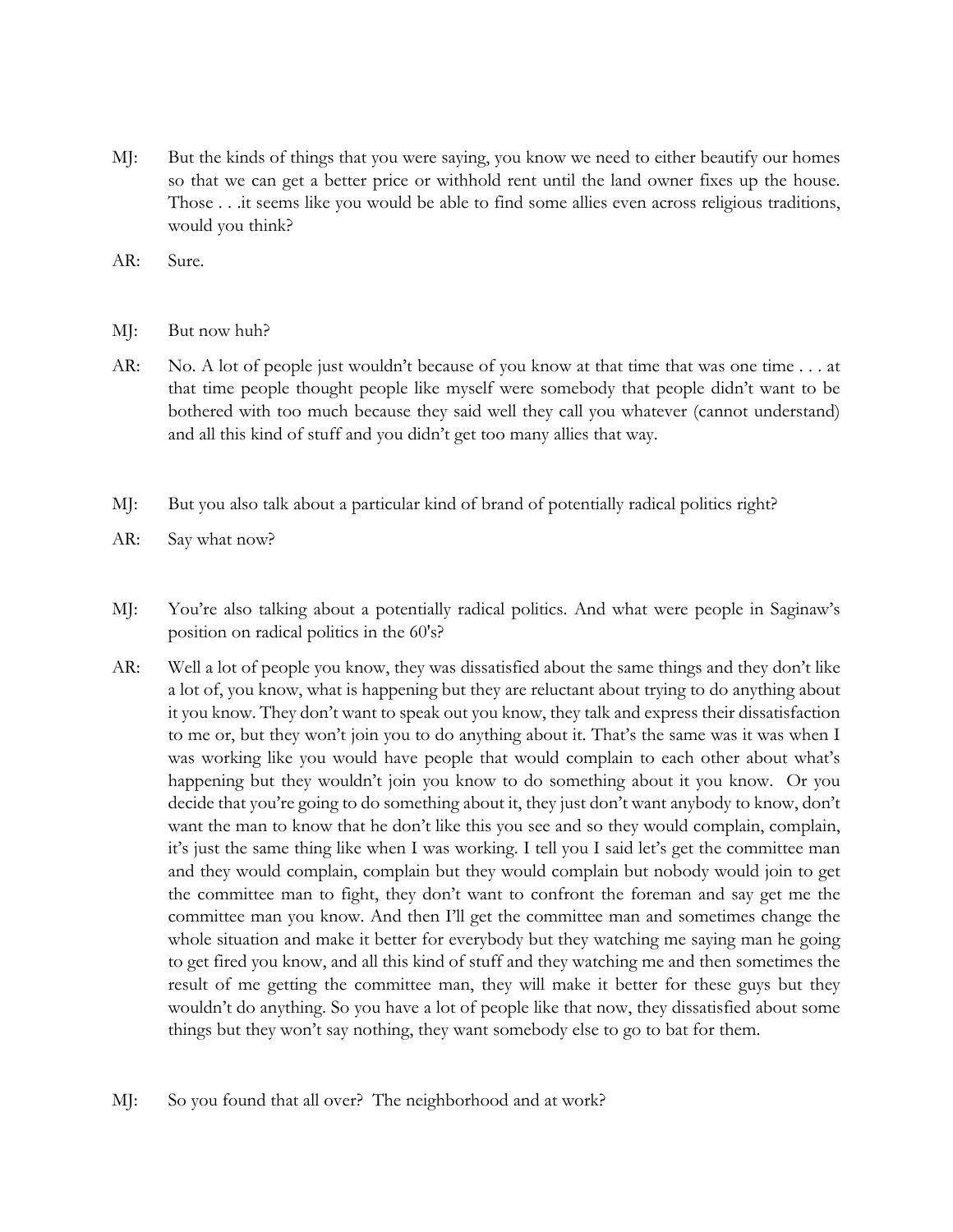- AR: Yeah you'll find that, yeah so that's the way that I've just been doing things and I find out a lot of what will happen you know, you learn more about approaching the situation or whoever is involved, you don't know what people will do unless you go in and approach them about some things, you don't know what they will do, you don't know what they will say so sometimes you find out there are human and sometimes you find out that as long as you don't complain they will just use you. They know, see like when I used to tell the foreman about the same things you know like I told you about, my friend told me he said tell the foreman you got too much work. And then when I told the foreman he said who told you that. See, I'm not suppose (sic) to know.
- MJ: Right.
- AR: I'm new and I'm not suppose (sic)to know. And so who told you that. And then a lot of people would say he told me and therefore would be messing with him. I said nobody tell me, I got sense enough to know when I got too much of work, that's what I tell them. So there's a lot of people that don't like things but they just won't say anything about it.
- MJ: So the neighborhood started to change when people started moving out and so people ... about what year does that moving out . . . does that kind of end and there becomes a . . . has there reached a stable place where the neighborhood doesn't seem like it's changed a lot?
- AR: Yes this look just about the same for the last ten or fifteen years you know, just look like just about the same. I don't see nothing too much. You see these gangs and things around you know.
- MJ: Now are the gangs new?
- AR: I don't know a heck of a lot about them you know because like I say I'm not out there. I see, or I hear you know about them but so far as me knowing too much about it, that's not my life you know, not out there.
- MJ: So in the 60's and 70's was there any of that kind of activity?
- AR: Not as much as it is now.
- MJ: So what do you think it would take for this neighborhood to shift? To you know maybe become more like it used to be in terms of a more cohesive community?
- AR: Well people, we need more people that care in the area. Like, like now there was a time when I used to like the people next door here, this little house that Mr. Ford used to live in, the little house right next door here, and there was people across the street here, the house is tore down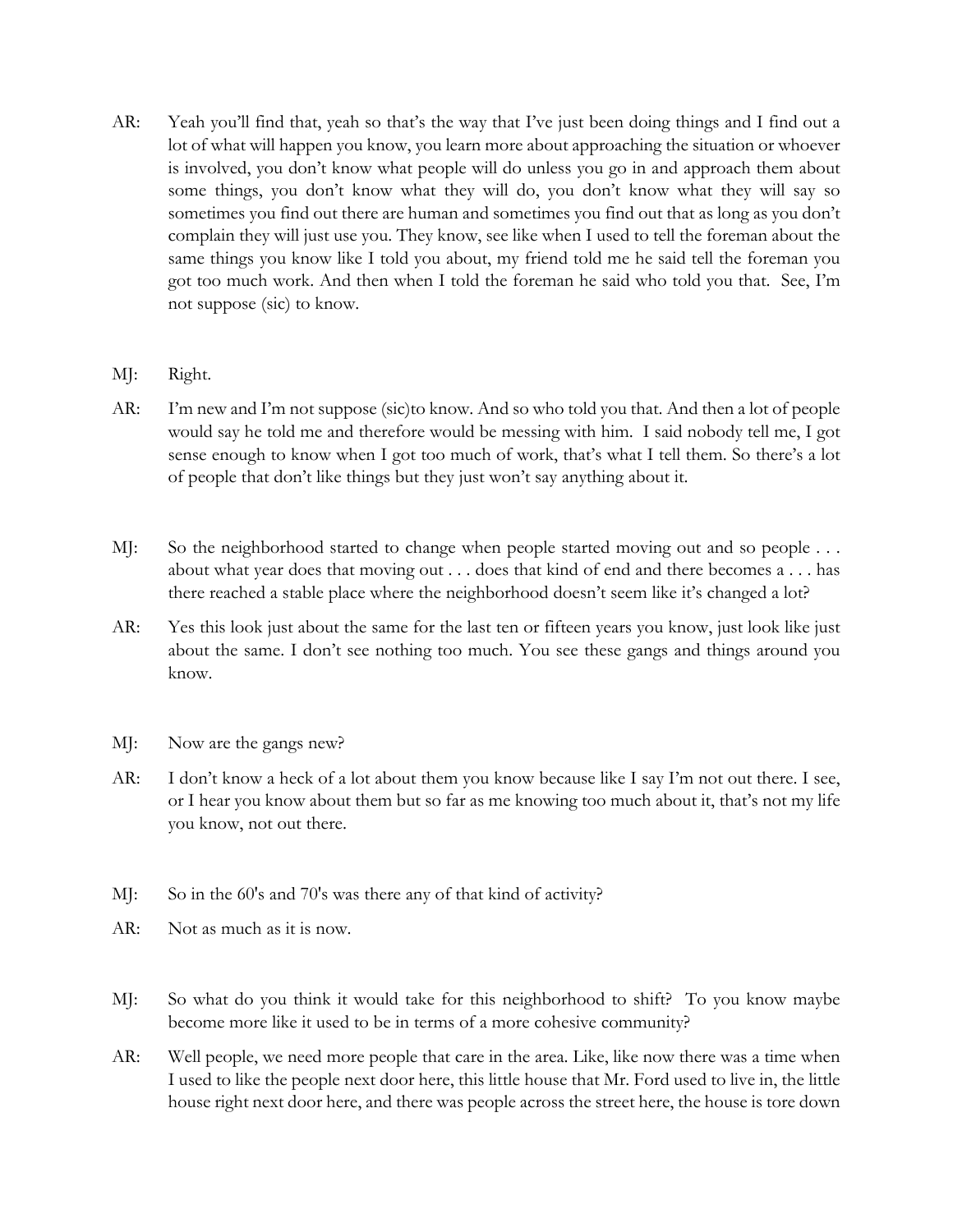now, but when these people was around, was living and around the neighborhood you could . . . when you went out of town or something you could leave your key, like I could leave my key with my neighbor and they would watch my house for me you know. So like now these people moved out, the people over here they died, a lot of the people you know passed you know, the people that used to live over here they moved out, but most of the people that was in this area, when I moved in here or that moved in here after me you know, shortly after or what not, we was just good neighbors and would watch out for each other. So some of them moved out and most of them is dead, most of them died you know and so then new people move in and then these people, and the people that move in don't own their houses like I was saying so (cannot understand) so you got people around here that you don't know you know. You got different people, these people move out here and some other people move in that you don't know, you know you just lose that closeness you know. And one other thing what happened is like the children that grew up here, when they grow up you know in most cases they moves anyway, you know they leave town or move into a different neighborhood or something then leave the older people and eventually the older people die or what not you know and you still, you're changing, your neighbors changing, people changing and then the children they going to stay in a better neighborhood. Like my children okay, they all live somewhere else.

- MJ: In Saginaw?
- AR: I have a daughter, Mona she live down on Wisner in a house that I own down the street here, but I have a daughter that live in Detroit, or in Romolus rather near the airport and then I have a son living in Cincinnati, Ohio and I have one heading out to Georgia, she was raised up here and one living up further north okay. And just like my children leave the other children leave the same way you know. And the children you know that grew up like my children, along with my children, it's in a better communities, better neighborhoods you know. Go somewheres and go off and they go to school and they get more educated you know and they make more money and they want a better community to live in so they move somewhere else. And then like I was saying most of the people that care they live somewhere else and then you leave a group of people that don't care and I just happened to be one that just decided to stay here and wait.
- MJ: So what made you decide to stay?
- AR: Well one thing was that I paid for my home and I wasn't ready to go into debt for another one and I'm comfortable here you know, this is, I know there is better homes than I have, I know this is an old home but I'm satisfied with it because I know where I came from and I'm willing to just let my children get the nice homes and I visit them.
- MJ: Now you said that own a house down on Wisner?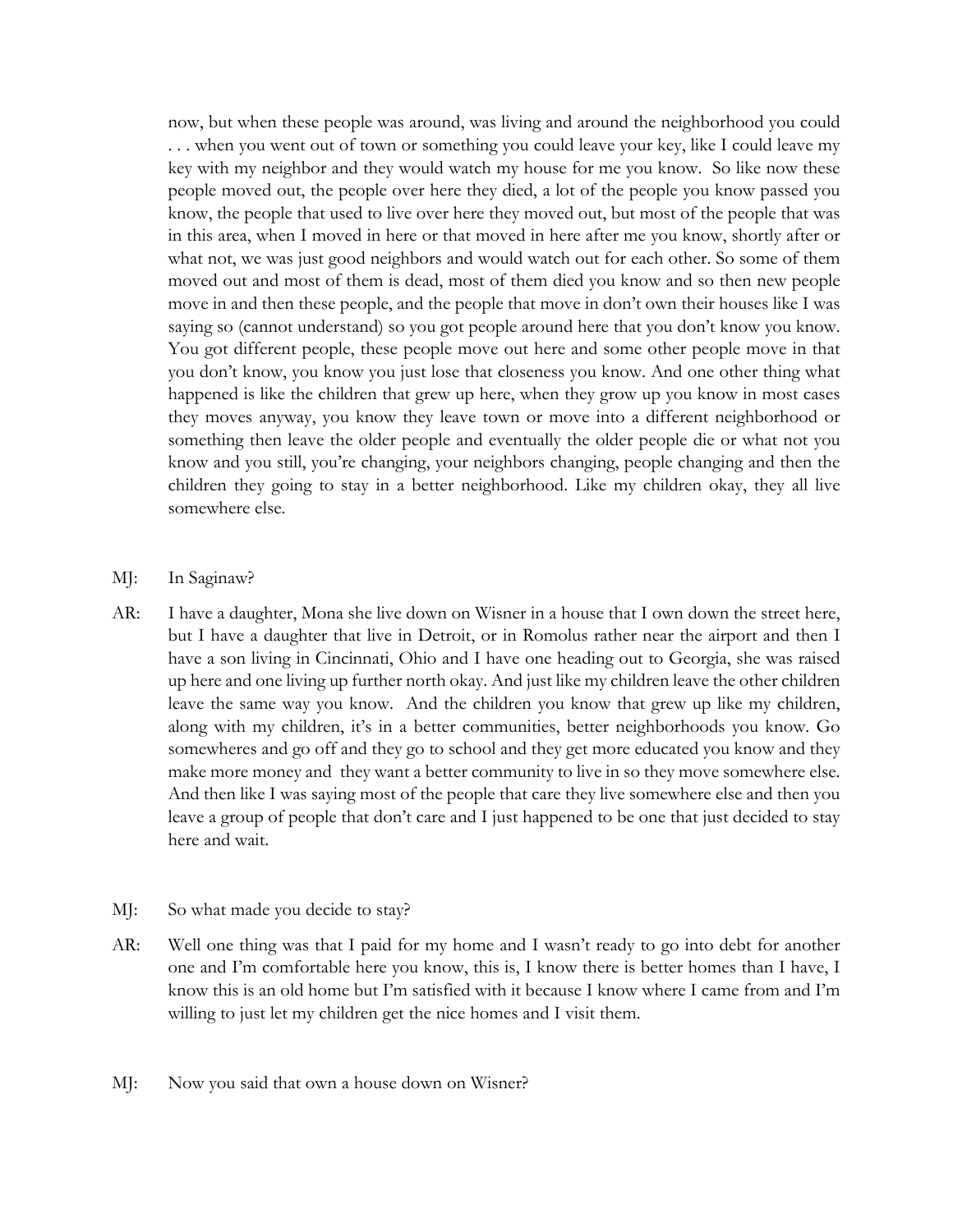AR: Yeah.

MJ: Okay when did you decide?

AR: It's on Douglas but it's on Douglas and Wisner.

MJ: Douglas and Wisner?

AR: It's across Hess.

MJ: So when did you decide to buy a second home?

AR: Well I used to own . . . I had four or five houses at one time you know, that was part of the way that I educated my childrens and made it without my wife working. See I was coming up in the Nation of Islam, that was part of what I got was Elijah Mohammad was my teacher and he was, his teaching was to do something for self, and stop throwing your money away, educate your childrens and do something for self you know and things like that. And so this is what started me to not want to give all of my life to the \_\_\_\_\_\_\_\_\_\_\_\_\_\_, you know on to somebody else okay, so I bought you know when I would get some extra money and I saw where I could get me a house, and it wasn't the best house but I learned how to do some little things myself you see and so I would buy what I could buy and I would fix it up and rent it. And I could help people that needed help and help myself at the same time. I could rent, I could fix the house up and make it liveable and rent it to people that really needed a place, people that was on aid and wasn't able to get into other places, and people that had problems renting from other people I would rent to them because I didn't see them like being the kind of people that other people say them being. I wasn't hard on people you know. If they needed a place and I had a place I would rent it to them. I didn't belong to the Landlord Association, I wouldn't belong to it because nobody tell me how to treat people, cuz they don't belong to me. You see that how God is being the supreme and all of us being his children belonging to him and I just, I wanted to help people and at the same time it helped me you see. And a lot of people didn't treat me right but I didn't even care. People moved into my house and I fixed them up real nice you know and people move into them and you know I wasn't hard hearted you know, if they didn't have any money I wouldn't put them out, I would give them a chance to pay and sometimes they would get behind with the rent and tear the place up and move, I just let them go in there and fix the place up and rent it to somebody else. And I did that and I made money and I'm sure I helped people and I never worried about somebody getting behind with rent. I never tried to collect from them, never took anybody to small claims for anything or try to sue them, if they owed me I would just let them go and just keep moving and I think God bless me and so that was what started me to doing that was the kind of teaching I got from, I call him Master Elijah Mohammad, ya see and what got me to following him was the way I had been treated you know, coming from the south and the way I was treated by people. And then his teaching, it was a racial teaching but I thought it was very appropriate at that time, I said well this man got (cannot understand) and telling him he's the devil and all this and that he had a program to help me, I said I'm fine like this you know and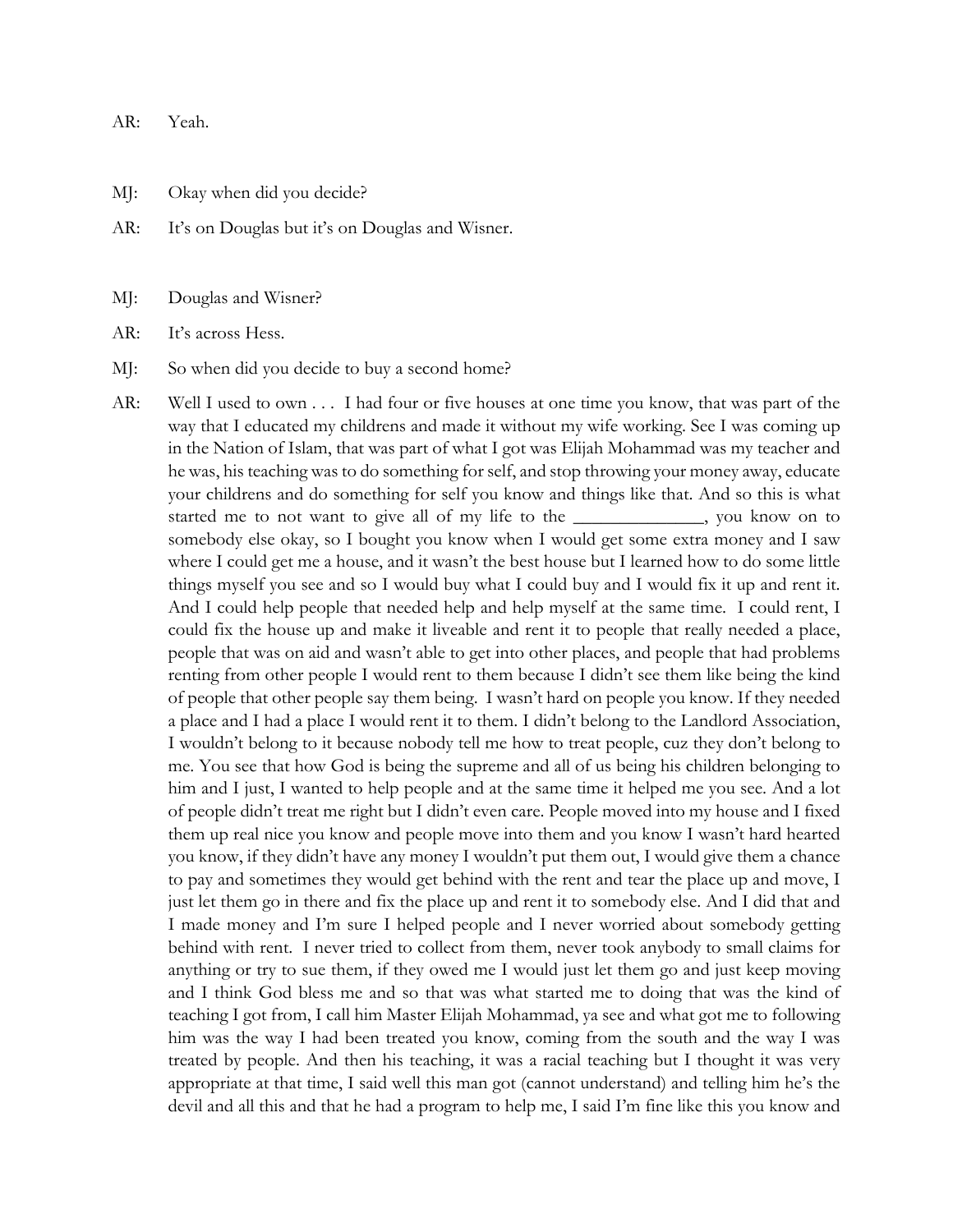I wasn't really thinking about religion but it was just the brotherhood you know and what he was teaching you know. I thought it was good and I just started to follow him and then I was led right into the mainstream of the religion okay, and I got to be one of the ministers you see and that was, the teaching was to do something for self. And then I would try to you to love yourself, love your own kind you know, treat them good and you know and I've been (cannot understand) and all and this kind of stuff I'm just trying to help people, then I found out that if you try to help people and you try to do the right thing and you put God first he really won't let them hurt you too much because he controls the heart of people see and there were people who didn't treat me right and would ask me, and would tell me put me out, and I said no, no I'm not going to put you out, I'm not going to put you out, I'm not going to do that you see, and I say well I would tell them you know that I would appreciate if you would give me a break you know, if you know you can't pay, you know you can't, I can't stay at my house for that and I own it, I have to pay so I know you know you can't stay here forever and not pay you know. They would either move or pay or do something I never put anybody out and I said I'm not going to put you out you know. But they would move or do something but I never had to do it. So I just felt like God would see that the right thing was done without hurting me too much. I had one person who . . . go, go, go away now, go in your room . . . so he tell me he says, he told me to put him out and I told him I said well no I'm not going to put you out but I had a garage right next to the house. And I said no I'm not going to put you out but I said I'll tell you what you do, I said I got a garage out there, I said why don't you just move your stuff in the garage and I said it's nice and stay in there until you can find your place and let me clean this place up and rent it cuz I got to rent it. So he said okay. So he moved into the garage, I cleaned the place up and I rented it to a white lady and he was a Mexican so the white lady got in there and said he's not going to use my lights and she cut the lights off and he moved out.

- MJ: So it all worked out?
- AR: Yeah, she put out the lights and she put him in the dark and she wouldn't let him get no water. No she wouldn't let him use the light so he moved out.
- MJ: You didn't have to do it though?
- AR: I didn't have to do anything, I just told him he could move in the garage you know, I said so I had lights to it and everything, it was nice when he moved in and she moved in and said no I'm cutting his stuff off, he ain't using my lights.
- MJ: Well I have two more questions and one is at what point did you buy your first . . .well this was your first house that you purchased. At what point did you then buy your second?
- AR: Okay what happened like I say is the second house I was . . . I bought this house okay from Mrs. Ducant and she had a son living in the same house that my daughter live in now down